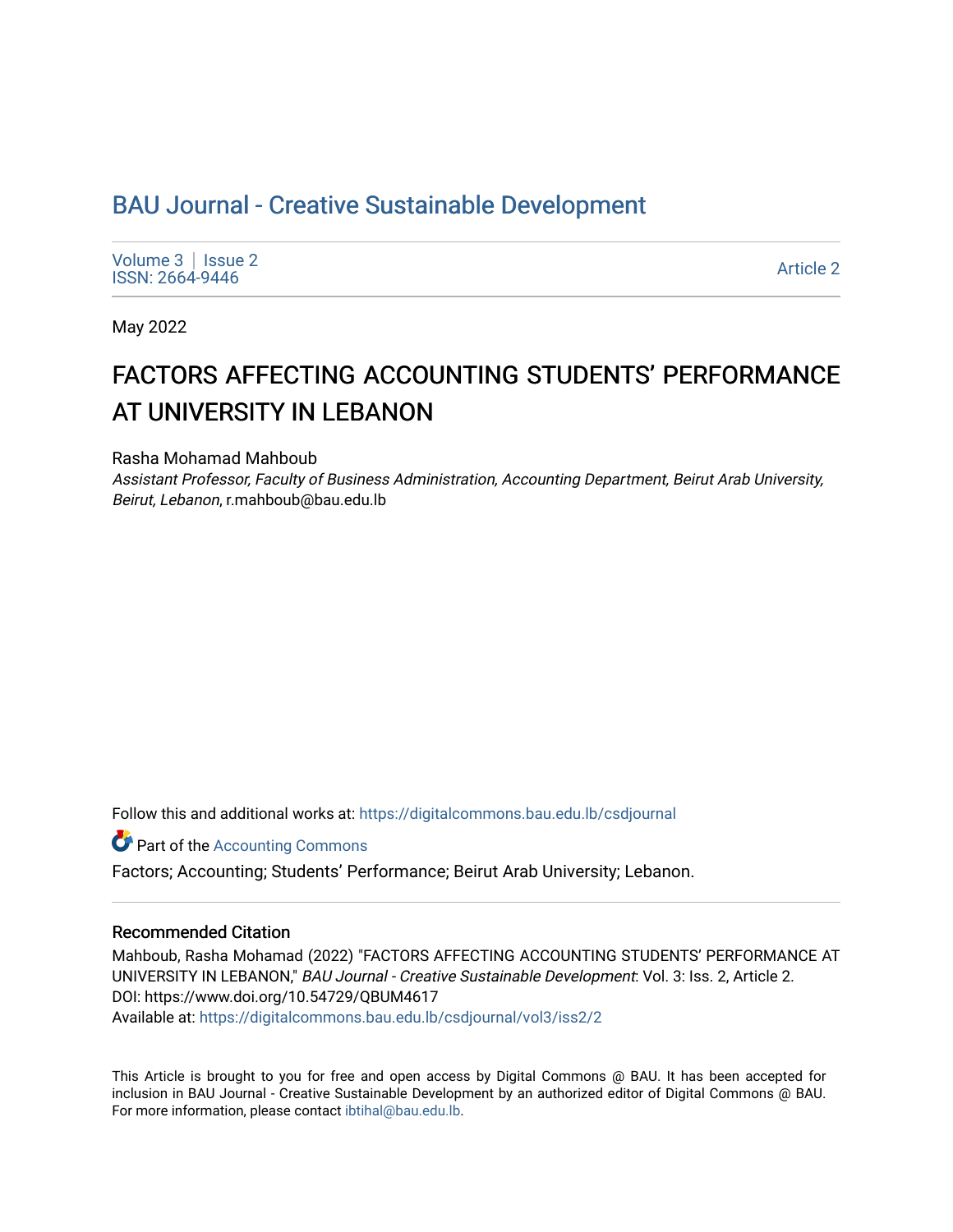## FACTORS AFFECTING ACCOUNTING STUDENTS' PERFORMANCE AT UNIVERSITY IN LEBANON

## **Abstract**

Factors affecting students' performance (SP) have been the topic of continuing discussion among academics, instructors, and policy - makers. There have been several research that tried to investigate this subject; however; most of those research have concentrated on SP in America and Europe. Though, since cultural dissimilarities might have a function in determining the factors that influence SP, it is extremely vital to investigate those factors to the Lebanese society. The purpose of this research is to investigate the factors affecting accounting SP at the faculty of business administration at Beirut Arab University (BAU) in Lebanon. To achieve this, a questionnaire was administered and distributed to 232 second and third-year accounting students. The regression results reveal that the factors of gender, language, class attendance, part time work, statistics grade and introductory accounting grade are significantly and positively related to SP in accounting. Results also show that extracurricular activity, high school grades and age have negative significant influence on SP. Results also demonstrated that mathematics grade, high school accounting, high school major, studying hours, nationality, student interest in accounting field, marital status, class size, course load and instructor effectiveness are not significantly associated with SP in accounting. These findings offer a significant contribution to accounting literature and have imperative implications for accounting students, university administrators and accounting instructors.

#### Keywords

Factors; Accounting; Students' Performance; Beirut Arab University; Lebanon.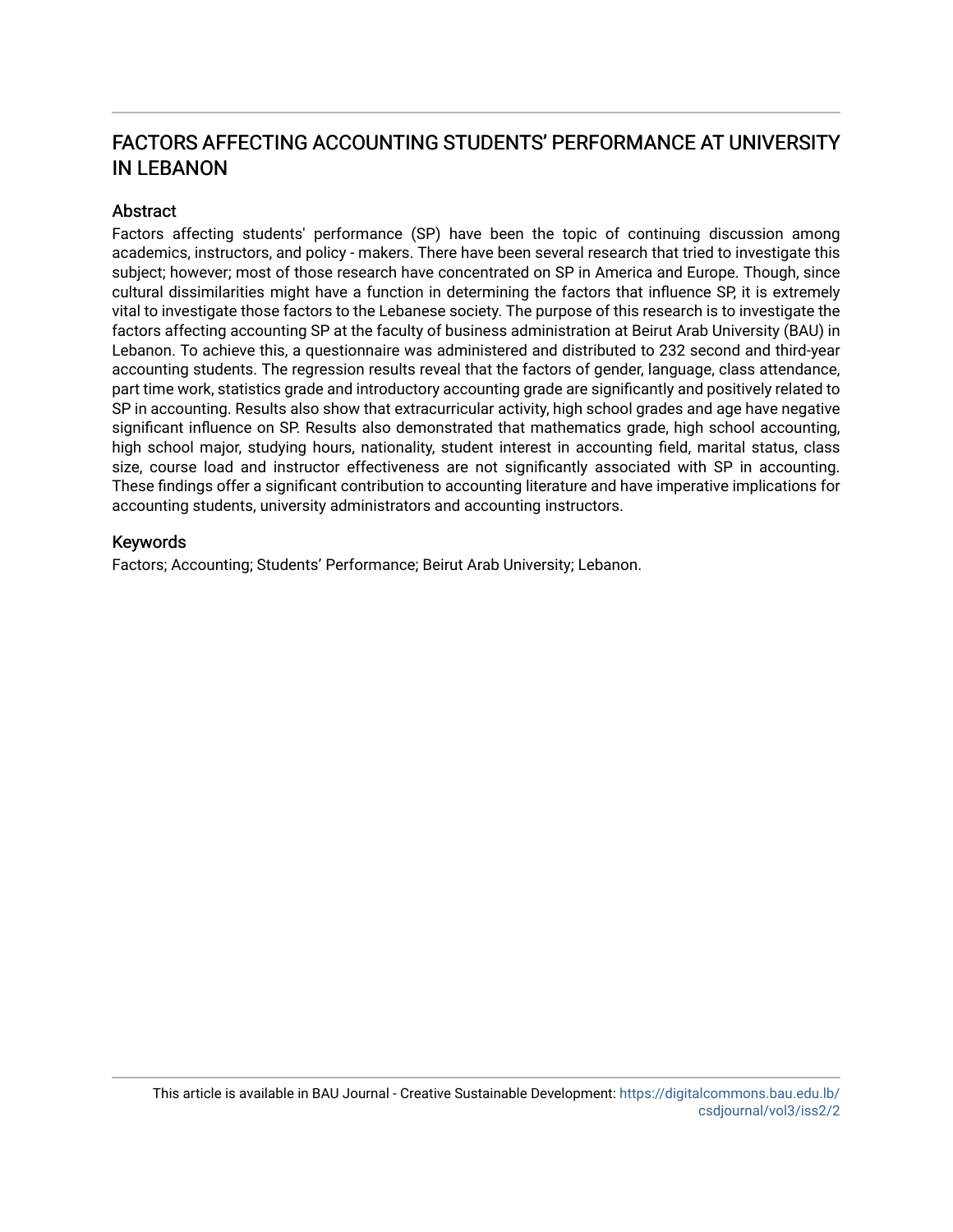#### **1. INTRODUCTION**

The role of the accountant in business organizations has developed over the years from "simple bookkeeping and reporting function" to greater "involvement in decision making" (Siegel et al, 1997). This change is primarily due to the increasing difficulty of business transactions, continuous technological development, and a progressively competitive international business environment. Thus, accounting graduates are expected to have a various skills to succeed in this changing environment. All these challenges have put increasing pressure on business schools to offer undergraduate accounting programs that graduate accountants with numerous skills of a generic and technical nature (Hakim and Bizri, 2015).

As a consequence, the academic performance (AP) of accounting students (AS) has become an imperative issue because academic failure, besides the emotional and financial costs to the students, decreases the number of students succeeding through to professional level (Gracia and Jenkins, 2003). Hence, the AP of students majoring in accounting-at universities has become a major worry for higher education institutions (HEIs) (Guney, 2009). This is because accounting often has low pass rates that accordingly affected the results of students' final performance (Jansen and de Villiers, 2016). This is mainly due to accounting courses (AC) are regularly regarded among the hardest courses in business programs (Benligiray and Ahmet, 2017). Thus, there is a need for academics to improve SP in order to maintain the perceptions of various stakeholders to the quality of the business programs (Ghani et al., 2012).

Thought, it is evidenced from the previous studies that a number of research have investigated the factors that impact AS performance. Final-year high school grades (HSG); high school mathematics grade (MG); type of school attended; introductory accounting grade (IAG); high school accounting (HSA); age (AG); gender (GEN); language (LG); bursary holder; number of attempts; living in a residence or at home; four-year vs. three-year degree program; intended grade; intention to take the CPA exam (ICPA); intention to attend graduate school; part time work (PTW); job type; number of courses taken per semester (NCTPS); student's selfperceived writing, reading and listening ability; overall GPA; class attendance (CA); statistics grade (SG); extracurricular activity (EA); internship experience; marital status (MS); student interest in accounting field (SIAF); class size (CS); parents role; student's nationality (NAT); high school major (HSM); score in university entrance examination; course scheduling; course load (CL); instructor effectiveness (IE); studying hours (SH); and personal problems are just a little examples of factors that have been utilized in previous research to examine SP (Al- Rashed, 2001; Guney, 2009; Al-Twaijry, 2010 ; Uyar and Güngörmüş, 2011; Garkaz et al., 2011; Maksy, 2014; Al-Munais, 2014; Papageorgiou and Halabi, 2014; Maksy and Wagaman, 2015; Jansen and de Villiers, 2016 ; Benligiray and Ahmet, 2017; Shaffee et al., 2019).

Although several previous research have investigated the factors that are associated with students' AP during their undergraduate studies, however, the majority of the studies have been conducted in an international context while focusing on developed countries, such as United States of America and Europe (Garkaz et al., 2011) with very little known about the factors that affect AS performance in developing countries as Lebanon (Papageorgiou and Halabi, 2014). As the dynamics of improving accounting students' AP in a developing country with diverse cultural backgrounds may demand a different approach compared to a developed country as developed countries are putting more resources into universities – pure spending, reduced class sizes, increased instructor training, and the like which will lead to improvements in SP (Ahinful et al., 2019). Moreover, these studies have resulted in contradictory findings about the nature of the association between the factors and the AP.

Hence, as the issue of non-success rates among the students who have registered in accounting major is of great interest, and in light of growing trends in worldwide education and the variances in economic and socio-cultural factors between countries, specifically that of the developed and developing countries, there is a need for context-specific research to investigate the factors that hinder the success of AS especially in developing countries like Lebanon as there is no unified higher educational model in Lebanon (Hakim and Bizri, 2015). Determining the potential factors of academic success of students is vigorous to lecturers, institutions and

1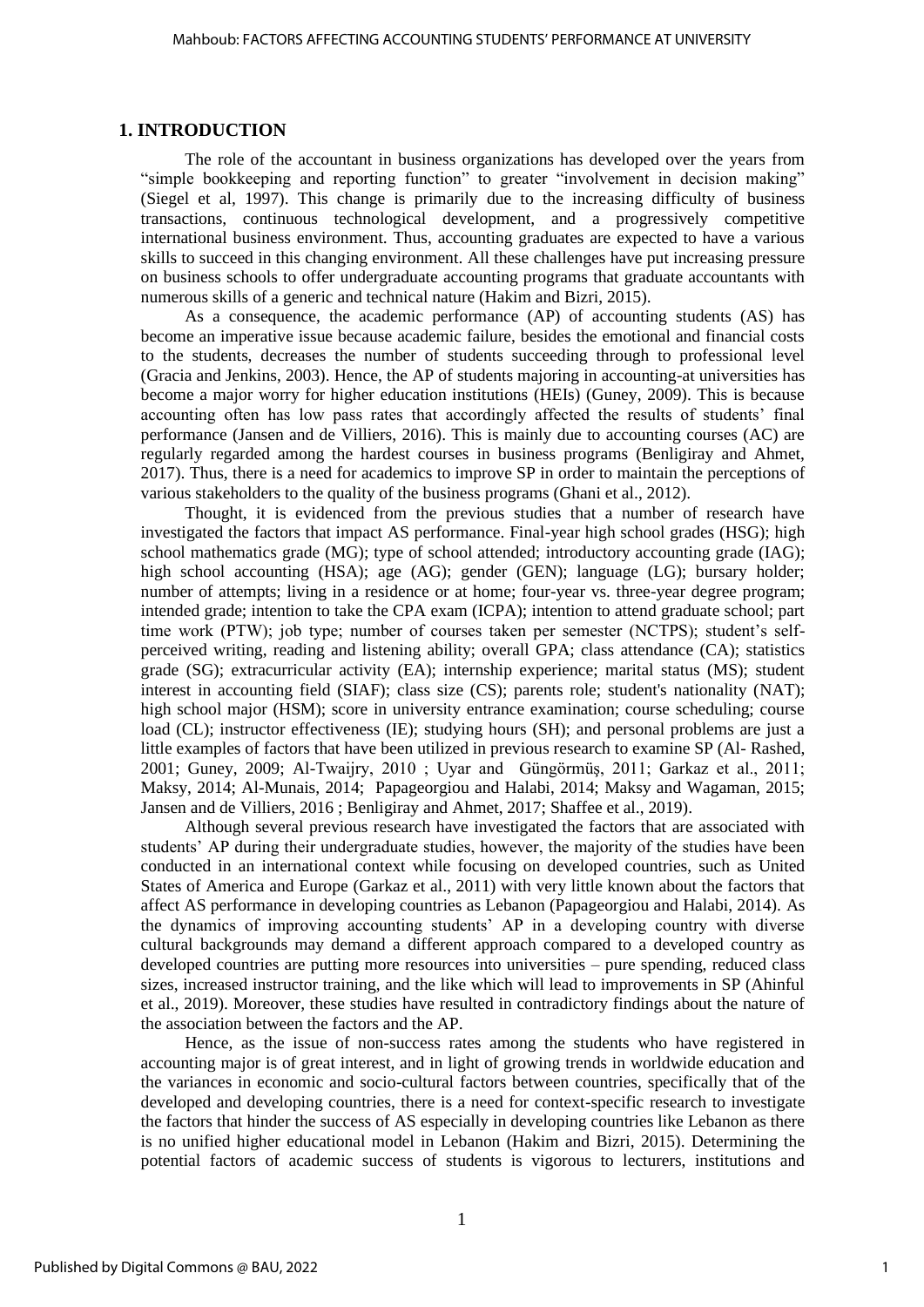students, in several respects. It might have numerous implications on teaching performance and admissions policies.

Driven by the lack of studies on this issue in Lebanon, and the call from previous research about the need to replicate previous studies in a different environment at different points in time and extend the variables rather than limiting it to background demographic characteristics (Byrne and Flood, 2008); this research aims to identify and provide more evidence points to the factors affecting SP majoring in accounting at BAU in Lebanon. Consequently, this research aims to answer the question, "what are the factors that impact the AP of students majoring in accounting?

Conducting this research in a developing country as Lebanon can be an attainment and contribution to the previous research. Most previous studies consider five or six factors affecting students' AP in accounting courses. This research is one of the little studies to examine nineteen factors affecting students' AP simultaneously. Moreover, all of the existing studies of the factors affecting students' AP in accounting are based on mainly developed countries; this is the first research investigating factors affecting students' AP in accounting courses in a non-developed country setting as Lebanon. Thus, this research will add to the dearth of literature about this issue in Lebanon. Especially that the economic and socio-cultural factors which impact on the educational system differ significantly from those of the developed countries making the applicability of Western results difficult.

This research investigates this issue in Lebanon as a case study for a developing country that is incorporated with the international market. First, in terms of international students, Lebanon is the most attractive Arab country for HE before the Lebanese civil war. Second, Lebanon is a source of highly educated labor with fifty percent of Lebanese university graduates searching for jobs outside their country due to the labor market in their country cannot absorb them. Arab countries look for the Lebanese labor market for all kinds of employees. Third, the Lebanese accounting profession is intertwined with international bodies since the Lebanese Association of Certified Public Accountants is a member of the International Federation of Accountants. All of these issues put Lebanon in the heart of the global job market, making it an interesting case study for investigating the factors affecting the AP of the students (Majzoub and Aga, 2015).

The subsequent section presents the theoretical framework. Section three discusses the related literature review about the topic. Section four explains the research design utilized in this research. Section five presents the research findings while section six, presents the conclusions to this research along with research limitations, proposals for future studies and research recommendations.

#### **2. THEORETICAL FRAMEWORK**

Universities continuously face the challenge of providing evidence of their effectiveness to the society and international HE. The top management in universities is concerned about the SP to show their usefulness for the international community especially, the rate of graduated students has served as an indicator of the usefulness of the universities in several countries (Islam and Tasnim, 2021). Hence, AP is imperative for an institution for the good outcomes that lead to the job performance in the future (Kuncel et al., 2005). Consequently, improvement in AP especially for the AS has always been an essential aim of the "education community" and a highest priority of accounting educators (Al-Munais, 2014).

Several previous studies have discussed the factors affecting students' AP. Some studies consider individuals' internal characteristics such as intelligence and self-concept and some other studies consider external characteristics such as family and social status (Garkaz et al., 2011). Some studies have confirmed the positive relationship between the factors and AP (Arthur and Everaert, 2012; Wally-Dima and Mbekomiza, 2013). Other studies have confirmed the negative relationship (Roos, 2009; Li et al., 2010). While other studies have confirmed no significant effect of the factors on the AP (Guney, 2009; Al-Twaijry, 2010).

Given this fact, there are a number of theories that have been postulated to explain the factors that affect students' AP. For instance, expectancy theory revealed that SP is influenced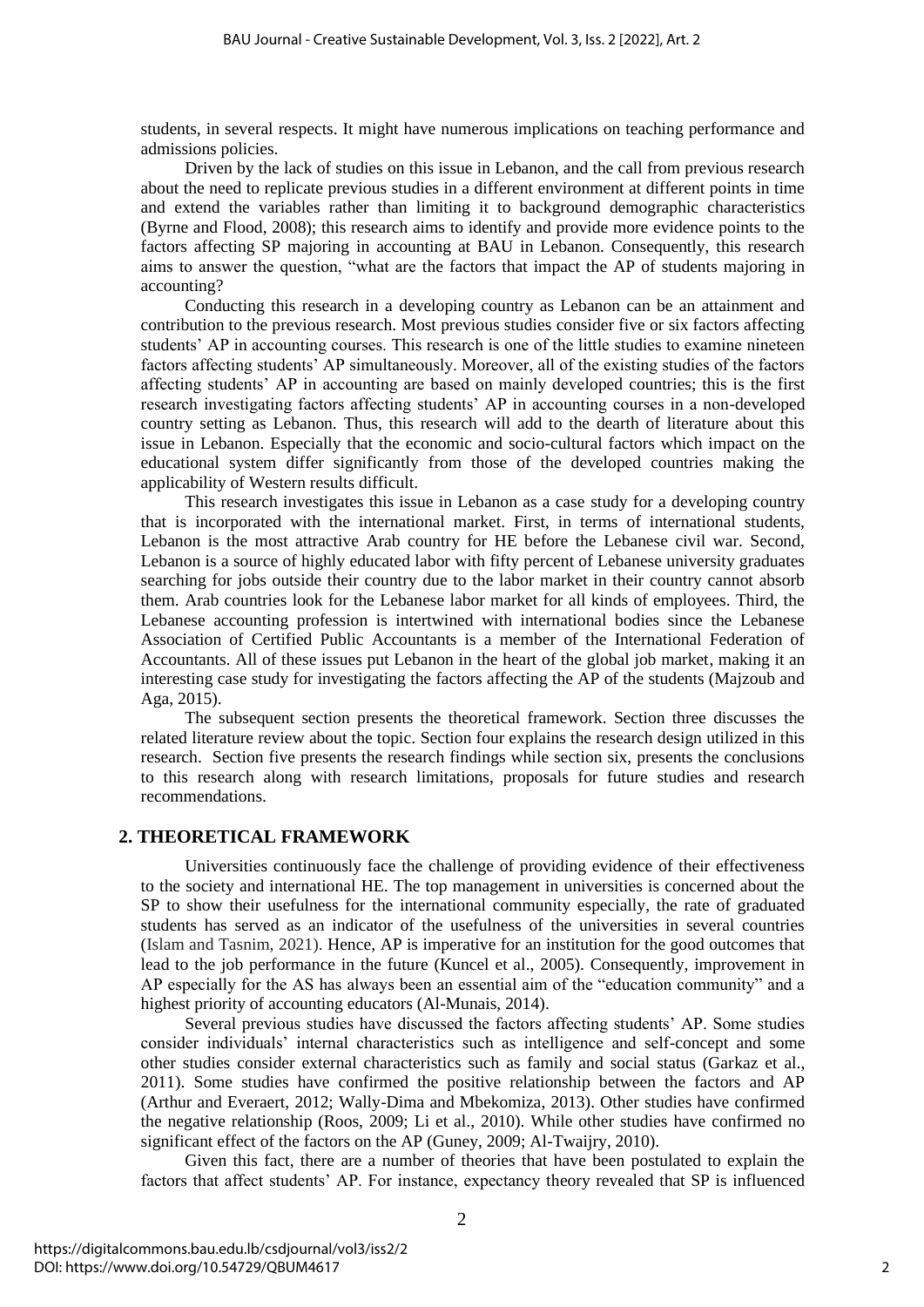by the "attractiveness of perceived future rewards" and likelihood that their effort will lead to these rewards. Therefore, motivating students to improve their AP depends on their belief that higher performance will result from their effort which is associated with future desired benefits (Geiger and Cooper, 1995).

Choice theory argued that students take ownership and responsibility for their actions. Therefore, to ensure success in an academic environment, the student should be provided with relevant information and allowed the freedom to make their own choice of subjects or course of study rather than being compelled Glasser (1998).

Interest theory demonstrated that "interest among individuals is conceived as depositions which are related to mental schemata linking the activity or object of interest with positive emotional experiences and the personal value system" (Ahinful et al., 2019: 559). Interest is one of the relevant factors of academic success and it serves as a motivator for long working hours on tasks.

Theory of reasoned action postulated that "an individual's behavior is determined by his/her behavioral intention to perform it. The behavioral intention in itself is determined by the attitudes and subjective norms. The attitude towards a behavior is a function of the expected consequences or outcomes of behavior (beliefs) and the evaluations of these expected consequences or outcomes" (Ahinful et al., 2019: 559). The theory was extended by to the theory of planned behavior by including perceived behavioral control (Ajzen, 1988).

#### **3. LITERATURE REVIEW AND HYPOTHESES DEVELOPMENT**

The AP of students at most universities in the world today has recently come under scrutiny. Consequently, numerous research have tried to investigate the factors related to AS success in HE (Jansen and de Villiers, 2016; Benligiray and Ahmet, 2017; Shaffee et al., 2019). However, previous research into which factors affect AP of the students have shown results that are mixed and inconsistent (Papageorgiou and Halabi, 2014). Previous research has also revealed that several factors could affect AP of the students, however the literature does not always agree on what set of factors influence students' AP (D"Souza and Maheshwari, 2010).

Hence, so as to contribute to the accounting literature, this research investigates nineteen commonly variables and their effect on SP. These variables were chosen based on a survey of prior studies on the topic. In order to restrict the number of factors, only those involved in more than one research, and which verified to be significantly related to SP be chosen. These factors are GEN, AG, LG, HSG, MG, CA, HSA, PTW, HSM, SH, SG, IAG, NAT, SIAF, MS, EA, CS, CL, and IE.

#### **3.1 Gender**

Several studies have shown evidence of a positive relation between GEN variation and SP in AC (Tho, 1994; Gammie et al., 2003; Gracia and Jenkins, 2003; Vickers et al., 2003; Alfan and Othman, 2005; Baard et al. 2010; Garkaz et al., 2011; Arthur and Everaert, 2012; Wally-Dima and Mbekomiza, 2013; Schmidt and Wartick, 2014; Al- Munais, 2014). The results revealed that female students (FS) had superior performance than male students (MS). More specifically, the results indicated that FS are more outstanding than MS. In contrast to these studies, Doran et al. (1991); De Lange et al. (1997); Koh and Koh (1999); Brahmasrene and Whitten (2001); Weil et al. (2004); Jansen and de Villiers (2016) found that MS who enrolled in an accounting program accomplish better than FS during their education. The results show that men have the better accomplishment of learning outcomes than females. On the other hand, Buckless et al.(1991); Gist et al. (1996); Keef and Roush (1997); Grudnitski (1997); Jackling and Anderson (1998); Naser and Peel (1998); Duff (2004); Paver and Gammie (2005); McDowall and Jackling (2006); Byrne and Flood (2008); Guney (2009); Roos (2009); Halabi et al. (2010); Van Wyk (2011); Papageorgiou and Halabi (2014) as well as Benligiray and Ahmet (2017) reported that there was no significant association between GEN and SP in AC. This assertion is conveyed in hypothesis one:

*H1: There is a significant relationship between GEN and AP in AC in Lebanon.*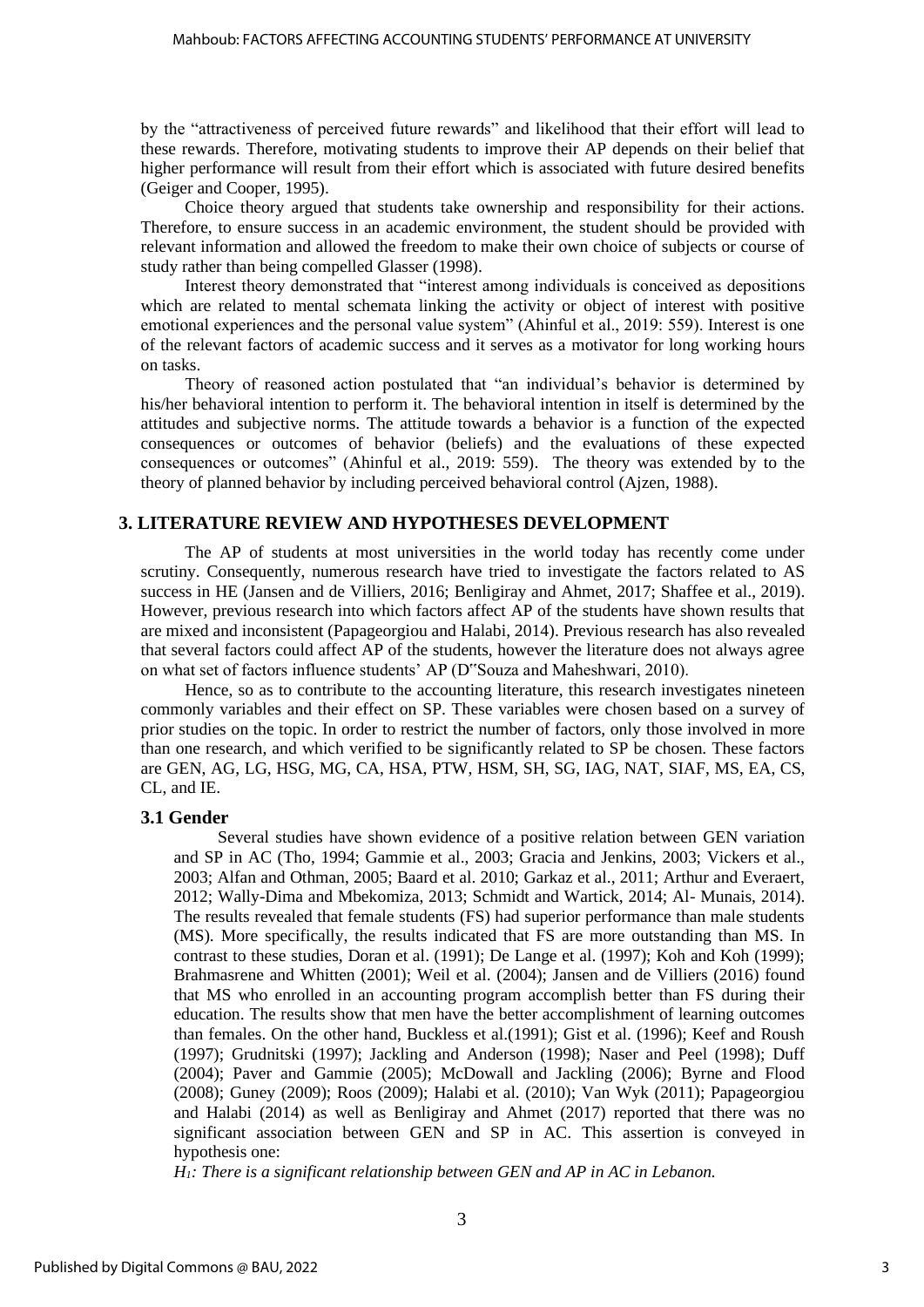## **3.2 Age**

Many researchers studied the relation between students' AG and SP in AC and the results were mixed. For instance, Koh and Koh (1999); Müller et al. (2007); Roos (2009); Li et al. (2010); Van Wyk (2011) and Jansen and de Villiers (2016) found a negative association between students' AG and performance. These studies revealed that younger students perform better in an accounting program and older students had a lower grade. In contrast to these studies, Bartlett et al. (1993); Brahmasrene and Whitten (2001); Lane and Porch (2002); Guney (2009) as well as Al- Munais (2014) found that AG has a significantly positive impact on SP. They demonstrated that mature students perform superior in AC. However, Al- Rashed (2001); Gammie et al. (2003); Triki et al. (2012); Papageorgiou and Halabi (2014); Papageorgiou (2017) as well as Benligiray and Ahmet (2017) reported that AG does not affect SP. Based on that, hypothesis two is developed as follow: *H2: There is a significant relationship between AG and AP in AC in Lebanon.*

#### **3.3 Language**

Several previous studies have tried to investigate the association between LG proficiency and SP in AC. The findings of these studies are mixed. Such as Feast (2002); Gerber et al. (2005); Krausz et al. (2005); Wongtrirat (2010); Sahragard et al. (2011); Van Wyk (2011); Venter and Villiers (2013); Martirosyan et al. (2015); and Ghenghesh (2015) found a significant positive relation between English LG and SP. The positive relationship implied that the higher the students' English LG proficiency, the higher the level of overall AP. Students whose first LG is English will surpass their colleagues in AC. However, other studies as De Lange et al. (1997); Jackling and Anderson (1998); Kerstijens and Nery (2000); Roos (2009); Jansen and de Villiers (2016) and Shaffee et al. (2019) found no significant relation between LG proficiency and SP. This implies that LG seemed to be a non significant factor in the variability of SP. It can, therefore, hypothesis three is developed:

*H3: There is a significant relationship between EL proficiency and AP in AC in Lebanon.*

#### **3.4 High School Grades**

The findings of the studies that investigated the relation between HSG and SP are mixed. Doran et al. (1991); Brasfield et al. (1993); Gist et al. (1996); Von Allmen (1996); Trine and Schellenger (1999); Marcal and Roberts (2000); Al- Rashed (2001); Duff (2004); Byrne and Flood (2008); Guney (2009); Al-Twaijry (2010); Uyar and Güngörmüş (2011); and Jansen and de Villiers (2016) found a significant positive relation between HSG and accounting performance of the students. These studies confirmed that students with a higher pre-university performance do significantly superior at the university as successful students may be considered as intelligent. Contrarily, certain studies, such as those by Grudnitski (1997) as well as Brahmasrene and Whitten (2001), found no significant association between HSG and accounting performance of the students. Hence, this claim is expressed in hypothesis four as follow:

*H4: There is a significant relationship between HSG and AP in AC in Lebanon.* 

#### **3.5 Mathematics Grade**

Numerous previous studies have investigated the effect of prior experience in mathematical qualification on SP in AC. The results are questionable. For instance, Gul and Fong (1993); Tho (1994); Anderson et al. (1994); Gist et al. (1996); Wong and Chia (1996); Koh and Koh (1999); Trine and Schellenger (1999); Lee (1999); Kealey et al. (2005); Guney (2009); Fedoryshyn et al. (2010); Al-Twaijry (2010); Garkaz et al. (2011); Uyar and Güngörmüş (2011); Seow et al. (2014); Papageorgiou and Halabi (2014); and Maksy (2014) found a positive significant relation between students' MG and their performance in AC. These studies confirm that students with a stronger mathematics background accomplish better. By contrast, Ely and Hittle (1990); Karim and Ibrahim (1992); Bartlett et al. (1993); Gist et al. (1996); Naser and Peel (1998); Kirk and Spector (2006); Maksy and Wagaman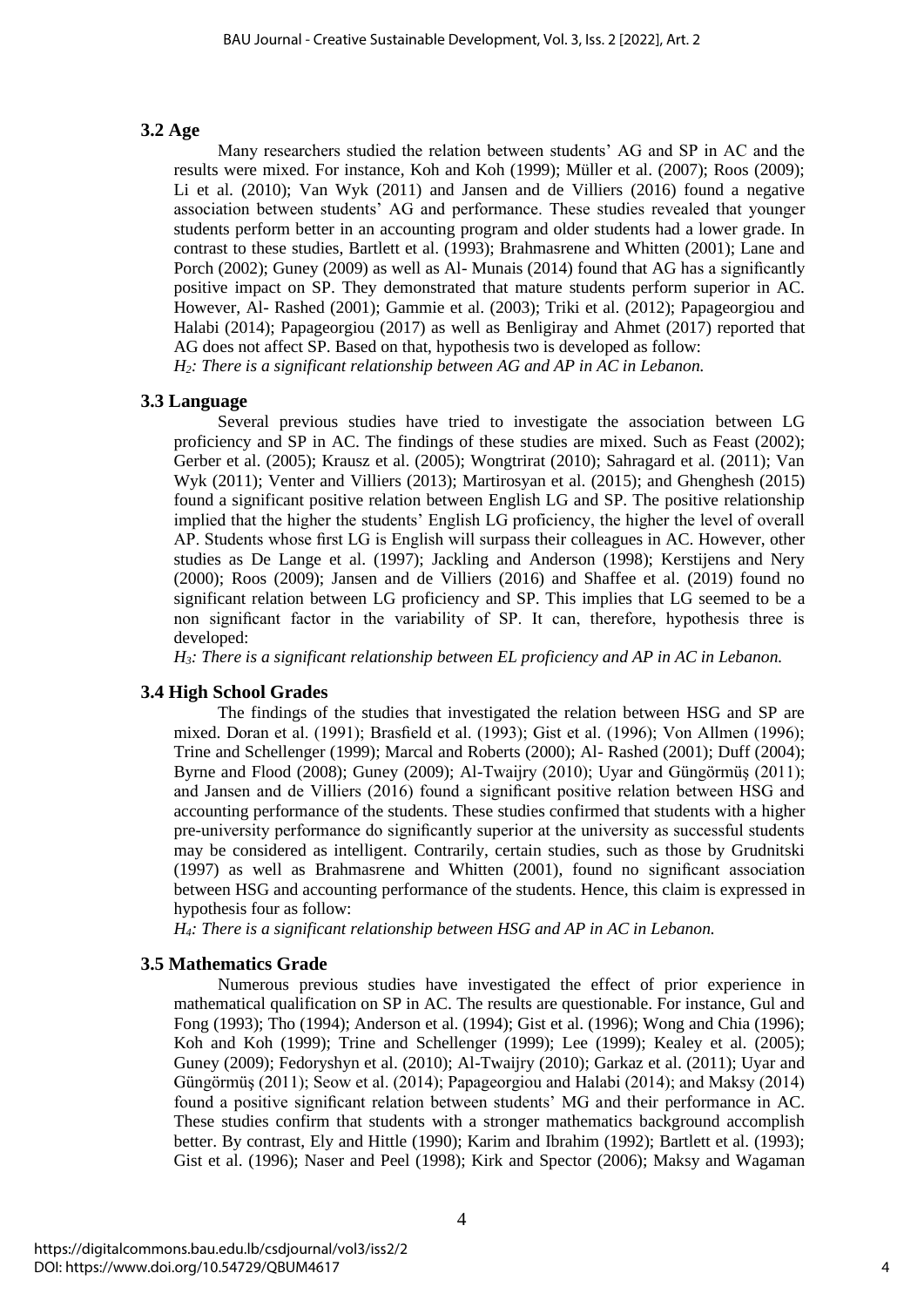(2015); Jansen and de Villiers (2016); and Benligiray and Ahmet (2017) found that mathematics knowledge is not associated with SP in AC. This leads to hypothesis five: *H5: There is a significant relationship between MG and AP in AC in Lebanon.* 

#### **3.6 Class Attendance**

Several previous research have advocated that CA is an imperative factor to assess SP (Romer, 1993; Hammen and Kelland, 1994; Marburger, 2001; Moore et al., 2003; Purcell, 2007; Ali et al., 2009; Guney, 2009; Uyar and Güngörmüş, 2011; Padurath et al., 2013; Lukkarinen et al., 2016; Shaffee et al., 2019). These studies found significant influence of CA on SP. Students who join more classes in AC are more expected to success and attain better grades. However, other research found CA does not significantly impact their performance (Frost and Fukami, 1997; Ledman and Kamuche, 2002; Al- Munais, 2014). Therefore, hypothesis six is set forth as follow:

*H6: There is a significant relationship between CA and AP in AC in Lebanon.*

#### **3.7 High School Accounting**

Prior studies demonstrated questionable confirmation as to whether finishing accounting at HS is beneficial for students registered for AC at university. For instance, Bartlett et al. (1993); Gul and Fong (1993); Tho (1994); Rohde and Kavanagh (1996); Naser and Peel (1998); Rankin et al. (2003); Hartnett et al. (2004); Al-Twaijry (2005); Alcock et al. (2008); Cheung and Wong (2011); Papageorgiou and Halabi (2014); and Benligiray and Ahmet (2017) highlighted that there is a significant relation between students' HSA education and university accountancy attainment. Students who studied accounting at their school did better. On the other hand, several studies as Doran et al. (1991); Keef (1992); Jackling and Anderson (1998); Koh and Koh (1999); Lane and Porch (2002); Gammie et al. (2003); Byrne and Flood (2008); Guney (2009); Al-Twaijry (2010); and Jansen and de Villiers (2016) cannot observe any significant effect of prior HSA knowledge on SP in AC. Students who studied an accounting course at HS did not have a diverse performance than students who did not study an accounting course. Based on that, hypothesis seven is developed as follow:

*H7: There is a significant relationship between HSA and AP in AC in Lebanon.*

#### **3.8 Part Time Work**

Previous studies indicated that there is no agreement as to whether working PT has a positive effect on SP. Lillydahl (1990); Maksy and Zheng (2008); Maksy (2014); Maksy and Wagaman (2015) revealed that working too many hours per week has no significant negative associations with SP. They are not disturbing the students and stopping them from earning HG in AC. Whereas, Stinebrickner and Stinebrickner (2003) as well as Lynn and Backmon (2006) found a significant negative association between PTW and SP, denoting that students who work PT during semester time achieve inferior in AC than do others. Hence, hypothesis eight is formed as follow:

*H8: There is a significant relationship between PTW and AP in AC in Lebanon.*

#### **3.9 High School Major**

The accounting education literature had inconsistent findings about the impact of HSM on SP. Some researchers as Ramadan and Quraan (1994); Al- Rashed (2001); Abdullah (2011) and Al- Munais (2014) confirmed that HSM is significantly and positively associated with SP in AC. Students who have taken an academic degree with science major in HS achieve higher than other students who have taken academic degree from humanities major. In contrast, Hallaq (2001) and Al-Twaijry (2010) revealed that secondary school major had no influence on SP. This implies that there was no variance in the performance of students from scientific HS and those from other HS. Based on this argument, the following hypothesis nine is formulated:

*H9: There is a significant relationship between HSM and AP in AC in Lebanon.*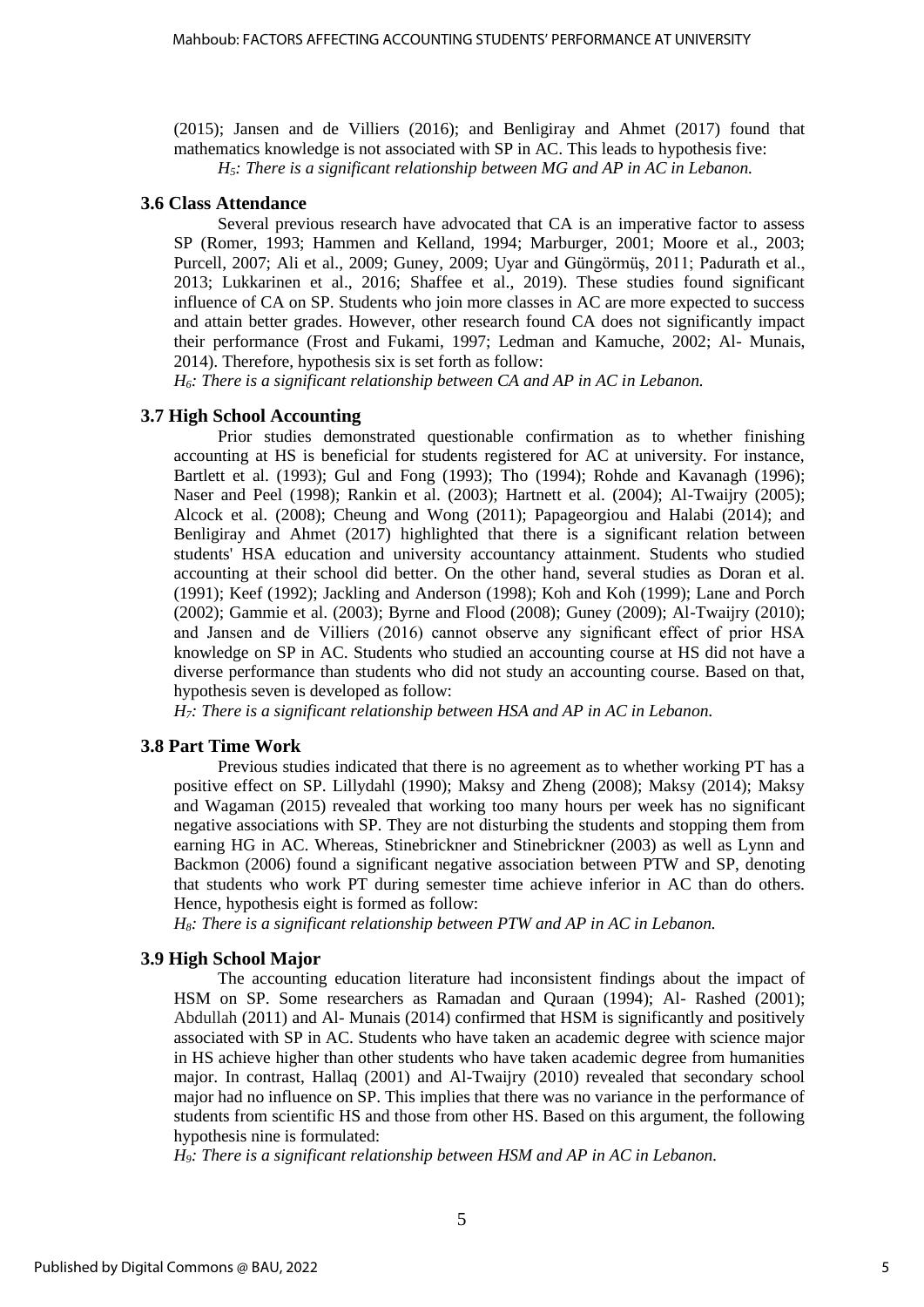#### **3. 10 Studying Hours**

The relationship between students' SH and accounting performance does not seem to have been explored regularly in the accounting literature. Didia and Hasnat (1998); Byrne et al. (2002); Davidson (2002); Krohn and O'Connor (2005); Guney (2009); as well as Grave (2011) demonstrated that there is a negative association between SH and performance. Studying more does not essentially lead to improved performance. However, Fejgin (1995); Al- Munais (2014); Mahinay and Villanueva (2017) cannot realize a significant association between SH and students' success in AC. SH do not always influence the AP and the grades of the students. Hence, hypothesis ten is stated as follow: *H10: There is a significant relationship between SH and AP in AC in Lebanon.*

#### **3.11 Statistics Grade**

Previous research demonstrated that statistical information is probable to be required in order to comprehend some AC. Consequently, there may be a relation between SP in AC and earlier statistical information. Several researchers as Marcal and Roberts (2000); Brookshire and Palocsay (2005); Kirk and Spector (2006); Shaban (2015) as well as Benligiray and Ahmet (2017) approved that there is a significant positive relation between performance of the statistics course and the performance of AS. Thus, these findings support that students who did well in statistics were more successful in AC. These results contradict with the findings of Benligiray and Ahmet (2017) who conveyed that the statistical information of the students is not linked to AC success. This lead to the development of hypothesis eleven:

*H11: There is a significant relationship between SG and AP in AC in Lebanon.*

## **3.12 Introductory Accounting Grade**

There is an expectation in the accounting literature that students' grades in accounting at certain level will be expressive of their performance at the consequent level. Fascinatingly, previous research have produced indecisive results relating to this factor. Grudnitski (1997); Trine and Schellenger (1999); Al- Rashed (2001); Brahmasrene and Whitten (2001); Maksy and Zheng (2008); Al-Twaijry (2010); Van Wyk (2011); Maksy (2014); Maksy and Wagaman (2015); and Jansen and de Villiers (2016) found a positive and significant association between IAG and SP in AC. Grades in the first IA course are an explanatory power in predicting SP in advanced AC. Students with a higher accounting one grade are possible to do superior at accounting three. However, Doran et al. (1991) and Gist et al. (1996) found no significant association between IAG and their performance in advanced AC. Based on that description, hypothesis twelve is proposed as follow: *H12: There is a significant relationship between IAG and AP in AC in Lebanon.* 

#### **3.13 Nationality**

Previous studies state that SP could be associated with the origins of students' education systems. However, very few academic studies have tried to examine the influence of students' NAT on their GPA. For instance, Sue and Okazaki (1990); Al-Rashed (2001); Bachan and Reilly (2003); Rankin et al. (2003), Hartnett et al. (2004); and Harb and El-Shaarawi (2007) show a significant positive relationship between NAT and SP with higher performance reported for the international students. One exception is the result of Guney (2009), which show that national students accomplished superior in accounting than did their colleagues. On the other hand, Jackling and Anderson (1998) as well as Al Hajraf and Al Asfour (2014) found that country of origin does not significantly impact SP. Therefore, hypothesis thirteen is constructed as follow:

*H13: There is a significant relationship between NAT and AP in AC in Lebanon.*

#### **3.14 Student Interest in Accounting Field**

A number of studies have confirmed that one of the key factor that makes AS study tough and efficiently is their IAF (Romer, 1993; Gist et al., 1996; Guney, 2009). The studies of Arrington and Cheek (1990); King and Kotrlid (1995); Wijewardena and Rudkin (1999); Stinebrickner and Stinebrickner (2003); Guney (2009); as well as Garkaz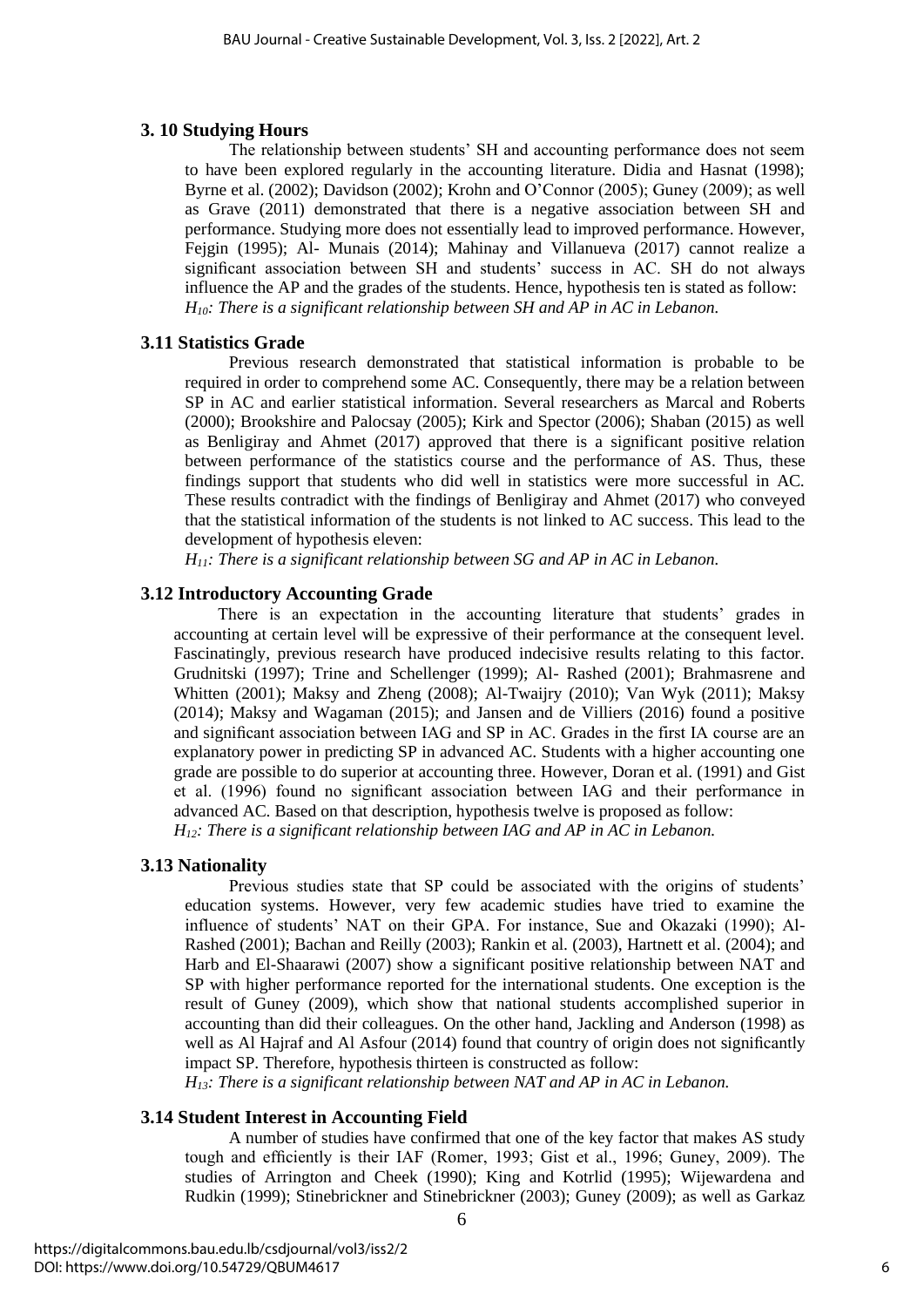et al. (2011) confirmed the positive effect of SIAF on their AP. This implies that students fascinated in accounting have superior AP than non-fascinated students. More specifically, students forecasting to work in accounting field after graduation would perform superior than their colleagues would. Based on these results, hypothesis fourteen is suggested as follow:

*H14: There is a significant relationship between SIAF and AP in AC in Lebanon.*

#### **3.15 Marital Status**

The findings of the studies that investigated the relation between MS and AP are mixed. Eyer (1993); Lynn and Backmon (2006); Ekundayo (2010); Garkaz et al. (2011); Heirany et al. (2013); Amuda et al. (2016) proved that student's MS have no significant relationship with AP. However, Stern (1998); Robert et al. (1999); Boey (2002); Negy (2003); Yess (2009); Tambawal (2011); Al- Munais (2014); and Beard (2018) show significant variances in AP among AS based on MS. The results revealed that married students face more daily problems and troubles than non-married students, which might possibly deter AP. Based on these results, hypothesis fifteen is tested:

*H15: There is a significant relationship between MS and AP in AC in Lebanon.*

#### **3.16 Extracurricular Activity**

The students' participation in EA is always viewed as a reason for subsequently poor AP because they seem to be less committed in their study. Several researchers have confirmed that there is a negative relation between EA involvement and AP (Maloney and McCormick, 1993; Baucom and Lantz. 2001; Applegate and Daly, 2006; Suleman, 2014). The assumption is that if students are over-extended, injured or participate in too many activities that it may negatively impact their academic success and attendance. However, other researchers proved otherwise whereby the students' participation in EA inclines to have improved AP (Gerber, 1996; Whitley, 1999; Marsh and Kleitman, 2002; Pritchard and Wilson, 2005; Fujita, 2006; Reeves, 2008; Logan and Scarborough, 2008; Wang and Shiveley, 2009; Rivera, 2010; Seow et al. 2014). Students who entail in numerous types of EA are superior in AP than the students who are not entail. On the other hand, research conducted by Wooten (1998); Broh (2002); Baker (2008); Shamsudin et al. (2014); Nabilah et al. (2014) and Shaffee et al. (2019) show EA do not have any impact on students' AP. Based on this reasoning, hypothesis sixteen is developed as follow:

*H16: There is a significant relationship between EA involvement and AP in AC in Lebanon.*

#### **3.17 Class Size**

The effect of CS on SP has been studied in numerous fields and the findings of these research display diverse effect of CS on SP. For instance, Keil and Partell (1997); Berthelot et al. (2001); Toth and Montagna (2002); Murdoch and Guy (2002); Arias and Walker (2004); Asadullah (2005); Kamuche (2006); and Kokkelenberg et al. (2008) revealed a negative relation between performance and CS. Students that were in the smaller classes did superior on accounting tests than that were in the bigger classes. On the other hand, some researchers as Pascarella and Terenzini (1991); Hancock (1996); Hill (1998); Ngoboka and Schultz (2002) found no evidence that SP was influenced by CS. Consequently, based on the results of previous studies, hypothesis seventeen is formulated as follow:

*H17: There is a significant relationship between CS and AP in AC in Lebanon.* 

#### **3.18 Course Load**

Previous studies on the effect of NCTPS on SP show mixed effect on student learning. Chan et al. (1997); Szafran (2001); Maksy and Zheng (2008); Al-Twaijry (2010); Maksy and Wagaman (2013); Maksy (2014); Gupta and Maksy (2014); Maksy and Wagaman (2015); Maksy and Rodriguez (2018); and Maksy and Yoon (2019) found no significant association between performance in AC and NCTPS. That is, CL is not disrupting the students and avoiding them from getting better grades in AC. Opposing to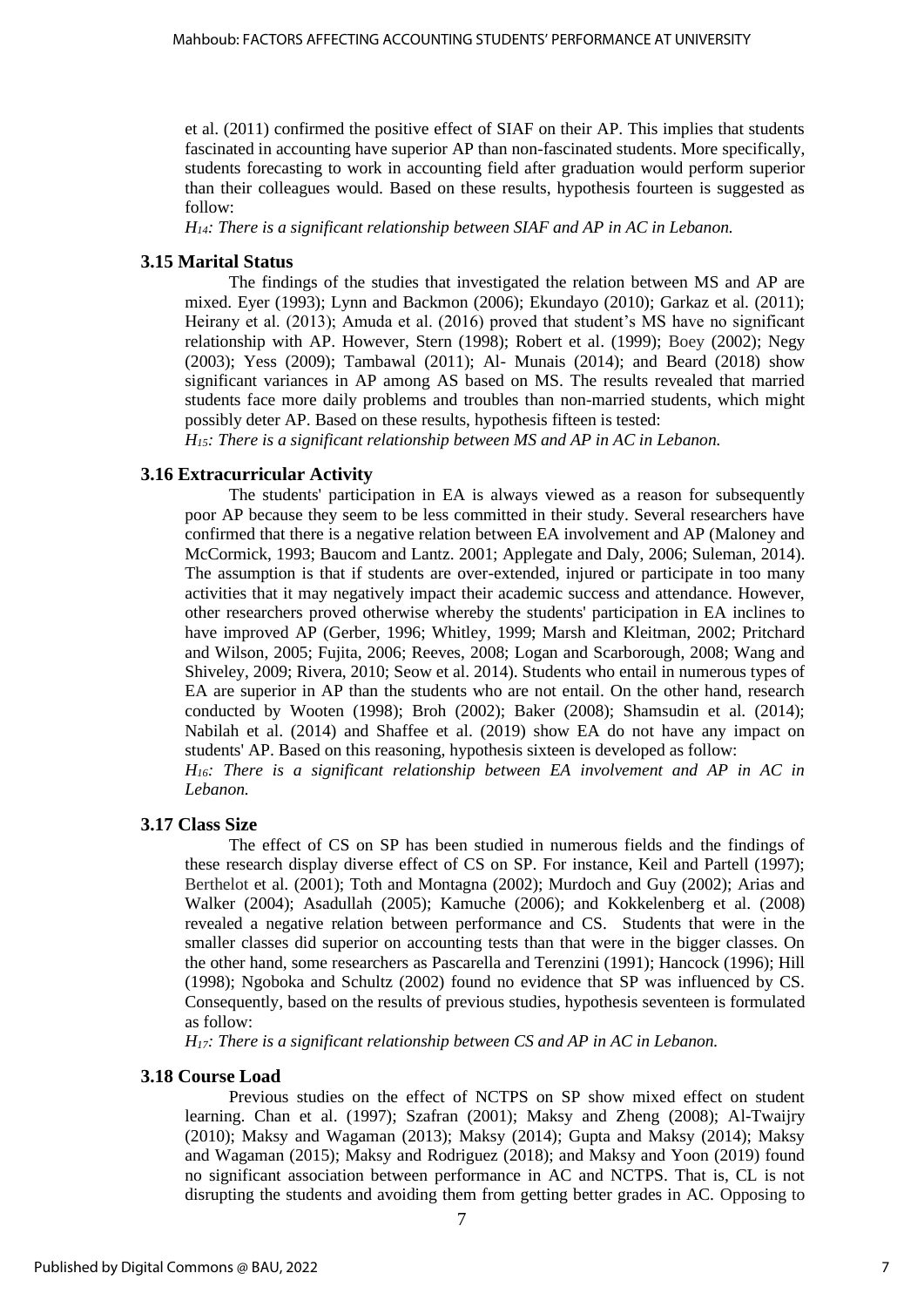common assumptions, students who take more credits tend to get higher GPAs. Whereas, Didia and Hasnat (1998) and Austin and Gustafson (2006) found a positive relation between NCTPS and grades. These results indicated that students who enroll for more credits incline to get better GPAs in AC. Thus, based on the mixed findings of previous studies, it seems reasonable to postulate hypothesis eighteen as follow:

*H18: There is a significant relationship between CL and AP in AC in Lebanon.*

## **3.19 Instructor Effectiveness**

Several research studies as Tay (1994); Nasser and Peel (1998); Tucker et al. (2002); Ofoegbu (2004); Kherfi (2008); Boyd et al. (2009); De Paola et al. (2009); Baumert et al. (2010); Akinsolu (2010); Tatto et al. (2012); Blömeke et al. (2016) and Martí-Ballester (2019) have confirmed the positive association between IE and student' grades. They explain that the ineffectiveness of teachers in classroom could be responsible for the observable poor performance of students. Instructors' ability, attempt, motivation and teaching style has significant relationship with SP. Hence, based on these findings, hypothesis nineteen is developed as follow:

*H19: There is a significant relationship between IE and AP in AC in Lebanon.*

## **4. RESEARCH DESIGN**

## **4.1 Research Population**

The population utilized in this research is involved of students majoring in accounting (second-year and third- year AS) at the faculty of business administration at BAU in its three different campuses – Beirut, Debbieh and Tripoli- in the spring semester of 2019– 2020 (Table:1).

|                                          | <b>Beirut</b> | <b>Debbieh</b> | <b>Tripoli</b> |
|------------------------------------------|---------------|----------------|----------------|
| <b>Second -Year AS</b>                   | 93            | 28             | 43             |
| Third -Year AS                           | 82            |                |                |
| <b>Total Number of AS at Each Campus</b> | 175           | 43             | 68             |
| <b>Total Number of AS at BAU</b>         |               | 286            |                |

**Table 1: Number of Accounting Students at BAU 2019-2020**

Source: Moodle Platform

## **4.2 Sample Size**

This research has selected AS of BAU in Lebanon (second-year and third- year) as the sample. The undergraduate AS are chosen because they have undergone the learning process over a few semesters and have under-performed in some accounting courses. Students who are in their early semesters may not have completed their studies in all related subjects and it would therefore be difficult to identify those who have under-performed. The survey was completed by 232 students from the accounting major at the university in its three different campuses (Table: 2); this sample represents 81% of the AS.

#### **Table 2: Sample Size**

|                           |                                                 | <b>Beirut</b>                      |                                               | <b>Debbieh</b>                     | <b>Tripoli</b>                                                |                              |  |  |
|---------------------------|-------------------------------------------------|------------------------------------|-----------------------------------------------|------------------------------------|---------------------------------------------------------------|------------------------------|--|--|
|                           | Distributed<br>Questionnain<br>৳<br>$\tilde{z}$ | stionna<br>ัธ<br>Filled<br>ż<br>a. | <b>Questionnair</b><br>Distributed<br>ัธ<br>ż | ัธ<br>stionma<br>Filled<br>ż<br>రె | B<br>uted<br>Questionnair<br>ัธ<br>€<br>$\tilde{z}$<br>Distri | ัธ<br>stionna<br>Filled<br>ż |  |  |
| <b>Second -Year AS</b>    | 93                                              | 81                                 | 28                                            | 25                                 | 45                                                            | 22                           |  |  |
| Third -Year AS            | 82                                              | 75                                 | 15                                            | 15                                 | 23                                                            | 14                           |  |  |
| <b>Total Number of AS</b> | 175                                             | 156                                | 43                                            | 40                                 | 68                                                            | 36                           |  |  |

Source: Developed by the Researcher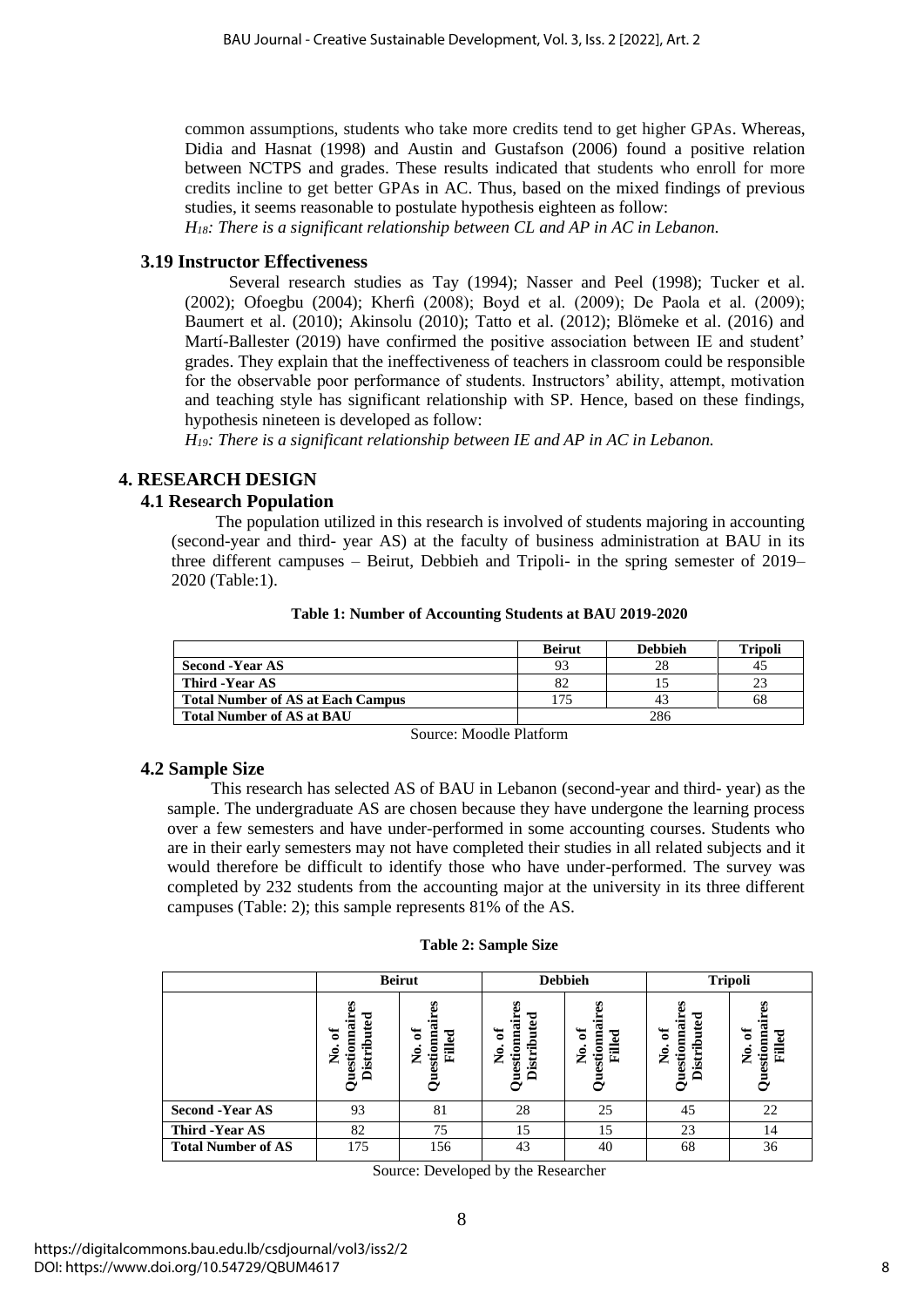## **4.3 Data Collection**

The data was collected through mailing a questionnaire among students majoring in accounting at BAU in Lebanon in the spring semester of 2019– 2020. A list of students' email addresses was collected from the Moodle platform.

## **4.4 Research Instrument**

For the research purpose, previous studies in the area of AP was studied and reviewed to develop a questionnaire to investigate factors that may impact accounting SP. The questionnaire comprises of 20 questions related to the factors influencing the AP of the students. These questions were adopted from prior research after editing the questions to be suitable for the research environment (Table: 3). The questionnaire content was validated by three accounting instructors of the BAU. The pilot study noted that respondents simply comprehended the questions and had no trouble in filling it in a proper duration. To measure the "reliability" and "internal consistency" of the questionnaire, "cronbach's alpha" test was utilized. In this research, the cronbach's alpha coefficient was 0.722; revealing reliability of the scales utilized. A cronbach's alpha of 0.7 or more is considered satisfactory by furthermost social science researchers (DeVellis, 2003).

## **4.5 Research Model and Variables**

The multiple regression model of the research is defined as:

*SAP = β0 + β1GEN+ β2AG + β3HSG + β4MG+ β5CA+ β6HAS + β7PTW + β8HSM + β9SH + β10SG + β11IAG + β12NAT + β13SIAF + β14MS + β15MS + β16EA + β17CS + β18CL + β19IE + e*

The measurement of each variable is summarised in Table: 3.

| <b>Variable</b>                           | <b>References</b>                                                                                                                |                                        |  |  |  |  |  |  |  |  |
|-------------------------------------------|----------------------------------------------------------------------------------------------------------------------------------|----------------------------------------|--|--|--|--|--|--|--|--|
|                                           | <b>Measurement</b><br>Dependent Variable                                                                                         |                                        |  |  |  |  |  |  |  |  |
| SAP: Students'<br>Academic<br>Performance | "Cumulative GPA of the student is between : $1 =$ less than 2; $2 = 2$ -<br>$2.5$ ; $3=2.6-3$ ; $4=3.1-3.5$ ; $5=3.6-4$ "        | and de<br>Jansen<br>Villiers $(2016)$  |  |  |  |  |  |  |  |  |
| <b>Independent Variables</b>              |                                                                                                                                  |                                        |  |  |  |  |  |  |  |  |
| GEN: Gender                               | " $l =$ if a student is male; $2 =$ if a student is female"                                                                      | Benligiray<br>and<br>Onay (2017)       |  |  |  |  |  |  |  |  |
| AG: Age                                   | "Age of a student is between: $1 = 18-20$ ; $2 = 21-23$ ; $3 = 24-26$ ; $4 = 27-26$<br>29; $5 =$ more than 29"                   | Benligiray<br>and<br>Onay (2017)       |  |  |  |  |  |  |  |  |
| LG: Language                              | "Intensive English program level of a students is: $1 = INT101$ ; $2 =$<br>INT 102; $3 = INT$ 103; $4 = INT$ 104; $5 = No INT$ " | Jansen<br>and<br>de<br>Villiers (2016) |  |  |  |  |  |  |  |  |
| HSG:<br>High<br><b>School Grades</b>      | "HSG of a student is between: $1 = 0-20\%$ ; $2 = 21-40\%$ ; $3 = 41-60\%$ ;<br>$4=61-80\%$ ; $5=81-100\%$ "                     | Jansen<br>and<br>de<br>Villiers (2016) |  |  |  |  |  |  |  |  |
| MG:<br>Mathematics<br>Grade               | "MG of a student is between: $1 = 0.20\%$ ; $2 = 21.40\%$ ; $3 = 41.60\%$ ; $4 = 1.60\%$<br>$61-80\%$ ; $5=81-100\%$ "           | Benligiray<br>and<br>Onay (2017)       |  |  |  |  |  |  |  |  |
| Class<br>CA:<br>Attendance                | "CA of a student is between: $1 = 0-20\%$ ; $2 = 21-40\%$ ; $3 = 41-60\%$ ; $4 = 1$<br>$61-80\%$ ; 5= 81-100%"                   | Shaffee<br>al.<br>et<br>(2019)         |  |  |  |  |  |  |  |  |
| HSA:<br>High<br>School<br>Accounting      | " $l$ = if a student has taken a HSA course; $2=$ if a student has not<br>taken a HSA course"                                    | Jansen<br>and de<br>Villiers $(2016)$  |  |  |  |  |  |  |  |  |
| PTW: Part Time<br>Work                    | " $1 =$ if a student had PTW during semester time; 2 = if a student had<br>no PTW during semester time"                          | Maksy<br>and<br>Wagaman $(2015)$       |  |  |  |  |  |  |  |  |
| HSM:<br>High<br>School Major              | " $l =$ if a student is in the humanities major; $2 =$ if a student is in the<br>scientific major"                               | Al-<br>Munais,<br>2014                 |  |  |  |  |  |  |  |  |
| SH:<br>Studying<br>Hours                  | "Total number of SH a week is between: $1 = 0-3$ ; $2 = 4-7$ ; $3 = 8-11$ ; 4<br>$= 12 - 15$ ; $5 = 16 - 19$                     | $Al-$<br>Munais,<br>2014               |  |  |  |  |  |  |  |  |
| SG:<br><b>Statistics</b><br>Grade         | "SG of a student is between: $1 = 0.59\%$ ; $2 = 60.70\%$ ; $3 = 71.80\%$ ; $4 = 1.50\%$<br>$81-90\%$ ; 5= 91-100%"              | Benligiray<br>and<br>Onay (2017)       |  |  |  |  |  |  |  |  |
| IAG:                                      | "Principles of Accounting grade of a student is between: $1 = 0.59\%$ ;                                                          | de<br>Jansen<br>and                    |  |  |  |  |  |  |  |  |

|  | Table 3: Measurement of Dependent and Independent Variables |
|--|-------------------------------------------------------------|
|--|-------------------------------------------------------------|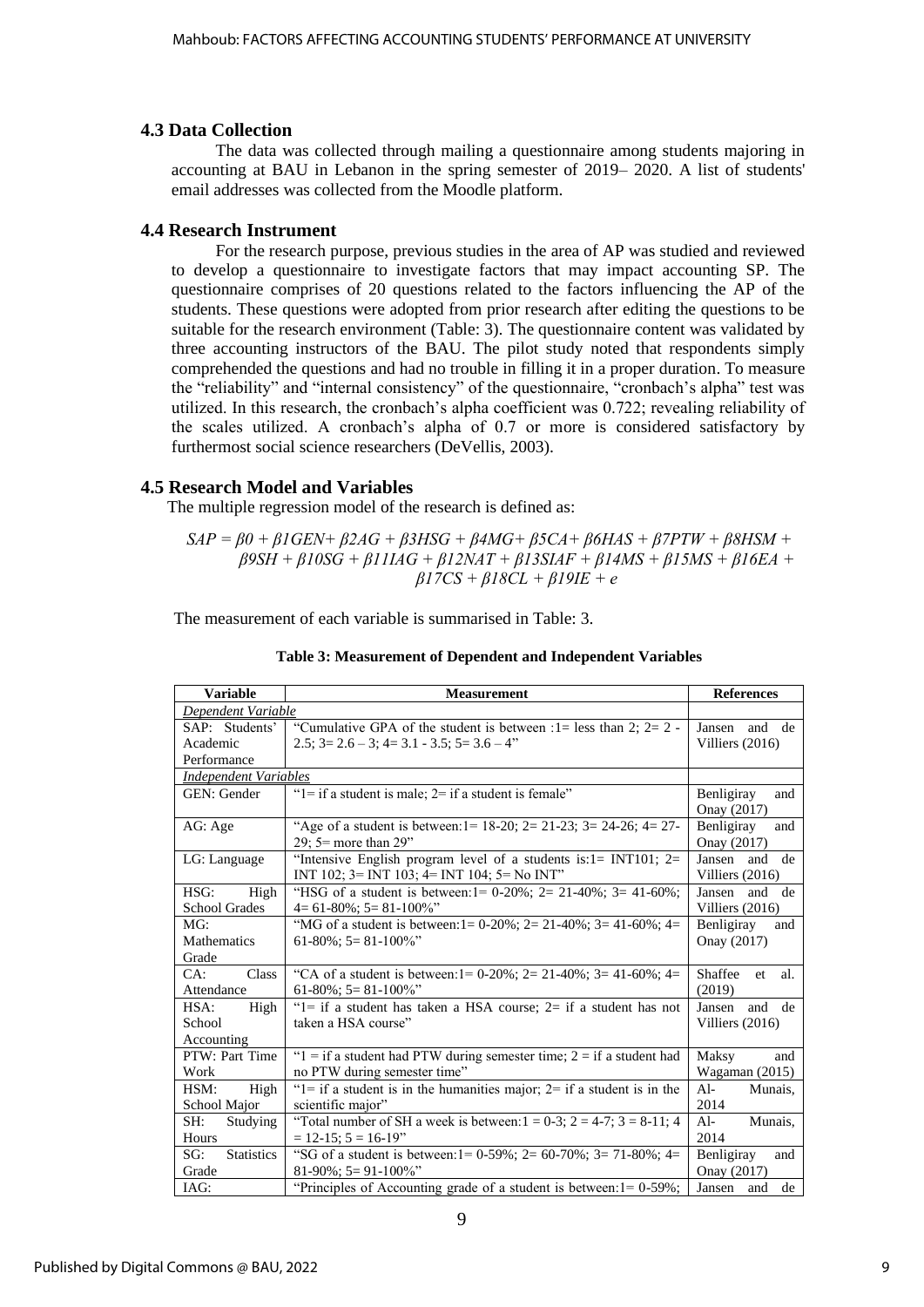| <b>Variable</b>   | <b>Measurement</b>                                                                  | <b>References</b>     |  |  |
|-------------------|-------------------------------------------------------------------------------------|-----------------------|--|--|
| Introductory      | $2=60-70\%$ ; $3=71-80\%$ ; $4=81-90\%$ ; $5=91-100\%$ "                            | Villiers $(2016)$     |  |  |
| Accounting        |                                                                                     |                       |  |  |
| Grade             |                                                                                     |                       |  |  |
| NAT:              | " $1 =$ if the NAT of the student is Lebanese; $2 =$ if the NAT of the              | Guney, 2009           |  |  |
| Nationality       | student is non – Lebanese"                                                          |                       |  |  |
| SIAF:<br>Student  | "1= if a student has planned to work in accounting area after                       | Garkaz<br>et<br>al.   |  |  |
| Interest<br>in    | graduation; $2=$ if a student has not planned to work in accounting                 | 2011                  |  |  |
| Accounting        | area after graduation"                                                              |                       |  |  |
| Field             |                                                                                     |                       |  |  |
| MS:<br>Marital    | " $1 =$ if a student is single; $2 =$ if a student is married"                      | $Al-$<br>Munais,      |  |  |
| <b>Status</b>     |                                                                                     | 2014                  |  |  |
| EA:               | " $1 =$ if a student is involved in any EA; $2 =$ if a student is not involved      | Shaffee<br>al.<br>et. |  |  |
| Extracurricular   | in any EA"                                                                          | (2019)                |  |  |
| Activity          |                                                                                     |                       |  |  |
| CS: Class Size    | "Number of students enrolled in the accounting classes is                           | Kokkelenberg et       |  |  |
|                   | between: $1 = 0-20$ ; $2 = 21-40$ ; $3 = 41-60$ ; $4 = 61-80$ ; $5 =$ more than 80" | al. $(2008)$          |  |  |
| CL:<br>Course     | "Number of credit hours a student take per semester is between: 1=                  | Maksy<br>and          |  |  |
| Load              | less than 9; $2= 9 - 12$ ; $3= 13 - 15$ ; $4= 16 - 18$ ; $5=$ more than 18"         | Wagaman $(2015)$      |  |  |
| IE:<br>Instructor | "Student perceive of accounting professors is: $l$ = very poor; $2$ = poor;         | Martí-Ballester       |  |  |
| Effectiveness     | $3 = \text{good}$ ; $4 = \text{very good}$ ; $5 = \text{excellent}$ "               | (2019)                |  |  |

Source: Developed by the Researcher

## **5. EMPIRICAL FINDINGS 5.1 Frequency Distribution**

Table (4) displays the frequency distribution of the students who participated in this research.

| <b>Variable</b>            |                         | Frequency      | Percent          |  |  |
|----------------------------|-------------------------|----------------|------------------|--|--|
| $\mathbf{1}$<br><b>GEN</b> |                         | 80             | 34.5             |  |  |
|                            | $\overline{2}$          | 152            | 65.5             |  |  |
|                            | $\,1$                   | $20\,$         | 8.6              |  |  |
| $\rm{AG}$                  | $\overline{2}$          | 176            | 75.9             |  |  |
|                            | $\overline{\mathbf{3}}$ | 24             | 10.3             |  |  |
|                            | $\sqrt{4}$              | 12             | $5.2\,$          |  |  |
|                            | $\overline{2}$          | $\overline{8}$ | 3.4              |  |  |
| $_{\rm LG}$                | $\overline{3}$          | 12             | 5.2              |  |  |
|                            | $\overline{4}$          | 32             | 13.8             |  |  |
|                            | 5                       | 180            | 77.6             |  |  |
|                            | $\overline{3}$          | 12             | $\overline{5.2}$ |  |  |
| <b>HSG</b>                 | $\sqrt{4}$              | 92             | 39.7             |  |  |
|                            | 5                       | 128            | 55.2             |  |  |
|                            | 3                       | 40             | 17.2             |  |  |
| $\rm MG$                   | $\overline{4}$          | 52             | 22.4             |  |  |
|                            | $\overline{5}$          | 140            | 60.3             |  |  |
|                            | $\overline{2}$          | $\overline{4}$ | 1.7              |  |  |
| ${\rm CA}$                 | $\overline{\mathbf{3}}$ | $\overline{8}$ | 3.4              |  |  |
|                            | $\overline{4}$          | 32             | 13.8             |  |  |
|                            | $\overline{5}$          | 188            | 81               |  |  |
| <b>HSA</b>                 | $\mathbf 1$             | 36             | 15.5             |  |  |
|                            | $\overline{2}$          | 196            | 84.5             |  |  |
| <b>PTW</b>                 | $\mathbf{1}$            | 32             | 13.8             |  |  |
|                            | $\overline{2}$          | 200            | 86.2             |  |  |
| $_{\mathrm{HSM}}$          | $\,1$                   | 148            | 63.8             |  |  |
|                            | $\overline{2}$          | 84             | 36.2             |  |  |
|                            | $\mathbf{1}$            | 20             | 8.6              |  |  |
|                            | $\overline{2}$          | 64             | 27.6             |  |  |
| $\operatorname{SH}$        | $\overline{3}$          | 112            | 48.3             |  |  |
|                            | $\overline{4}$          | 32             | 13.8             |  |  |
|                            | $\overline{5}$          | $\overline{4}$ | 1.7              |  |  |
|                            |                         | 10             |                  |  |  |

## **Table 4: Frequency Distribution**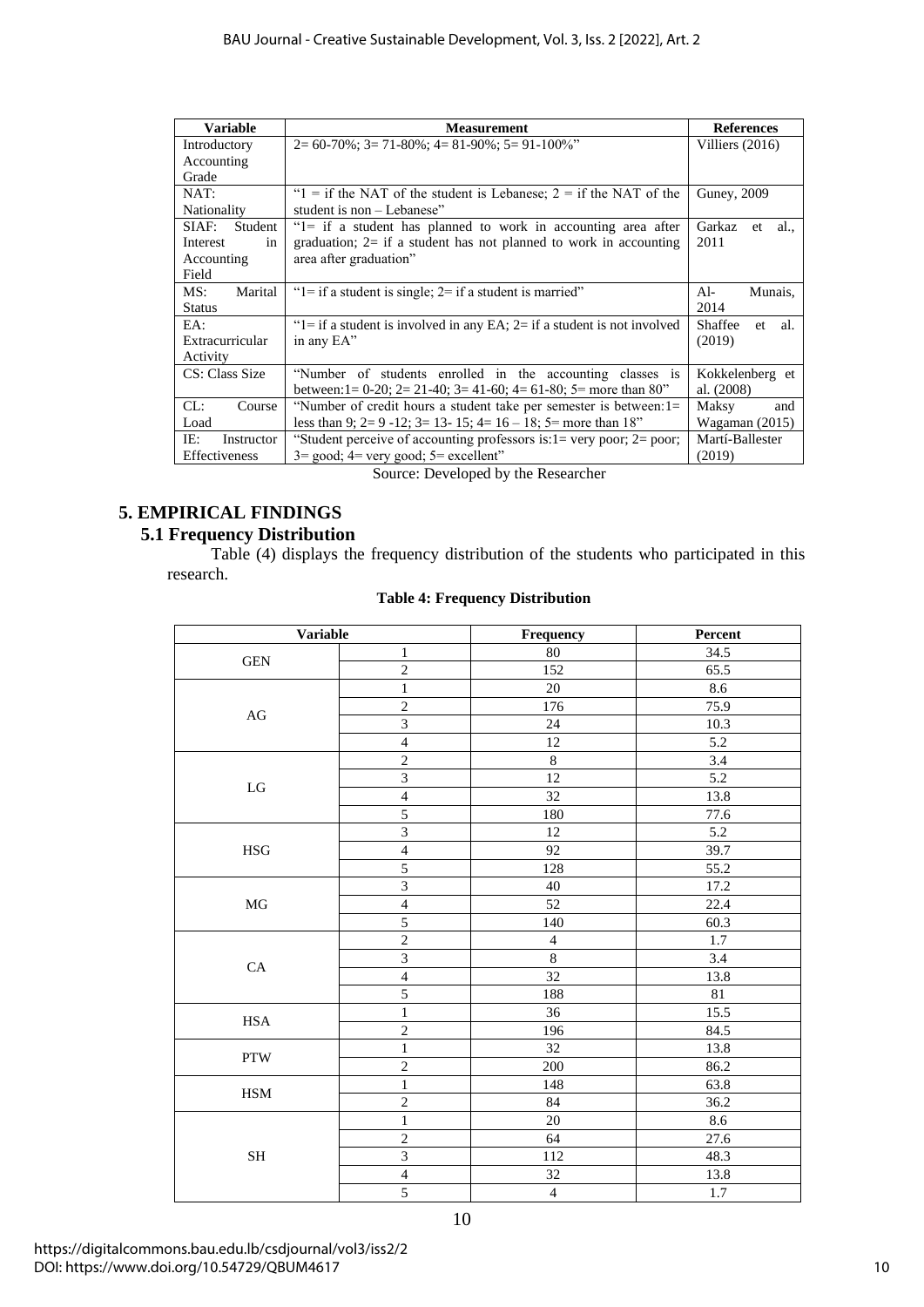| <b>Variable</b>        |                         | Frequency               | Percent |  |
|------------------------|-------------------------|-------------------------|---------|--|
|                        | $\sqrt{2}$              | $20\,$                  | 8.6     |  |
| $\mathbf{S}\mathbf{G}$ | $\overline{3}$          | 28                      | 12.1    |  |
|                        | $\overline{4}$          | 52                      | 22.4    |  |
|                        | $\overline{5}$          | 132                     | 56.9    |  |
|                        | $\sqrt{2}$              | $\overline{\mathbf{4}}$ | 1.7     |  |
| $\rm IAG$              | $\overline{3}$          | 32                      | 13.8    |  |
|                        | $\overline{4}$          | 44                      | 19      |  |
|                        | 5                       | 152                     | 65.5    |  |
| $\operatorname{NAT}$   | $\mathbf{1}$            | 204                     | 87.9    |  |
|                        | $\overline{2}$          | 28                      | 12.1    |  |
| <b>SIAF</b>            | $\mathbf{1}$            | 224                     | 96.6    |  |
|                        | $\sqrt{2}$              | $\,8\,$                 | 3.4     |  |
|                        | $\mathbf{1}$            | 224                     | 96.6    |  |
| MS                     | $\overline{2}$          | $\overline{8}$          | 3.4     |  |
| $\mathop{\text{EA}}$   | $\mathbf{1}$            | $\overline{32}$         | 13.8    |  |
|                        | $\sqrt{2}$              | 200                     | 86.2    |  |
|                        | $\mathbf{1}$            | 16                      | 6.9     |  |
|                        | $\overline{2}$          | 48                      | 20.7    |  |
| CS                     | $\overline{3}$          | 112                     | 48.3    |  |
|                        | $\overline{4}$          | $40\,$                  | 17.2    |  |
|                        | $\overline{5}$          | 16                      | 6.9     |  |
|                        | $\overline{2}$          | $16\,$                  | 6.9     |  |
| CL                     | $\overline{3}$          | 88                      | 37.9    |  |
|                        | $\overline{4}$          | 124                     | 53.4    |  |
|                        | 5                       | $\overline{4}$          | $1.7$   |  |
|                        | $\overline{\mathbf{3}}$ | 28                      | 12.1    |  |
| $\rm IE$               | $\overline{4}$          | 72                      | 31      |  |
|                        | 5                       | 132                     | 56.9    |  |
|                        | $\overline{2}$          | 16                      | 6.9     |  |
| SAP                    | $\overline{\mathbf{3}}$ | $40\,$                  | 17.2    |  |
|                        | $\overline{4}$          | 48                      | 20.7    |  |
|                        | 5                       | 128                     | 55.2    |  |

Source: SPSS (20) Outputs

Table (4) indicates that the sample was embraced of 80 males (34.5%) and 152 females (65.5%). 75.9% of the students were between 21 and 23 years old. Most of the students (77.6%) have no need to get intensive English LG program. The results indicate that their English LG proficiency is at a high level. 55.2% of the students attained a school grade between 81 and 100%. This indicates that the students have HS cumulative grade point averages. 60.3% of the students attained a MG between 81 and 100%. This implies that the surveyed students are excellent math students. The findings also demonstrate that more than 81% of the students documented between 81 to 100% presence in classes. Few students (36) have studied accounting in HS. Moreover, few students (32) rely on PT jobs while at university to fund their studies. The results show that 148 students (63.8%) majored in "humanities" in HS, while only 84 students (36.2%) had a "scientific" major in HS. Further, the highest number of students (112) devotes 8 to 11 hours of study time per week. Also, 56.9% of the students attained a SG between 91 and 100%. This implies that the surveyed students are excellent statistics students. Besides, 65.5% of the students surveyed attained a principles of accounting grade between 91 and 100%. This implies that the surveyed students got high grades in principles of accounting. In addition, among the total students, 204 students were Lebanese. 96.6% of the surveyed students have planned to work in accounting area after graduation. As well as, among the total of 232 students, only 8 (3.4%) were married as contrasted with 224 (96.6%) unmarried. Likewise, the results show that only 13.8% of the students were involved in any curricular activities. Similarly, 17.2% of the students enrolled in the accounting classes is between 41 to 61 students. This implies that the largest number of students in a classroom is 40. In the same vein, the highest number of students (53.4%) takes 16 to 18 credit hours per semester. Additionally, 56.9% of the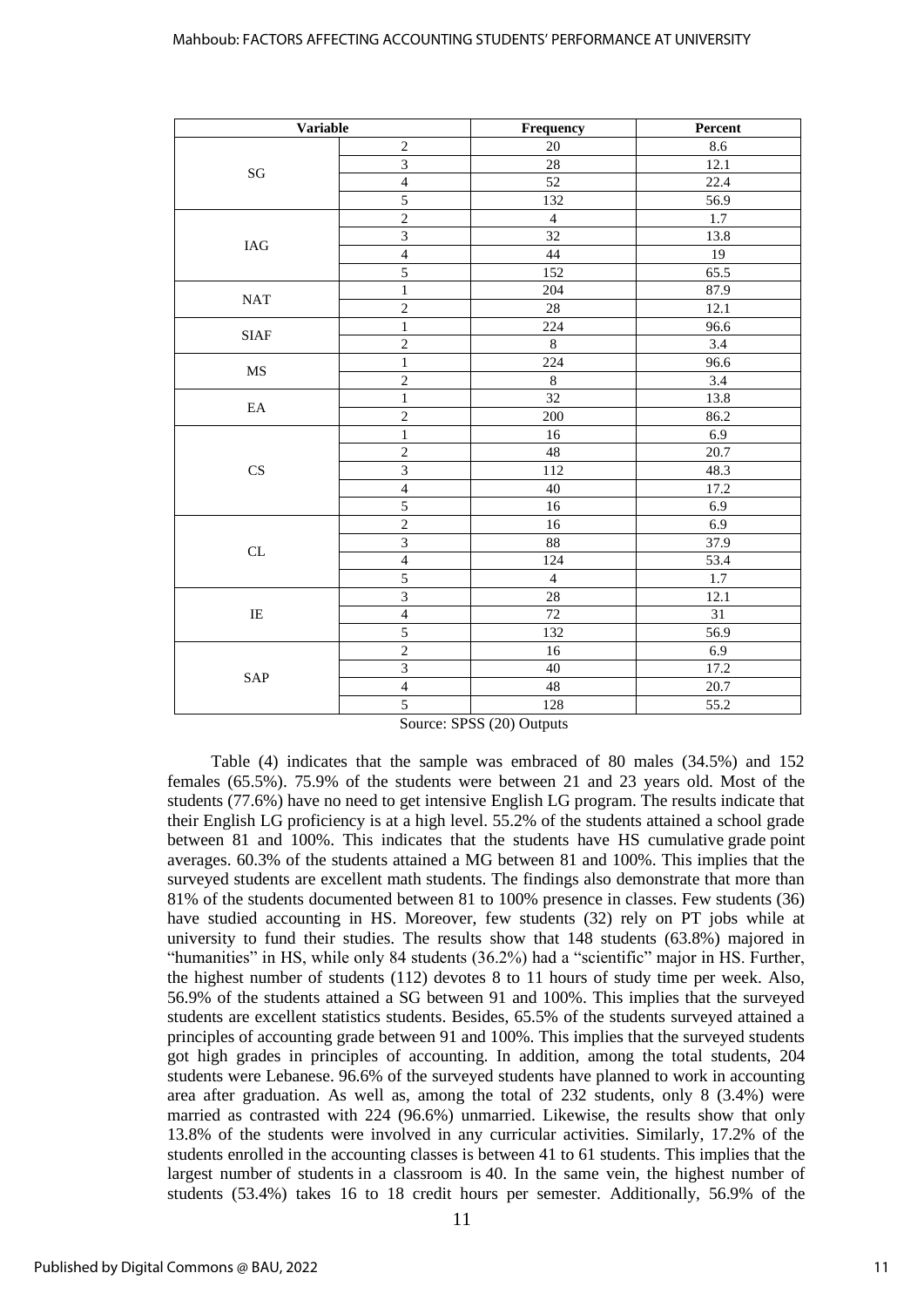students perceived that the accounting professors are excellent, 31% perceived them very good and 12.1% perceived them as good. This means that the students are satisfied to the accounting professors teaching. Finally, the results show that only 6.9% of students attained a CGPA between 2.00 and 2.5. Also, 17.2% of the students attained a CGPA between 2.6 and 3. 20.7% of the students attained a CGPA between 3.1 and 3.5. Whereas, the majority of the students 55.2% attained a CGPA above 3.50.

## **5. 2 Descriptive Statistics**

Table (5) summarizes the basic descriptive statistics for the variables.

|             | <b>Minimum</b> | <b>Maximum</b> | Mean   | <b>Std. Deviation</b> |
|-------------|----------------|----------------|--------|-----------------------|
| <b>GEN</b>  | $\mathbf{1}$   | $\mathbf{2}$   | 1.6552 | 0.47634               |
| AG          | $\mathbf{1}$   | $\overline{4}$ | 2.1207 | 0.61939               |
| LG          | $\mathbf{2}$   | 5              | 4.6552 | 0.73389               |
| <b>HSG</b>  | 3              | 5              | 4.5    | 0.5958                |
| MG          | 3              | 5              | 4.431  | 0.76982               |
| CA          | $\overline{2}$ | 5              | 4.7414 | 0.60475               |
| <b>HAS</b>  | $\mathbf{1}$   | $\overline{2}$ | 1.8448 | 0.36285               |
| <b>PTW</b>  | $\mathbf{1}$   | $\overline{2}$ | 1.8621 | 0.34557               |
| <b>HSM</b>  | $\mathbf{1}$   | $\overline{2}$ | 1.3621 | 0.48164               |
| <b>SH</b>   | $\mathbf{1}$   | 5              | 2.7241 | 0.86876               |
| SG          | $\mathfrak{2}$ | 5              | 4.2759 | 0.98109               |
| IAG         | $\mathfrak{2}$ | 5              | 4.4828 | 0.79482               |
| <b>NAT</b>  | $\,1$          | $\overline{2}$ | 1.1207 | 0.32647               |
| <b>SIAF</b> | $\mathbf{1}$   | $\overline{2}$ | 1.0345 | 0.18286               |
| MS          | $\mathbf{1}$   | $\overline{2}$ | 1.0345 | 0.18286               |
| EA          | $\mathbf{1}$   | $\overline{2}$ | 1.8621 | 0.34557               |
| CS          | 1              | 5              | 2.9655 | 0.96637               |
| CL          | $\overline{2}$ | 5              | 3.5    | 0.65134               |
| IE          | 3              | 5              | 4.4483 | 0.70059               |
| <b>SAP</b>  | $\mathbf{2}$   | 5              | 4.2414 | 0.97253               |

#### **Table 5: Descriptive Statistics**

Source: SPSS (20) Outputs

Table (5) reveals that the average students appear to be female, young, Lebanese, unmarried and with English as the first language. They appear to have obtained an excellent high school grades especially for mathematics and statistics courses and they have completed high school accounting with humanities major. Furthermore, the average students appear to have not involved in any curricular activities. They concentrated in joining classes, studying several hours per day, registering high number of credits per semester. Moreover, they did not work in part time jobs while they are at university. Besides, the students appear to plan to work in accounting area after graduation. The students were perceived that the number of students in the class is fair and that the performance of the accounting professors are excellent.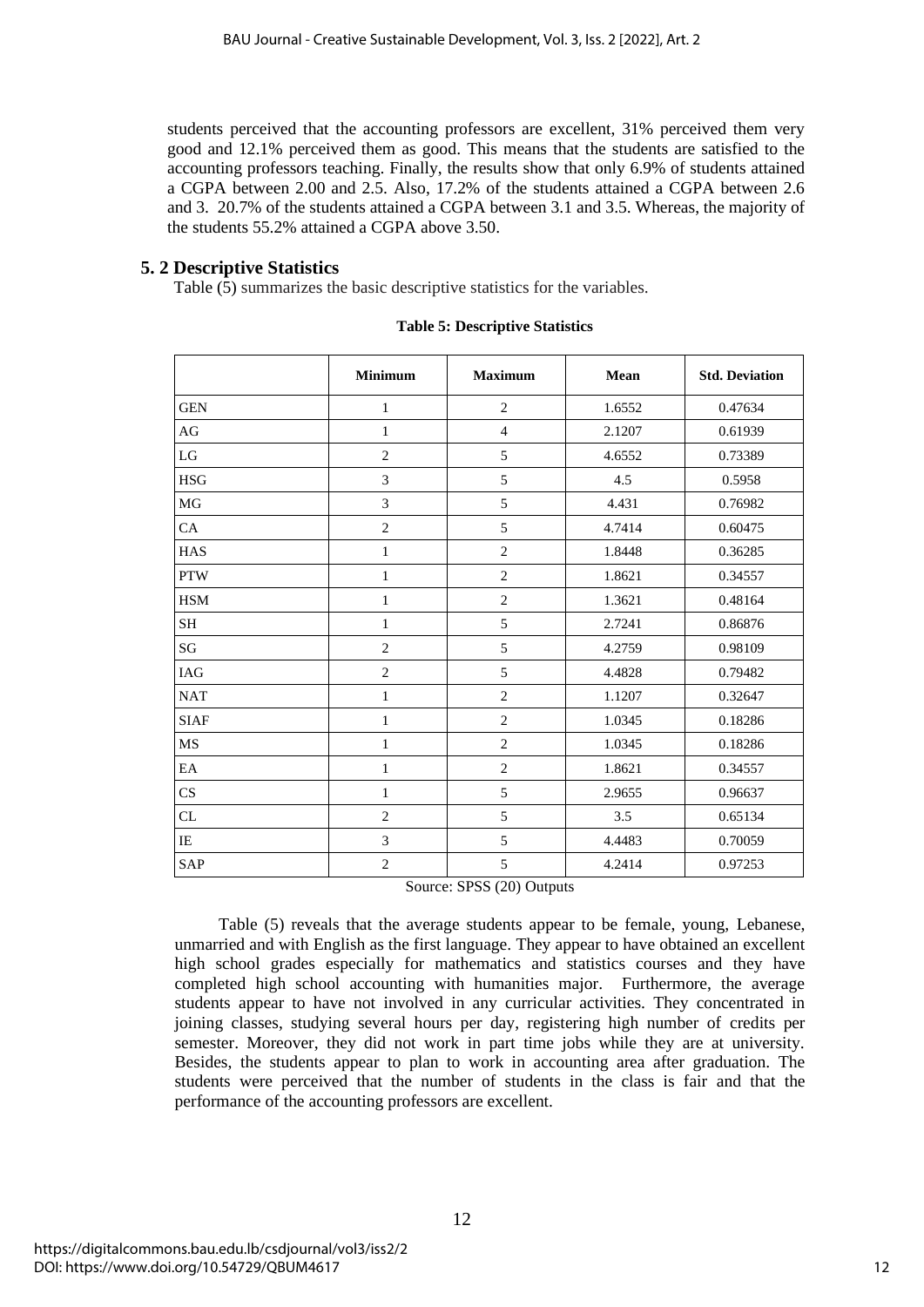## **5.3 Correlation Analysis**

Table (6) illustrates the results of Pearson's correlation between the independent variables and the dependent variable and variance inflation factor (VIF).

The results in table (6) show that most of the independent variables have a significant positive relationship with each other. Pearson's correlation coefficients stand between 12.9% and 58.5%. Further, some of the independent variables have a significant negative relationship with each other. Pearson's correlation coefficients stand between -13.4% and - 44.1%. These results reveal the existence of a low correlation between independent variables. The correlation does not exceed 58.5% and propose that multi-collinearity is not a matter as the VIF values for the predictors ranged from 1.345 to 3.643 are lower than the threshold value of "10" (Midi and Bagheri, 2010).

| 즚<br>0           | 4               |         |                 |                |                |                 |                |                          |                 |                |                          |                 |         |         |                |                       |               |    |                          |   | 1.59 |
|------------------|-----------------|---------|-----------------|----------------|----------------|-----------------|----------------|--------------------------|-----------------|----------------|--------------------------|-----------------|---------|---------|----------------|-----------------------|---------------|----|--------------------------|---|------|
| QG               | $\overline{32}$ | 4       |                 |                |                |                 |                |                          |                 |                |                          |                 |         |         |                |                       |               |    |                          |   | 1.93 |
| S                | 0.05            | 0.01    | ÷,              |                |                |                 |                |                          |                 |                |                          |                 |         |         |                |                       |               |    |                          |   | 1.98 |
| HSG              | 244             | $-0.02$ | 27              | 4              |                |                 |                |                          |                 |                |                          |                 |         |         |                |                       |               |    |                          |   | 2.19 |
| Š                | 0.07            | $-0.07$ | $\frac{41}{7}$  | SS.            | ÷.             |                 |                |                          |                 |                |                          |                 |         |         |                |                       |               |    |                          |   | 3.64 |
| F                | $-0.01$         | $-14$   | $\frac{4}{3}$   | 0.07           | 12             | $\rightarrow$   |                |                          |                 |                |                          |                 |         |         |                |                       |               |    |                          |   | 2.08 |
| <b>HAS</b>       | $\frac{19}{2}$  | $-22$   | $\overline{18}$ | 0.12           | 0.11           | 29              | 4              |                          |                 |                |                          |                 |         |         |                |                       |               |    |                          |   | 1.92 |
| řΣ               | Ψ,              | $-24$   | $-0.12$         | o              | 0.02           | -0.006          | -17            | $\overline{\phantom{a}}$ |                 |                |                          |                 |         |         |                |                       |               |    |                          |   | 1.49 |
| <b>NSH</b>       | .16             | $-20$   | $-18$           | 80.09          | $\frac{13}{2}$ | $-0.09$         | 0.02           | 0.09                     | ÷,              |                |                          |                 |         |         |                |                       |               |    |                          |   | 1.73 |
| 풊                | $\frac{14}{1}$  | $-26$   | $\overline{17}$ | .26            | 20             | $\overline{32}$ | .24            | .16                      | $-0.009$        | $\blacksquare$ |                          |                 |         |         |                |                       |               |    |                          |   | 1.82 |
| ပ္တ              | 20              | ą       | $\frac{18}{1}$  | 38             | 48             | 35              | $-16$          | 0.01                     | õ.              | X)             | $\overline{\phantom{0}}$ |                 |         |         |                |                       |               |    |                          |   | 4.45 |
| g                | $\overline{1}$  | $-29$   | 25              | $\frac{40}{5}$ | m              | 0.009           | 0.08           | 0.11                     | 22              | 29             | 69                       | ÷,              |         |         |                |                       |               |    |                          |   | 3.36 |
| ΣM               | 0.04            | 0.01    | $-18$           | $-0.04$        | $-20$          | er.             | ņ              | $-0.005$                 | $-0.05$         | 0.05           | $-0.05$                  | $-0.02$         | 4       |         |                |                       |               |    |                          |   | 1.64 |
| SIAF <sup></sup> | $-0.06$         | 0.11    | $-29$           | ۰              | 0.01           | 0.07            | $-44$          | 0.07                     | 0.05            | Ę              | H,                       | $-23$           | 22      | $\pm$   |                |                       |               |    |                          |   | 1.68 |
| š                | $\frac{13}{2}$  | 0.11    | 0.08            | ۰              | $-0.10$        | 0.07            | 0.08           | 0.07                     | 0.05            | H,             | $-15$                    | 0.004           | -0.07   | 0.03    | ÷,             |                       |               |    |                          |   | 1.34 |
| æ                | $\overline{a}$  | $-40$   | $\frac{1}{2}$   | o              | $\frac{15}{2}$ | 0.07            | 38             | $\overline{a}$           | 0.09            | $\frac{4}{5}$  | 0.01                     | 0.05            | $-31$   | $-19$   | 0.07           | $\mathbf{\mathbf{t}}$ |               |    |                          |   | 1.71 |
| G                | 8<br>이          | $-22$   | 30              | 0.12           | 0.02           | 0.01            | $\overline{a}$ | $-0.11$                  | 0.08            | $\frac{1}{2}$  | m                        | .24             | H,      | $-38$   | $\frac{18}{1}$ | 0.01                  | $\rightarrow$ |    |                          |   | 2.36 |
| ರ                | 27              | $-23$   | 0.10            | $-0.11$        | $-0.08$        | H,              | 0.11           | $\frac{15}{2}$           | 24              | $\overline{a}$ | .16                      | $\overline{23}$ | 20      | ۰       | $\frac{4}{14}$ | $-0.07$               | 27            | ÷, |                          |   | 1.78 |
| ш                | $-0.002$        | $-28$   | $-26$           | $^{24}$        | 47             | $\frac{15}{2}$  | 0.07           | $-0.03$                  | $-22$           | នុ             | 27                       | .26             | 0.06    | $-0.12$ | $-25$          | 0.11                  | 25            | o  | $\overline{\phantom{a}}$ |   | 2.23 |
| g                | m               | -30     | 19              | $\frac{32}{2}$ | 36             | $\frac{34}{3}$  | $\frac{15}{2}$ | 20                       | $\overline{14}$ | 38             | 89                       | .76             | $-0.03$ | $-14$   | $-0.04$        | -0.004                | 28            | 27 | $\frac{19}{2}$           | H |      |

**Table (6): Correlation Analysis and Variance Inflation Factor**

Source: SPSS (20) Outputs

## **5.4 Regression Analysis**

This research relies on the regression analysis to identify the impact of nineteen independent variables on accounting SP. The result in table (7) and table (8) demonstrates that the model is statistically significant at 0.000 with an adjusted R squared of 0.903. The result indicates that 90.3% variations in accounting SP is explained by the nineteen independent variables studied.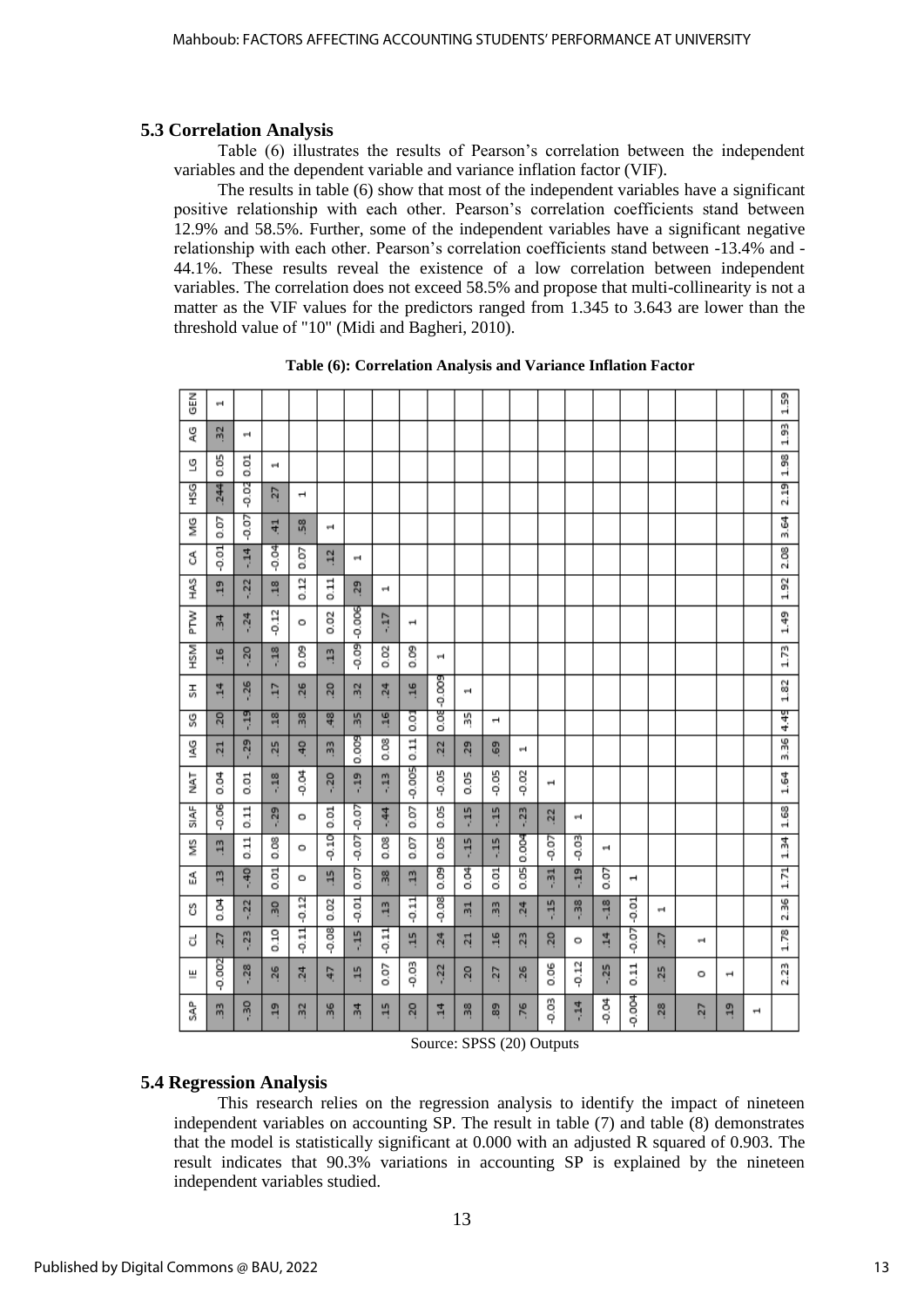#### **Table 7: ANOVA<sup>a</sup>**

| Model                                                                                                             |                           | <b>Sum of Squares</b> | df                | <b>Mean Square</b> | F       | Sig.              |  |  |  |
|-------------------------------------------------------------------------------------------------------------------|---------------------------|-----------------------|-------------------|--------------------|---------|-------------------|--|--|--|
|                                                                                                                   | <b>Regression</b>         | 197.371               | 19                | 10.388             | 104.316 | .000 <sup>b</sup> |  |  |  |
|                                                                                                                   | <b>Residual</b>           | 21.111                | 212               | .100               |         |                   |  |  |  |
|                                                                                                                   | Total                     | 218.483               | 231               |                    |         |                   |  |  |  |
|                                                                                                                   | a. Dependent Variable: SP |                       |                   |                    |         |                   |  |  |  |
| b. Predictors: (Constant), IE, CL, SIAF, PTW, CA, HSG, EA, MS, HSM, NAT, GEN, LG, SH, IAG,<br>AG, HSA, CS, MG, SG |                           |                       |                   |                    |         |                   |  |  |  |
|                                                                                                                   |                           |                       | Source: SPSS (20) |                    |         |                   |  |  |  |

### **Table 8: Model Summary**

| Model                                                                                                             | R                 | <b>R</b> Square | <b>Adjusted R Square</b> | <b>Std. Error of the Estimate</b> |  |  |  |  |  |
|-------------------------------------------------------------------------------------------------------------------|-------------------|-----------------|--------------------------|-----------------------------------|--|--|--|--|--|
|                                                                                                                   | .950 <sup>a</sup> | .903            | .895                     | .31557                            |  |  |  |  |  |
| a. Predictors: (Constant), IE, CL, SIAF, PTW, CA, HSG, EA, MS, HSM, NAT, GEN, LG, SH, IAG,<br>AG, HSA, CS, MG, SG |                   |                 |                          |                                   |  |  |  |  |  |
| Source: SPSS (20)                                                                                                 |                   |                 |                          |                                   |  |  |  |  |  |

Table (9) sums up the findings of the multiple regression analysis.

#### **Table 9: Regression Analysis**

| <b>Model</b>                         | B        | $\mathbf{t}$ | Sig. |
|--------------------------------------|----------|--------------|------|
| (Constant)                           | $-1.393$ | $-2.356$     | .019 |
| Gender                               | .155     | 2.809        | .005 |
| Age                                  | $-.100$  | $-2.150$     | .033 |
| Language                             | .080     | 2.013        | .045 |
| <b>High School Grades</b>            | $-.104$  | $-2.008$     | .046 |
| <b>Mathematics Grade</b>             | $-.033$  | $-.651$      | .516 |
| <b>Class Attendance</b>              | .197     | 3.974        | .000 |
| <b>High School Accounting</b>        | .101     | 1.267        | .206 |
| Part Time Work                       | .360     | 4.897        | .000 |
| High School Major                    | $-.009$  | $-.166$      | .868 |
| <b>Studying Hours</b>                | .005     | .165         | .869 |
| <b>Statistics Grade</b>              | .648     | 14.453       | .000 |
| <b>Introductory Accounting Grade</b> | .370     | 7.716        | .000 |
| Nationality                          | $-.039$  | $-.475$      | .635 |
| Student Interest in Accounting Field | .216     | 1.463        | .145 |
| <b>Marital Status</b>                | .082     | .624         | .534 |
| <b>Extracurricular Activity</b>      | $-.244$  | $-3.100$     | .002 |
| <b>Class Size</b>                    | $-.027$  | $-.826$      | .410 |
| Course Load                          | .073     | 1.705        | .090 |
| <b>Instructor Effectiveness</b>      | $-.084$  | $-1.897$     | .059 |

#### a. Dependent Variable: SP Source: SPSS (20) Outputs

As shown in table (9) the coefficient of GEN is positive and significant ( $B=0.155$ ; p vale= 0.005<0.05). This result demonstrates that there is a significant positive relation between GEN and SAP. Thus,  $H_1$  is supported. This result indicated that MS outcompete FS in accounting performance. This result can be interpreted as since accounting is a "mathematics-based course needing quantitative and numerate skills", it is more probable that MS would outdo their FS in the accounting program (Gammie et al., 2003). This result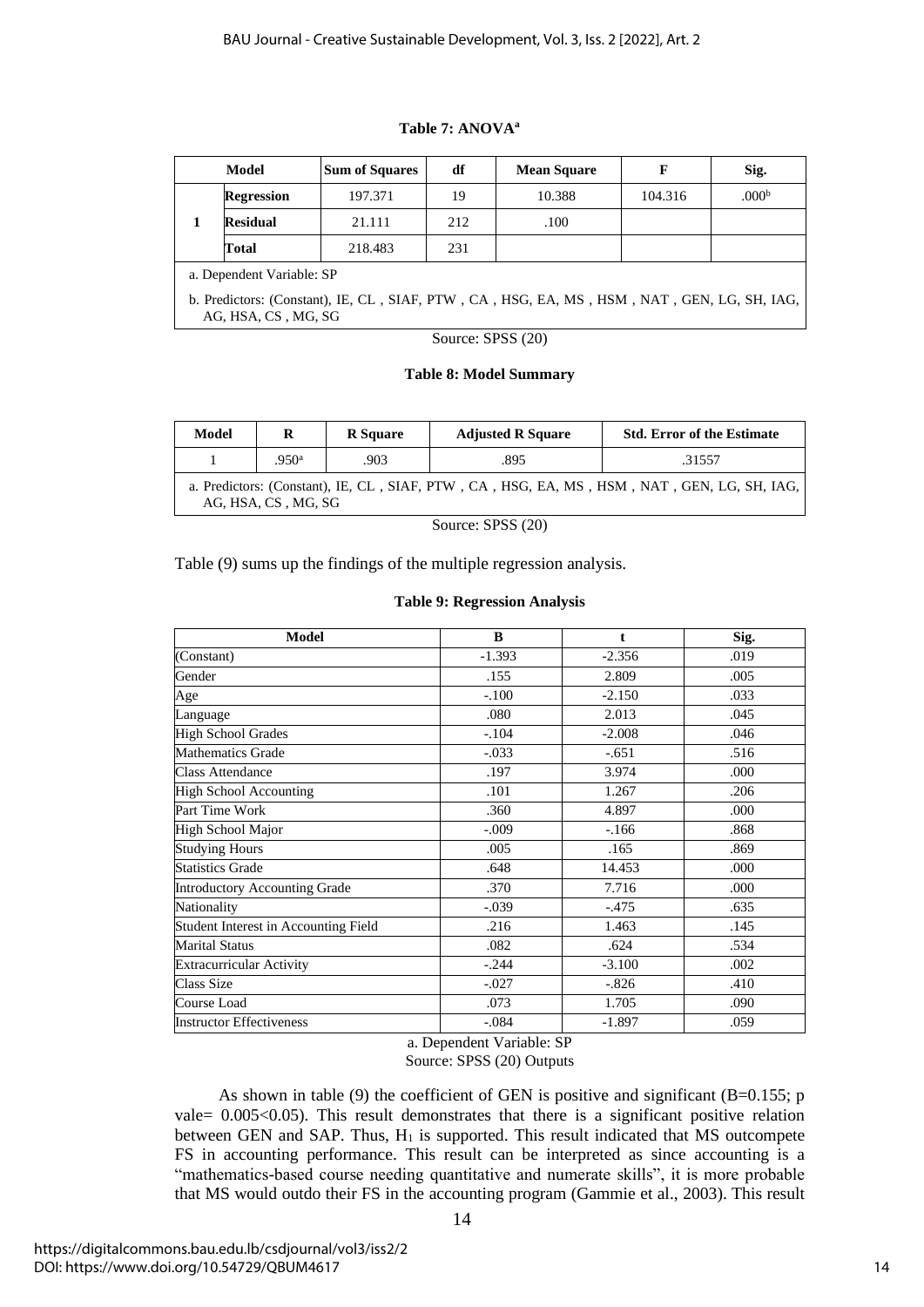is in line with the previous studies of Doran et al. (1991); De Lange et al. (1997); Koh and Koh (1999); Brahmasrene and Whitten (2001); Weil et al. (2004); and Jansen and de Villiers (2016). However, the result contrast with the previous studies of Tho (1994); Gammie et al. (2003); Gracia and Jenkins (2003); Vickers et al. (2003); Alfan and Othman (2005); Baard et al. (2010); Garkaz et al. (2011); Arthur and Everaert (2012); Wally-Dima and Mbekomiza (2013); Schmidt and Wartick (2014); and Al- Munais (2014) who demonstrated that FS had superior performance outcomes than MS. As well as, it opposes the previous studies of Buckless et al.(1991); Gist et al. (1996); Keef and Roush (1997); Grudnitski (1997); Jackling and Anderson (1998); Naser and Peel (1998); Duff (2004); Paver and Gammie (2005); McDowall and Jackling (2006); Byrne and Flood (2008); Guney (2009); Roos (2009); Halabi et al. (2010); Wyk (2011); Papageorgiou and Halabi (2014) and Benligiray and Ahmet (2017) who conveyed that there was no significant relation between GEN and SAP.

The coefficient of AG is negative and significant  $(B=0.1; p \text{ value}=0.033<0.05)$ . This result points out that there is a significant negative relation between AG and SAP. Thus,  $H_2$ is supported. This result confirms with the previous studies of Koh and Koh (1999); Müller et al. (2007); Roos (2009); Li et al. (2010); Wyk (2011) and Jansen and de Villiers (2016). This result proved that newer students outdid older students in accounting exams. This variance might be owing that older students can possibly find it harder to settle down to repetitive examinations. Conversely, the result contradicts with the earlier studies of Bartlett et al. (1993); Brahmasrene and Whitten (2001); Al- Rashed (2001); Lane and Porch (2002); Gammieet al. (2003); Guney (2009); Triki et al. (2012); Al- Munais (2014); Papageorgiou and Halabi (2014); Papageorgiou (2017); and Benligiray and Ahmet (2017) who verified that older students are anticipated to outdo their younger colleagues.

The coefficient of LG is positive and significant  $(B=0.08; p$  value=0.045<0.05). This result reveals that there is a positive significant relationship between LG and SAP. Thus,  $H_3$ is supported. This result is in line with the results of Feast (2002); Gerber et al. (2005); Krausz et al. (2005); Wongtrirat (2010); Sahragard et al. (2011); Van Wyk (2011); Venter and Villiers (2013); Ghenghesh (2015); Martirosyan et al. (2015); and Ghenghesh (2015). This result demonstrated that the advanced the English proficiency of students on admission to the university, the superior they accomplished in their AC. However, the result contradicts the previous studies of De Lange et al. (1997); Jackling and Anderson (1998); Kerstijens and Nery (2000); Roos (2009); Jansen and de Villiers (2016) and Shaffee et al. (2019) who found that LG is an insignificant factor in the variability of SP in AC.

The coefficient of HSG is negative and significant  $(B=-0.104; p$  value=0.046<0.05). This result shows that there is a significant negative relation between HSG and SAP. Thus, H<sup>4</sup> is supported. It was surprising to see that the relationship between the grades of students at HS and their AP in AC was negative. The result indicated that HS GPA scores measure at most a slight set of the abilities and skills that students want to succeed in university and students can prepare for these exams in slight ways that may not translate into improved preparation to succeed in university in courses such as AC. This result contradicts with earlier research of Doran et al. (1991); Brasfield et al. (1993); Gist et al. (1996); Von Allmen (1996); Trine and Schellenger (1999); Marcal and Roberts (2000); Al- Rashed (2001); Duff (2004); Byrne and Flood (2008); Guney (2009); Al-Twaijry (2010); Uyar and Güngörmüş (2011); and Jansen and de Villiers (2016) that show HS GPA is better forecaster of SP at the university. In the same vein, the result disagrees with the results of Grudnitski (1997) and Brahmasrene and Whitten (2001) who found no significant relation exist between HSG and accounting performance of the students.

The coefficient of MG is negative and insignificant  $(B=-0.033; p \text{ value} = 0.516 > 0.05)$ . This result shows that there is an insignificant relation between MG and SAP. Thus,  $H_5$  is not supported. This finding is compatible with prior studies of Ely and Hittle (1990); Karim and Ibrahim (1992); Bartlett et al. (1993); Gist et al. (1996); Naser and Peel (1998); Kirk and Spector (2006); Maksy and Wagaman (2015); Jansen and de Villiers (2016); and Benligiray and Ahmet (2017). The result points out that mathematics knowledge is not allied to the SP in AC. More specifically, there was no difference between the AP of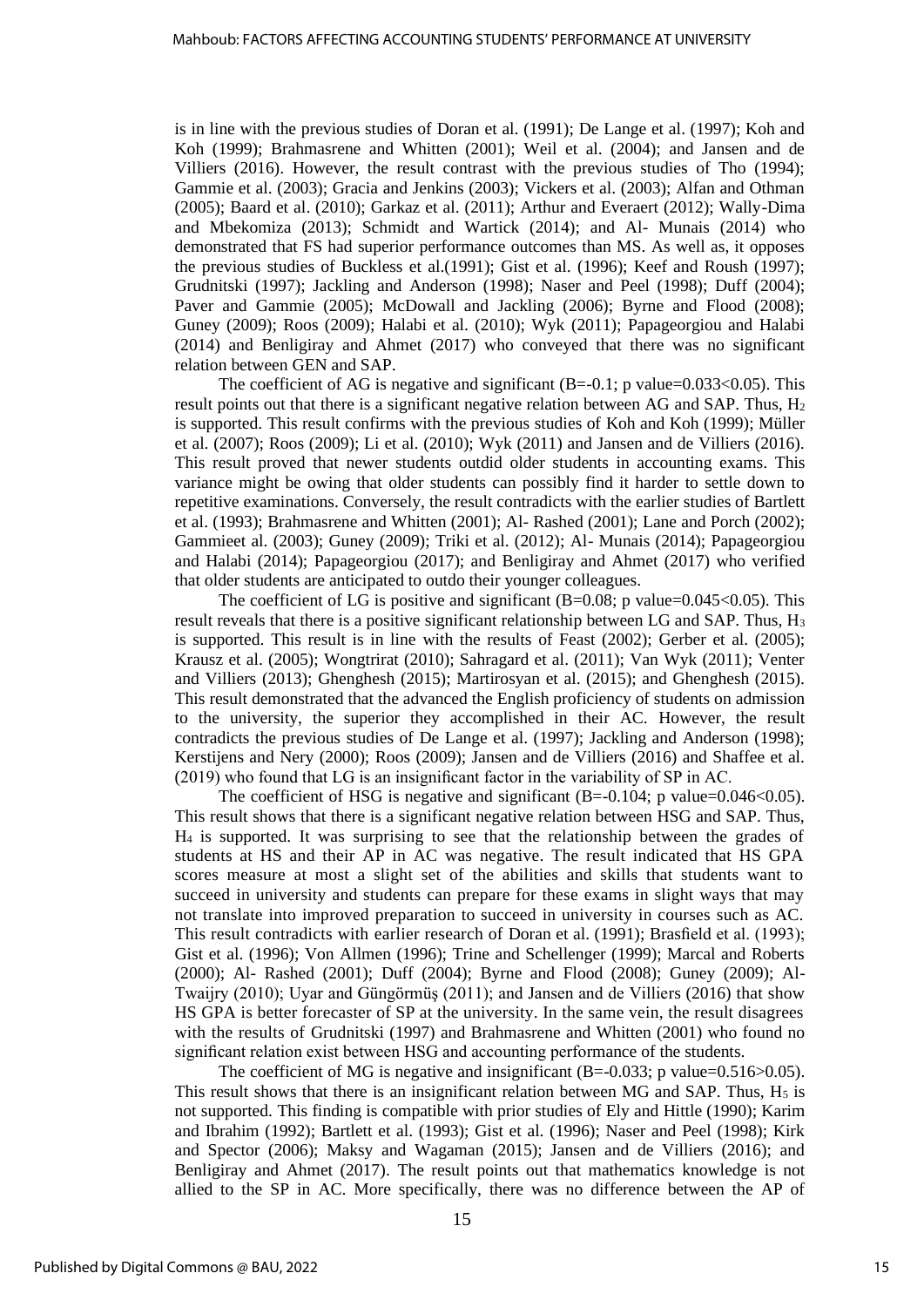students in AC irrespective of their level of prior knowledge in mathematics. Alternatively, the result disagrees with the findings of the previous studies of Gul and Fong (1993); Tho (1994); Anderson et al. (1994); Gist et al. (1996); Wong and Chia (1996); Koh and Koh (1999); Trine and Schellenger (1999); Lee (1999); Kealey et al. (2005); Guney (2009); Fedoryshyn et al. (2010); Al-Twaijry (2010); Garkaz et al. (2011); Uyar and Güngörmüş (2011); Seow et al. (2014); Papageorgiou and Halabi (2014); and Maksy (2014) who found a positive relation between students' MG and their performance in AC.

The coefficient of CA is positive and significant  $(B=0.197; p$  value=0.000<0.05). This result reveals that there is a significant positive relation between CA and SAP. Thus,  $H<sub>6</sub>$  is supported. This result is in line with the results of several studies of Romer (1993); Hammen and Kelland (1994); Marburger (2001); Moore et al. (2003); Purcell (2007); Ali et al. (2009); Guney (2009); Uyar and Güngörmüş (2011); Padurath et al. ( 2013); Lukkarinen et al. (2016) and Shaffee et al. (2019). The result stated that if the students are committed in attending their accounting lectures; that will improve student's performance in AC. However, the result confutes the result of the previous studies of Frost and Fukami (1997); Ledman and Kamuche (2002); and Al- Munais (2014) who found that CA does not affect SAP.

The coefficient of HSA is positive and insignificant (B=0.101; p value=0.206>0.05). This result shows that there is an insignificant relation between HSA and SAP. Thus,  $H_7$  is not supported. This finding approved earlier research of Keef (1992); Jackling and Anderson (1998); Koh and Koh (1999); Lane and Porch (2002); Gammie et al. (2003); Byrne and Flood (2008); Guney (2009); Al-Twaijry (2010); and Jansen and de Villiers (2016). This result postulates that past comprehension of accounting is not significantly associated with the SAP in AC. The absence of the relationship between HSA and SP in the AC should help dismiss the insight that it is hard for AS to do well in AC at university if they have not studied accounting in HS. Furthermore, this finding suggests that students who have studied accounting in HS should not be excluded from first year AC, as such students do not achieve superior than other students in these AC. On the other hand, this result is not consistent with the findings of previous studies of Bartlett et al. (1993); Gul and Fong (1993);Tho (1994); Rohde and Kavanagh (1996); Naser and Peel (1998); Rankin et al. (2003); Hartnett et al. (2004); Al-Twaijry (2005); Alcock et al. (2008); Cheung and Wong (2011); Papageorgiou and Halabi (2014); and Benligiray and Ahmet (2017) who stressed that there is a relation between students' pre-university accounting education and university accountancy success.

The coefficient of PTW is positive and significant  $(B=0.360; \text{p}$  value=0.000<0.05). This result indicates that there is a significant positive relation between PTW and SAP. Thus,  $H_8$  is supported. This result does not support the previous studies of Stinebrickner and Stinebrickner (2003) and Lynn and Backmon (2006) who found a negative association between PTW and SP as well as does not support the results of Lillydahl (1990); Maksy and Zheng (2008); Maksy (2014) and Maksy and Wagaman (2015) who found that there is no association between PTW and SP. Thus, this result indicated that student occupation can be an accompaniment to education because of the other skills, abilities and knowledge gotten while working. Hence, linking study and PTW may provide students the chance to apply in practice what they have acquired a knowledge in university (Geel and Backes-Gellner, 2012).

The coefficient of HSM is negative and insignificant (B=-0.009; p value=0.868>0.05). The result shows that there is an insignificant relationship between HSA and SAP. Thus, H<sub>9</sub> is not supported. This finding verified earlier research of Wael (2001) and Al-Twaijry (2010). This indicated that no effect of secondary school branch toward students' college performance in AC. This postulates that even though some students do not have any accounting background, they are in the same motives, expectations and preparedness to get well achievement at college. This result is in opposition to the prior research of Ramadan and Quraan (1994); Al- Rashed (2001); Abdullah (2011) and Al-Munais (2014) who confirmed that students who have graduated with "science" major in HS achieve superior than other students graduated from "humanities" major.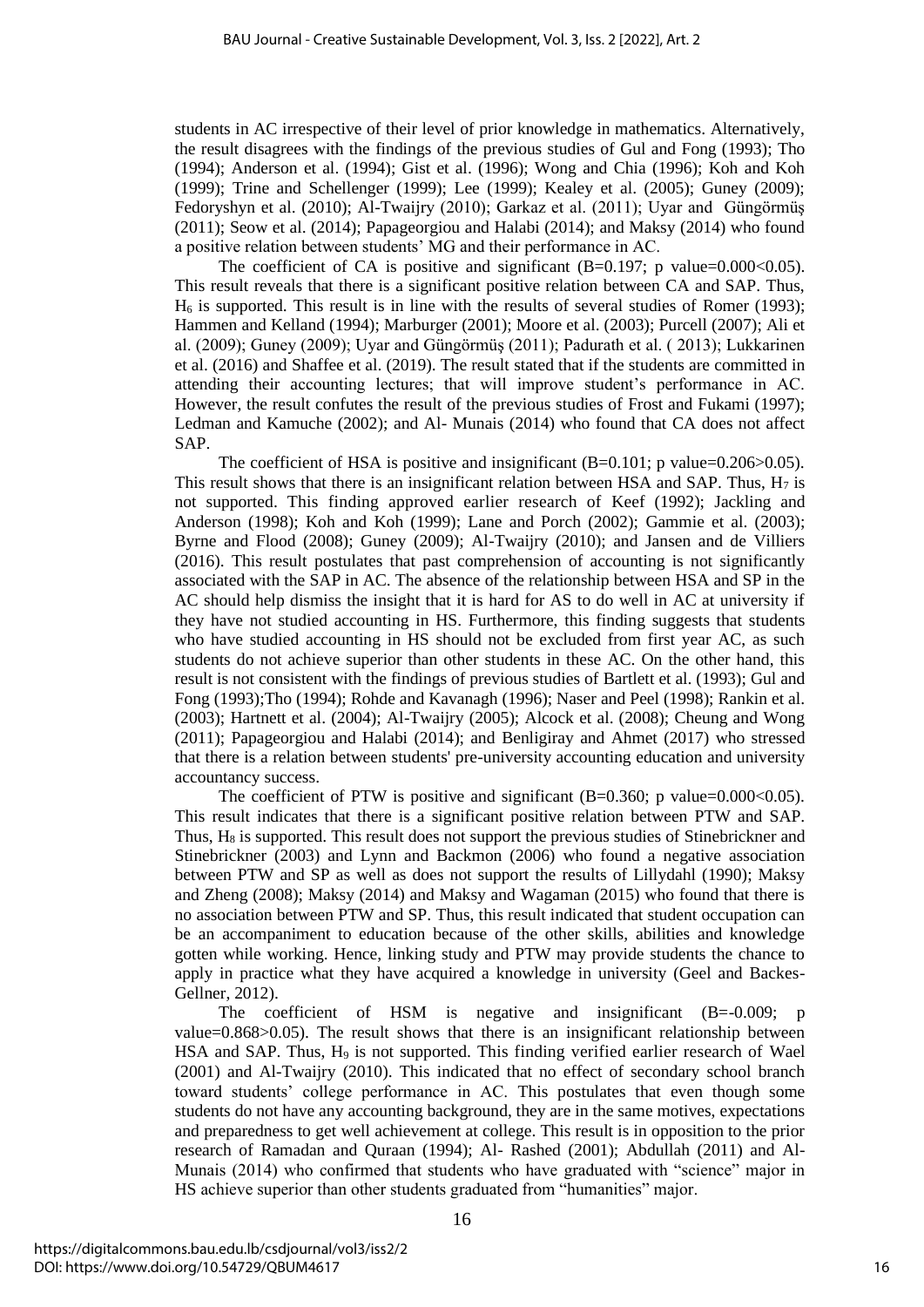The coefficient of SH is positive and insignificant  $(B=0.005; p$  value=0.869>0.05). This result shows that there is an insignificant relationship between SH and SAP. Thus,  $H_{10}$ is not supported. This result is alike to the earlier studies of Fejgin (1995); Al- Munais (2014); and Mahinay and Villanueva (2017). This result contradicts with the widely held belief that if student works hard that results in academic success and that idleness and postponement eventually end in academic failure. This indicates that SH will have no impact on the AP of the students because students vary in skill and ability. On the other hand, this result disagrees with the results of Didia and Hasnat (1998); Byrne et al. (2002); Davidson (2002); Krohn and O'Connor (2005); Guney (2009); as well as Grave (2011) who demonstrated that there is a negative relation between SP and SH.

The coefficient of SG is positive and significant  $(B=0.648; p$  value=0.000 < 0.05). This result shows that there is a significant positive relation between SG and SAP. Thus,  $H<sub>11</sub>$  is supported. This result corroborate with the results of numerous studies of Marcal and Roberts (2000); Brookshire and Palocsay (2005); Kirk and Spector (2006); Shaban (2015) and Benligiray and Onay (2017). The result indicated that SG have a significant positive effect on the AP of the AS. This is mainly due to accounting has close relationship with statistics. Accountants nowadays utilized "statistical models, computers and operation research techniques". All these necessitate understanding of statistics.

The coefficient of IAG is positive and significant  $(B=0.370; p \text{ value}=0.000<0.05)$ . This result indicates that there is a significant positive relationship between IAG and SAP. Thus,  $H_{12}$  is supported. This result is comparable to the results of Grudnitski (1997); Trine and Schellenger (1999); Al- Rashed (2001); Brahmasrene and Whitten (2001); Maksy and Zheng (2008); Al-Twaijry (2010); Wyk (2011); Maksy (2014) and Maksy and Wagaman (2015). This result inferred that SP in their first accounting course might be a forecaster of performance of all accounting fundamental courses. In opposition, this result disagree with the findings of the previous studies of Doran et al. (1991) and Gist et al. (1996) who found no relationship exist between IAG and SP in advanced AC.

The coefficient of NAT is negative and insignificant (B=-0.039; p value=0.635>0.05). This result shows that there is an insignificant relationship between NAT and SAP. Thus,  $H_{13}$  is not supported. This result is corresponding to the results of the previous studies of Jackling and Anderson (1998) and Al Hajraf and Al Asfour (2014). This result shows that NAT of students has no effect on their AP. It seems plausible that the country of origin of the students does not affect their AP because the ability of the students to meet up with their studies depends on the students themselves whether they are home students or foreign. On the other hand, the result disagrees with the results of Sue and Okazaki (1990); Al- Rashed (2001); Bachan and Reilly (2003); Rankin et al. (2003), Hartnett et al. (2004) and Harb and El-Shaarawi (2007) who reported a significant positive relation between NAT and SAP.

The coefficient of SIAF is positive and insignificant  $(B=0.216; p$  value=0.145>0.05). This result shows that there is an insignificant relationship between SIAF and SAP. Thus,  $H<sub>14</sub>$  is not supported. Unexpectedly, this result hold the opposite point of view of the previous studies of Arrington and Cheek (1990); King and Kotrlid (1995);Wijewardena and Rudkin (1999); Stinebrickner and Stinebrickner (2003); Guney (2009) as well as Garkaz et al. (2011) who demonstrated a positive relation exist between SIAF and their AP. This unpredictable result can be referred to the method of studying with the objective of attaining the maximum possible grades by the students even though they do not actually have curiosity in the subject matter educated (Muda et al., 2013).

The coefficient of MS is positive and insignificant  $(B=0.082; p$  value=0.534 $>0.05$ ). This result shows that there is an insignificant relationship between MS and SAP. Thus,  $H_{15}$ is not supported. This result is in line with the earlier studies of Eyer (1993); Lynn and Backmon (2006); Ekundayo (2010); Garkaz et al. (2011); Heirany et al. (2013); and Amuda et al. (2016) who indicated that MS was not found to be a relevant predictor of AS' achievement. On the other hand, the result was against the result of studies of Stern (1998); Robert et al. (1999); Boey (2002); Negy (2003); Yess (2009); Tambawal (2011); Al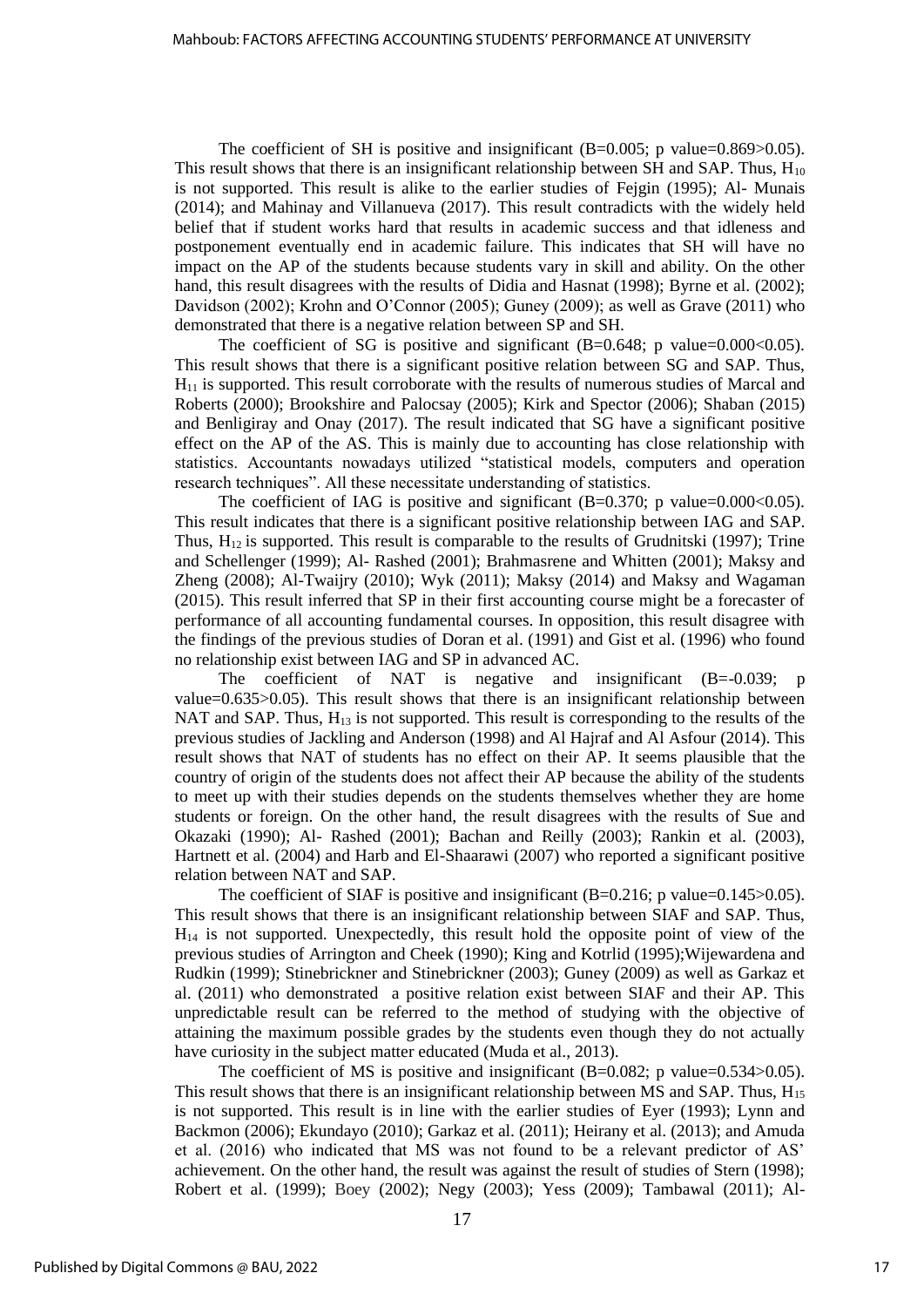Munais (2014) and Beard (2018) who show that the MS of the AS affect their AP. Thus, marriage was not concluded to be necessarily the cause of the differences in SP.

The coefficient of EA is negative and significant  $(B=-0.244; \text{ p value}=0.002<0.05)$ . This result indicates that there is a significant negative relation between EA and SAP. Thus, H<sup>16</sup> is supported. This result is akin to the findings of the previous studies of Maloney and McCormick (1993); Baucom and Lantz (2001); Applegate and Daly (2006); and Suleman (2014). This result supports the conclusion that involvement in EA outside of the class can lead to decline AP. This is mainly due to the time students devote to EA will eventually disturb from academic work which can negatively influence AP. Contrary, this result does not support the studies of Gerber (1996); Whitley (1999); Marsh and Kleitman (2002); Pritchard and Wilson (2003); Fujita (2006); Reeves (2008); Logan and Scarborough (2008); Wang and Shiveley (2009); Rivera (2010) and Seow et al. (2014) who found that students who entail in several types of EA are better in AP than the students who are not entailed.

The coefficient of CS is negative and insignificant  $(B=-0.027; p \text{ value} = 0.410 > 0.05)$ . This result indicates that there is an insignificant relationship between CS and SAP. Thus, H<sub>17</sub> is not supported. This result is matched with the earlier studies of Pascarella and Terenzini (1991); Hancock (1996); Hill (1998); and Ngoboka and Schultz (2002). Thus, there is no confirmation to accept the hypothesis that AP is superior for students registered in the normal section instead of the huge section. On the other hand, the result opposed the prior studies of Keil and Partell (1997); Berthelot et al. (2001); Toth and Montagna (2002); Murdoch and Guy (2002); Arias and Walker (2004); Asadullah (2005); Kamuche (2006); and Kokkelenberg et al. (2008) who confirmed a negative relation exist between SP and CS.

The coefficient of CL is positive and insignificant  $(B=0.073; p$  value=0.090>0.05). This result shows that there is an insignificant relationship between CL and SAP. Thus,  $H_{18}$ is not supported. This result is approaching the studies of Chan et al. (1997); Szafran (2001); Maksy and Zheng (2008); Al-Twaijry (2010); Maksy and Wagaman (2013); Maksy (2014); Gupta and Maksy (2014); Maksy and Wagaman (2015); Maksy and Rodriguez (2018); and Maksy and Yoon (2019). The result indicates that student CL does not impact learning outcomes. In other words, there is no proof that SP was harmed when taking an 18 credit per semester. This result is in disagreement to the prior research of Didia and Hasnat (1998) and Austin and Gustafson (2006) who found a positive association between NCTPS and SP.

The coefficient of IE is negative and insignificant  $(B=-.084; p \text{ value}=0.056>0.05)$ . This result shows that there is an insignificant relationship between IE and SAP. Thus,  $H_{19}$ is not supported. This result is contradicting the studies of Kennedy and Tay (1994); Nasser and Peel (1998); Tucker et al. (2002); Ofoegbu (2004); De Paola el al. (2009); Kherfi (2008); Boyd et al. (2009); Baumert et al. (2010); Akinsolu (2010); Blömeke et al. (2012); Tatto et al. (2012) and Martí-Ballester (2019) who have confirmed the positive association between IE and student' grades. This finding implied that students' grades do not mirror the quality of instructor because instructors' input is not the only factor that impacts student's academic achievement in universities.

To summarize, the key findings are abridged in table (10):

|  |  |  | <b>Table 10: Summary of Findings</b> |
|--|--|--|--------------------------------------|
|--|--|--|--------------------------------------|

| Variable                      | Coefficient | Sig.          | <b>Hypothesis</b> |
|-------------------------------|-------------|---------------|-------------------|
| Gender                        | Positive    | Significant   | Supported         |
| Age                           | Negative    | Significant   | Supported         |
| Language                      | Positive    | Significant   | Supported         |
| <b>High School Grades</b>     | Negative    | Significant   | Supported         |
| <b>Mathematics Grade</b>      | Negative    | Insignificant | Not Supported     |
| <b>Class Attendance</b>       | Positive    | Significant   | Supported         |
| <b>High School Accounting</b> | Positive    | Insignificant | Not Supported     |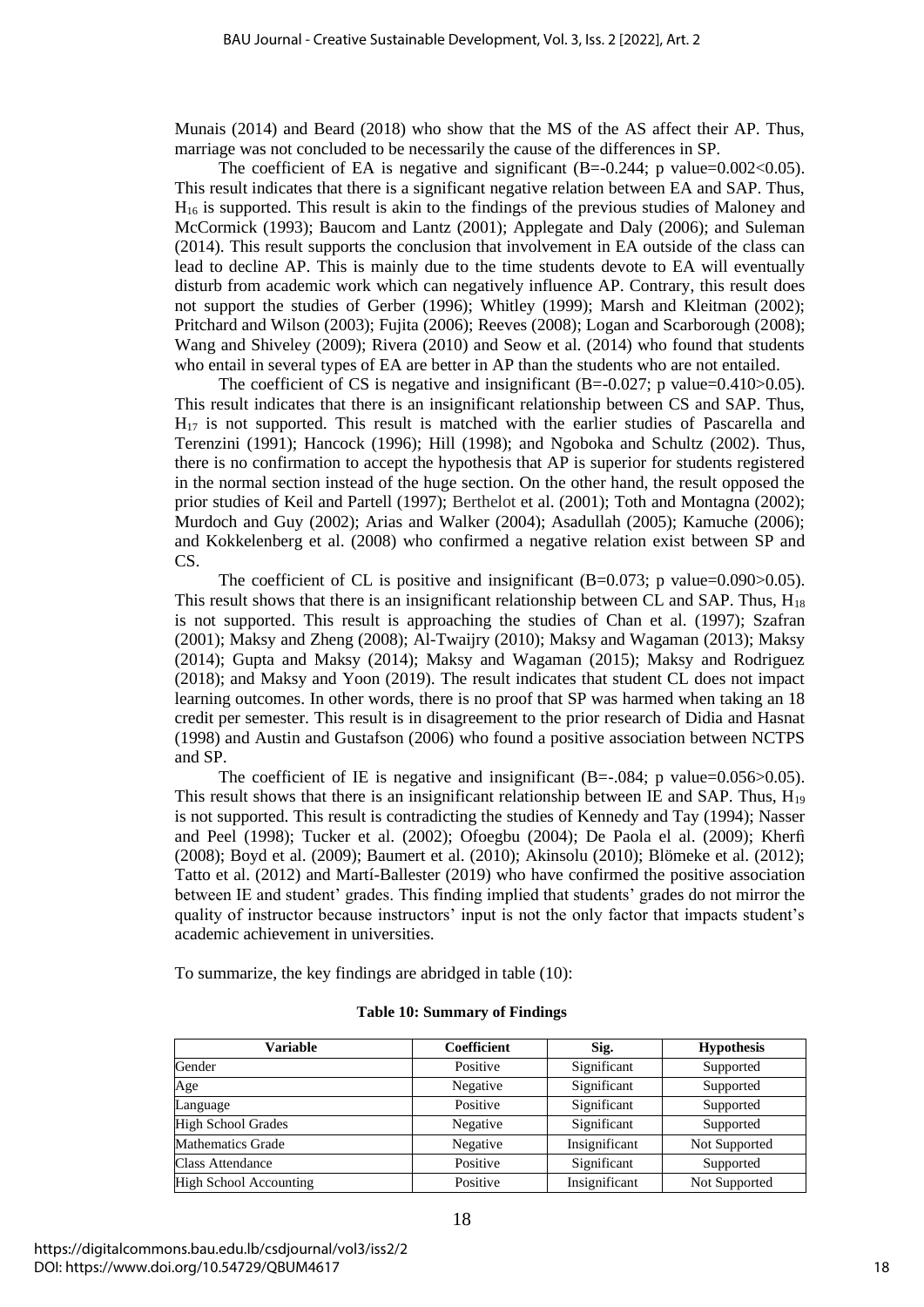#### Mahboub: FACTORS AFFECTING ACCOUNTING STUDENTS' PERFORMANCE AT UNIVERSITY

| Part Time Work                       | Positive | Significant   | Supported     |
|--------------------------------------|----------|---------------|---------------|
| High School Major                    | Negative | Insignificant | Not Supported |
| <b>Studying Hours</b>                | Positive | Insignificant | Not Supported |
| <b>Statistics Grade</b>              | Positive | Significant   | Supported     |
| Introductory Accounting Grade        | Positive | Significant   | Supported     |
| Nationality                          | Negative | Insignificant | Not Supported |
| Student Interest in Accounting Field | Positive | Insignificant | Not Supported |
| <b>Marital Status</b>                | Positive | Insignificant | Not Supported |
| <b>Extracurricular Activity</b>      | Negative | Significant   | Supported     |
| Class Size                           | Negative | Insignificant | Not Supported |
| Course Load                          | Positive | Insignificant | Not Supported |
| <b>Instructor Effectiveness</b>      | Negative | Insignificant | Not Supported |

Source: Developed by the Researcher

#### **6. CONCLUSIONS**

This research investigated factors associated with SP in AC. The sample includes 232 students registered in the accounting program of BAU, Lebanon. In order to investigate the factors influencing SP in AC, prevailing literature was reviewed. Based on the preceding literature, nineteen variables were identified. The association between these nineteen variables and the SP in AC was analyzed by the multiple regression analysis. The findings pointed out that nine out of nineteen factors are significantly associated with SP in AC. MG, HSA, HSM, SH, NAT, SIAF, MS, CS, CL and IE are not significantly associated with SP. EA, HSG and AG has negative significant influence on SP. GEN, LG, CA, PTW, SG and IAG are all significantly positively related to SP in AC.

Consequently, this research adds value to the current literature on the academic performance in the accounting education context by recognizing the main factors that enhance the AP of students majoring in accounting. This research presents solid practical insights into the AP in accounting context in developing countries such as Lebanon. Hence, the results of this research are likely to help all parties, such as students, lecturers and program administrators to identify possible causes for further improvement such as revising student's intake policies and appropriate entry requirements to improve SP in accounting subjects.

This research is not without limitations. First, this research only examined nineteen variables on accounting SP. There are other variables such as family role in choosing major; ICPA; teaching methodology and personal problems that can be incorporated in future studies. Second, this research focuses on one private university (BAU) in examining the factors that may influence AS performance. So that the findings cannot be utilized to other universities. Perhaps, future research can enlarge the research by comprising numerous other universities. Third, the survey data collected was analyzed quantitatively. Future research should, consequently, apply a "qualitative approach" to examine the factors of AP. Fourth, the research examined only university in Lebanon and thus, the findings might not be generalized to universities in other evolving countries. Therefore, future studies may entail to conduct in other emerging countries.

In line with the findings, the research comes with a list of recommendations. As the result reveals males had superior performance than FS thus it is recommended that the responsible body at the university must give further prominence to enhance the AP of FS through adjusting special support to FS. In addition, the results of the research show the significance of the English LG acquisition. Thus, students must be taught the English LG from early age in order to have a strong English background. Where it will be much easier for them to study and understand the accounting courses better in the future, as the fact that accounting concepts are internationally unified by the International Accounting Standard Board. Moreover, a link between performance and CA may make HEI policy- makers feel that CA should be obligatory or seriously fortified. Besides, students with high non-attendance rate must be checked and essential actions would be taken against them to avoid any glitches that will harm their CGPA. The research found a positive association between working hours per week and SP, thus it is suggested that students be reinvigorated to work less than twenty hours per week so as they can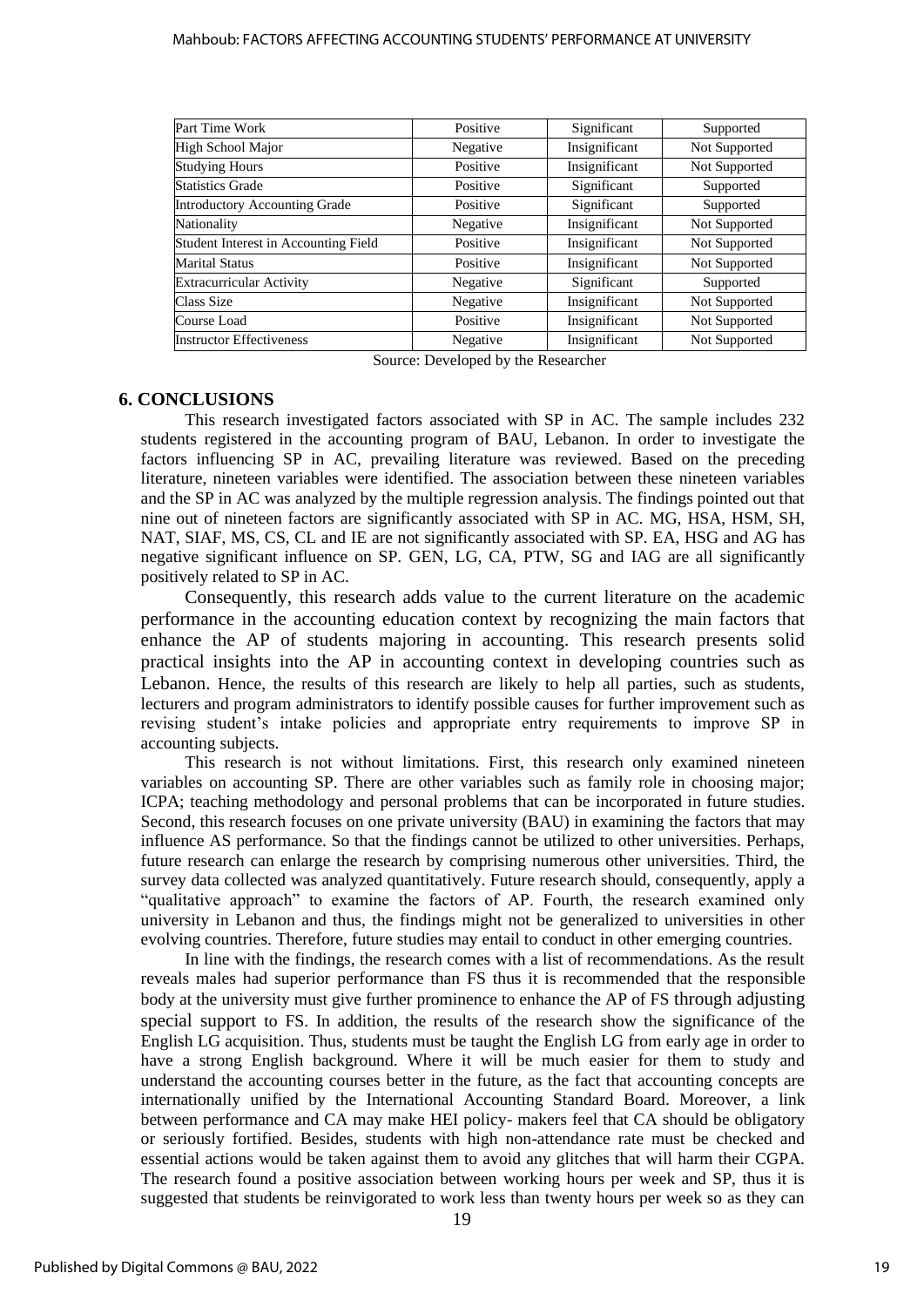get higher grades and graduate earlier. Furthermore, students' grades in statistics appear to be robust factor of performance. So, it would be suitable if admission policies grabbed the significance of "numeracy" into concern. The research demonstrated that grades in the first preliminary accounting course are an explanatory power in predicting SP. Hence, it is recommended that prerequisite AC be completed for all AC to ensure the success of students in the advanced AC. Furthermore, the negative association between students' involvement in EA and AP may make university instructors to determine a "best fit" for participation in activities for the students that build on their interests and skill level. Besides, the results indicated that students with average grades have not done as well at University. Thus, the research recommends universities to not limit enrollment to students with high grades. Likewise, the results revealed that younger students perform better in an accounting program than older students, hence the research recommends the instructors to give special attention to adult students.

## **REFERENCES**

- − Abdullah, A. M. (2011). Factors affecting business students' performance in Arab Open University: The case of Kuwait. *International Journal of Business and Management*, *6*(5), 146.
- − Ahinful, G. S., Tauringana, V., Bansah, E. A., & Essuman, D. (2019). Determinants of academic performance of accounting students in Ghanaian secondary and tertiary education institutions. *Accounting Education*, *28*(6), 553-581.
- − Ajzen, I. (1988). Attitudes, personality and behaviour. Chicago, IL: The Dorsey Press.
- − Akinsolu, A. O. (2010). Teachers and Students' Academic Performance in Nigerian Secondary Schools: Implications for Planning. *Florida Journal of Educational Administration & Policy*, *3*(2), 86-103.
- − Alcock, J., Cockcroft, S., & Finn, F. (2008). Quantifying the advantage of secondary mathematics study for accounting and finance undergraduates. *Accounting & Finance*, *48*(5), 697-718.
- − Alfan, E., & Othman, N. (2005). Undergraduate students' performance: the case of University of Malaya. *Quality assurance in education*, 13(4), 329-343.
- − Alhajraf, N. M., & Alasfour, A. M. (2014). The impact of demographic and academic characteristics on academic performance. *International Business Research*, *7*(4), 92 – 100.
- − Ali, N., Jusof, K., Ali, S., Mokhtar, N., & Salamat, A. S. A. (2009). The Factors Influencing Students'performance at Universiti Teknologi Mara Kedah, Malaysia. *Management Science and Engineering*, *3*(4), 81-90.
- − Almunais, T. A., & Alfraih, M. M. (2014). Deteminants of Accounting Students Performance. *Business Education & Accreditation*, *6*(2), 1-9.
- − AL-Rashed, W. I. (2001). Determinates of accounting Students' performance in Kuwait University. *Economics and Administration*, *15*(2), 3-17.
- − Al-Twaijry, A. A. (2010). Student academic performance in undergraduate managerialaccounting courses. *Journal of Education for Business*, *85*(6), 311-322.
- − Amuda, B. G., Bulus, A. K., & Joseph, H. P. (2016). Marital status and age as predictors of academic performance of students of colleges of education in the North-Eastern Nigeria. *American Journal of Educational Research*, *4*(12), 896-902.
- − Anderson, G., Benjamin, D., & Fuss, M. A. (1994). The determinants of success in university introductory economics courses. *The Journal of Economic Education*, *25*(2), 99-119.
- − Applegate, C., & Daly, A. (2006). The impact of paid work on the academic performance of students: A case study from the University of Canberra. *Australian Journal of Education*, *50*(2), 155-166.
- − Arias, J. J., & Walker, D. M. (2004). Additional evidence on the relationship between class size and student performance. *The Journal of Economic Education*, *35*(4), 311-329.
- − Arrington, L. R., & Cheek, J. G. (1990). SAE Scope and Student Achievement in Agribusiness and Natural Resources Education. *Journal of Agricultural Education*, *31*(2), 55-61.
- − Arthur, N., & Everaert, P. (2012). Gender and performance in accounting examinations: Exploring the impact of examination format. *Accounting Education*, *21*(5), 471-487.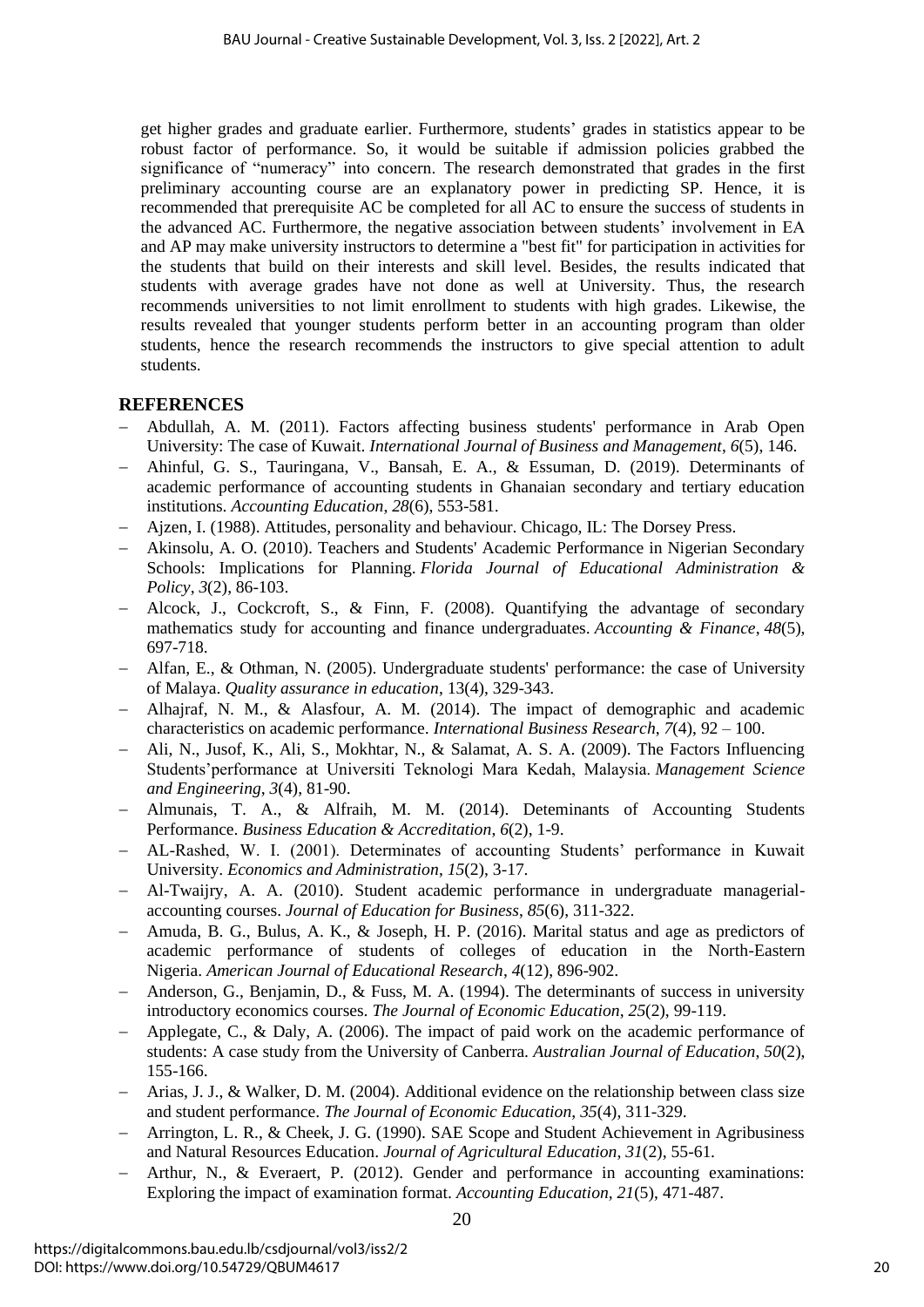- − Asadullah, M. N. (2005). The effect of class size on student achievement: Evidence from Bangladesh. *Applied Economics Letters*, *12*(4), 217-221.
- − Austin, A. M., & Gustafson, L. (2006). Impact of course length on student learning. *Journal of economics and finance education*, *5*(1), 26-37.
- Baard, R. S., Steenkamp, L. P., Frick, B. L., & Kidd, M. (2010). Factors influencing success in first-year accounting at a South African university: The profile of a successful first-year Accounting student. *South African Journal of Accounting Research*, *24*(1), 129-147.
- Bachan, R., & Reilly, B. (2003). A comparison of academic performance in A-level economics between two years. *International Review of Economics Education*, *2*(1), 8-24.
- − Baker, C. N. (2008). Under-represented college students and extracurricular involvement: The effects of various student organizations on academic performance. Social Psychology of Education, 11(3), 273-298.
- Bartlett, S., Peel, M. J., & Pendlebury, M. (1993). From fresher to finalist: a three-year study of student performance in the first college course. *Accounting Education*, *2*(2), 111-122.
- − Baucom, C., & Lantz, C. D. (2001). Faculty attitudes toward male Division II studentathletes. *Journal of Sport Behavior*, *24*(3), 265 - 277.
- − Baumert, J., Kunter, M., Blum, W., Brunner, M., Voss, T., Jordan, A., & Tsai, Y. M. (2010). Teachers' mathematical knowledge, cognitive activation in the classroom, and student progress. *American educational research journal*, *47*(1), 133-180.
- − Beard, S. (2018). Saying "I Do" in College: Examining Marital Status and Academic Performance. *Undergraduate Research Journal*, *22*(1), 1 – 18.
- Benligiray, S., and Ahmet, O. N. A. Y. (2017). Analysis of performance factors for accounting and finance related business courses in a distance education environment. *Turkish Online Journal of Distance Education*, *18*(3), 16-46.
- − Berthelot, J. M., Ross, N., & Tremblay, S. (2001). Factors affecting Grade 3 student performance in Ontario: A multilevel analysis. *Education Quarterly Review*, *7*(4), 25 – 36.
- − Blömeke, S., Olsen, R. V., & Suhl, U. (2016). Relation of student achievement to the quality of their teachers and instructional quality. *Teacher quality, instructional quality and student outcomes*, *2*, 21-50.
- − Boey, L. H. K. W. (2002). Assessing Psychological Well-being of College Student: Psychometric Properties of GHQ-20 [J]. *Psychological Development and Education*, 18 (*1)*, 75 – 79.
- − Boyd, D. J., Grossman, P. L., Lankford, H., Loeb, S., & Wyckoff, J. (2009). Teacher preparation and student achievement. *Educational evaluation and policy analysis*, *31*(4), 416- 440.
- − Brahmasrene, T., & Whitten, D. (2001). Assessing success on the uniform CPA exam: A logit approach. *Journal of Education for Business*, *77*(1), 45-50.
- − Brasfield, D. W., Harrison, D. E., & McCoy, J. P. (1993). The impact of high school economics on the college principles of economics course. *The Journal of Economic Education*, *24*(2), 99- 111.
- − Broh, B. A. (2002). Linking extracurricular programming to academic achievement: Who benefits and why?. *Sociology of education*, 75(1), 69-95.
- Brookshire, R. G., & Palocsay, S. W. (2005). Factors contributing to the success of undergraduate business students in management science courses. *Decision Sciences Journal of Innovative Education*, *3*(1), 99-108.
- − Buckless, F. A., Lipe, M. G., & Ravenscroft, S. P. (1991). Do gender effects on accounting course performance persist after controlling for general academic aptitude? *Issues in Accounting Education*, *6*(2), 248-261.
- − Byrne, M., & Flood, B. (2008). Examining the relationships among background variables and academic performance of first year accounting students at an Irish University. *Journal of Accounting Education*, *26*(4), 202-212.
- Byrne, M., Flood, B., & Willis, P. (2002). The relationship between learning approaches and learning outcomes: a study of Irish accounting students. *Accounting education*, *11*(1), 27-42.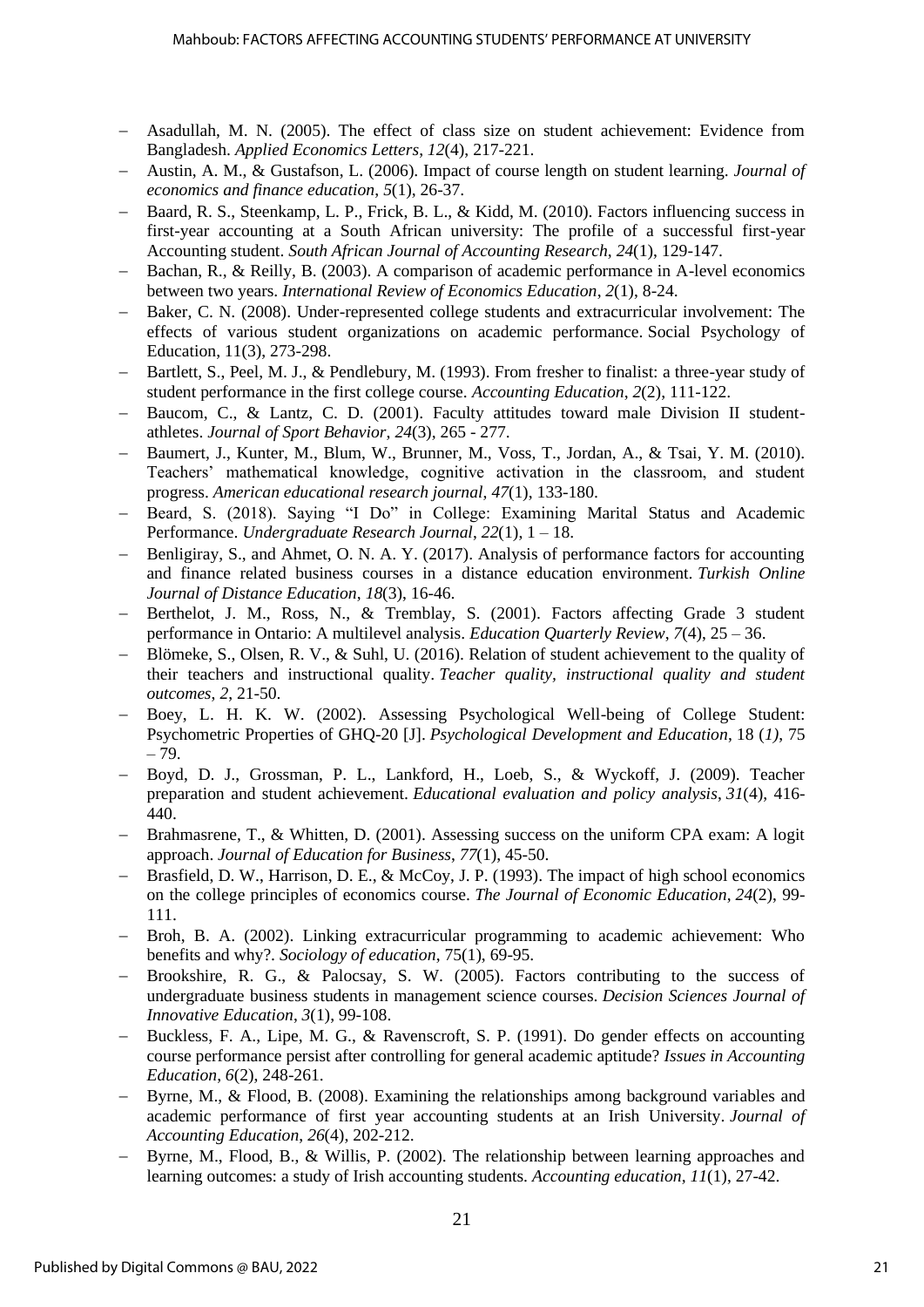- − Chan, K. C., & Shum, C. (1997). Class attendance and student performance in principles of Finance. *Financial Practice & Education*, *7*(2), 58-65.
- − Cheung, L. M., & Wong, W. S. (2011). The effects of insomnia and internet addiction on depression in Hong Kong Chinese adolescents: an exploratory cross‐sectional analysis. *Journal of sleep research*, *20*(2), 311-317.
- − Davidson, R. A. (2002). Relationship of study approach and exam performance. *Journal of Accounting Education*, *20*(1), 29-44.
- − De Lange, P., Waldmann, E., & Wyatt, K. (1997). Personal characteristics and academic achievement of undergraduate accounting students studying through open learning. *Accounting Education*, *6*(4), 295-306.
- − De Paola, M., Ponzo, M., & Scoppa, V. (2009). *Effects of class size on achievement of college students: Heterogeneity across abilities and fields*. Working Paper. 1 – 20.
- − DeVellis, R. F. (2016). *Scale development: Theory and applications* (Vol. 26). Sage publications.
- Didia, D., & Hasnat, B. (1998). The determinants of performance in the university introductory finance course. *Financial Practice and Education*, *8*, 102-107.
- Doran, B. M., Bouillon, M. L., & Smith, C. G. (1991). Determinants of student performance in accounting principles I and II. *Issues in Accounting Education*, *6*(1), 74-84.
- − D'Souza, K. A., & Maheshwari, S. K. (2010). Factors influencing student performance in the introductory management science course. *Academy of Educational Leadership Journal*, *14*(3), 99-120.
- − Duff\*, A. (2004). Understanding academic performance and progression of first-year accounting and business economics undergraduates: the role of approaches to learning and prior academic achievement. *Accounting Education*, *13*(4), 409-430.
- − Ekundayo, S. (2010). Gender, marital status and religious affiliation as factors of assertiveness among nigerian education majors. *The social sciences*, *5*(6), 467-470.
- − Ely, D. P., & Hittle, L. (1990). The impact of math background on performance in managerial economics and basic finance courses. *Journal of Financial Education*, *19*, 59-61.
- Eyer, J. (1993). Self-directed continuing learning characteristics and perceptions of professional autonomy in senior baccalaureate nursing students. Doctoral dissertation, Northern Illinois University.
- − Feast, V. (2002). The impact of IELTS scores on performance at university. *International Education Journal*, *3*(4), 70-85.
- − Fedoryshyn, M. W., O'Brien, M., Hintz, A., & Bosner, K. (2010). Arithmetical reasoning skills as a predictor of success in principles of accounting. *Academy of Educational Leadership Journal*, *14*, 93.
- − Fejgin, N. (1995). Factors contributing to the academic excellence of American Jewish and Asian students. *Sociology of education*, 68(1), 18-30.
- − Frost, P. J., & Fukami, C. V. (1997). Teaching effectiveness in the organizational sciences: Recognizing and enhancing the scholarship of teaching. *Academy of Management Journal*, *40*(6), 1271-1281.
- − Fujita, K. (2006). The effects of extracurricular activities on the academic performance of junior high students. *Undergraduate Research Journal for the Human Sciences*, *5*(1), 1-16.
- − Gammie, E., Paver, B., Gammie, B., & Duncan, F. (2003). Gender differences in accounting education: an undergraduate exploration. *Accounting Education*, *12*(2), 177-196.
- − Garkaz, M., Banimahd, B., & Esmaeili, H. (2011). Factors affecting accounting students' performance: The case of students at the Islamic Azad University. *Procedia-Social and Behavioral Sciences*, *29*, 122-128.
- − Geel, R., & Backes‐Gellner, U. (2012). Earning while learning: When and how student employment is beneficial. *Labour*, *26*(3), 313-340.
- − Geiger, M. A., & Cooper, A. E. (1995). Predicting academic performance: The impact of expectancy and needs theory. Journal of Experimental Education, 63(3), 251–262.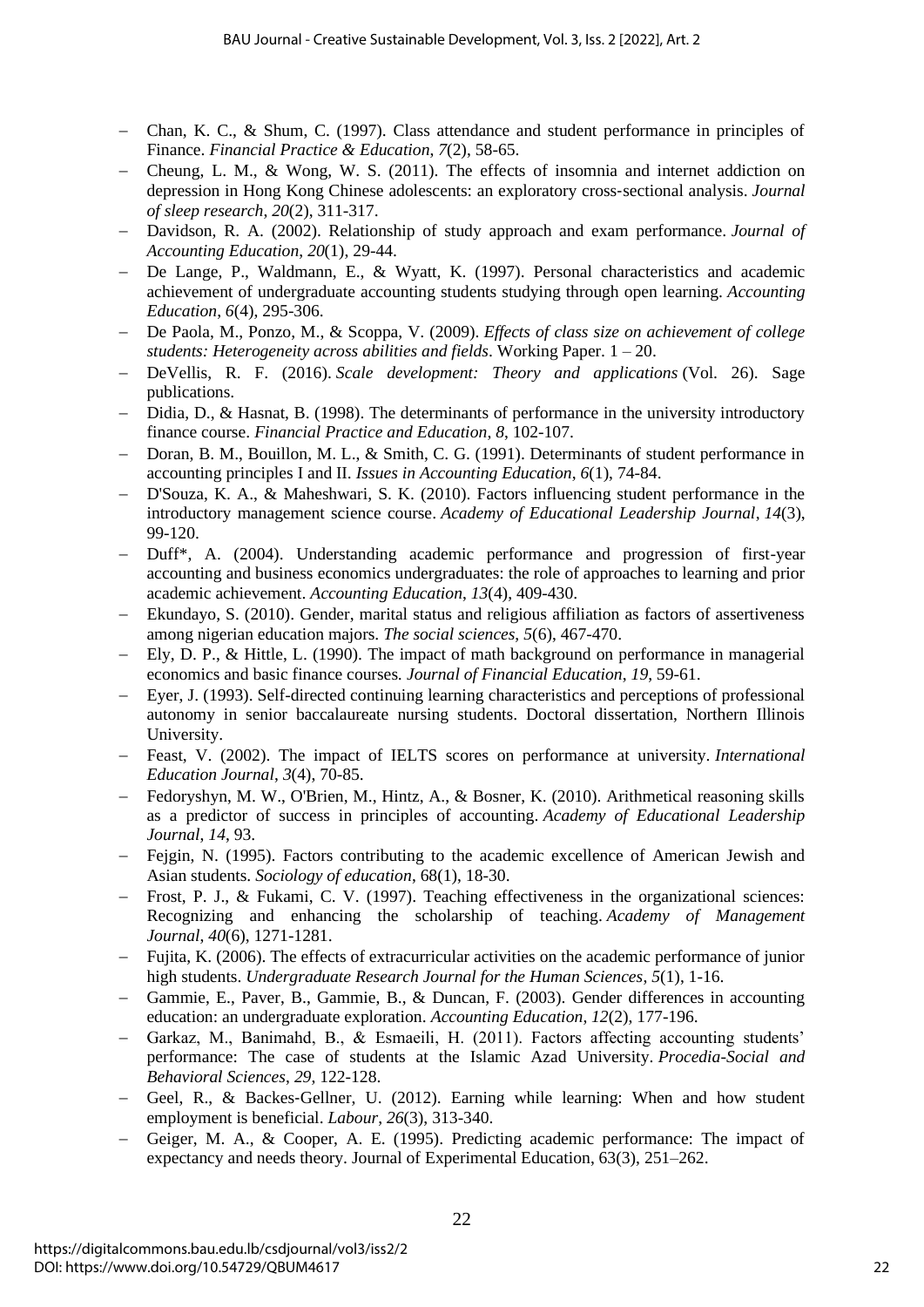- − Gerber, A., Engelbrecht, J., Harding, A., & Rogan, J. (2005). The influence of second language teaching on undergraduate mathematics performance. *Mathematics Education Research Journal*, *17*(3), 3-21.
- − Gerber, S. B. (1996). Extracurricular activities and academic achievement. *Journal of Research & Development in Education*, 30(1), 42–50.
- − Ghani, E. K., Said, J., & Muhammad, K. (2012). The effect of teaching format, students' ability and cognitive effort on accounting students' performance. *International Journal of Learning and Development*, *2*(3), 81-98.
- − Ghenghesh, P. (2015). The relationship between English language proficiency and academic performance of university students–should academic institutions really be concerned?. *International Journal of Applied linguistics and English literature*, *4*(2), 91-97.
- − Gist, W. E., Goedde, H., & Ward, B. H. (1996). The influence of mathematical skills and other factors on minority student performance in principles of accounting. *Issues in Accounting Education*, *11*(1), 49- 60.
- − Glasser, W. (1998). Choice theory: A new psychology of personal freedom. New York, NY: HarperCollins.
- − Gracia, L., & Jenkins, E. (2003). A quantitative exploration of student performance on an undergraduate accounting programme of study. *Accounting education*, *12*(1), 15-32.
- − Grave, B. S. (2011). The effect of student time allocation on academic achievement. *Education Economics*, *19*(3), 291-310.
- − Grudnitski, G. (1997). A forecast of achievement from student profile data. *Journal of Accounting Education*, *15*(4), 549-558.
- − Gul, F. A., & Cheong Fong, S. C. (1993). Predicting success for introductory accounting students: some further Hong Kong evidence. *Accounting Education*, *2*(1), 33-42.
- − Guney, Y. (2009). Exogenous and endogenous factors influencing students' performance in undergraduate accounting modules. *Accounting Education*, *18*(1), 51-73.
- − Gupta, K., & Maksy, M. M. (2014). Factors associated with student performance in an investments course: an empirical study. *Journal of Finance and Accountancy*, *16*, 1 – 31.
- − Hakim, C., & Bizri, R. M. (2015). The education gap in the accounting profession evidence from Lebanon. *World Review of Business Research*, *5*(3), 13-29.
- − Halabi, A. K., Essop, A., Joosub, T., Padia, N., Vawda, M., & Yasseen, Y. (2010). A South African study comparing the effectiveness of computer-based learning materials and face-toface teaching. *Meditari: Research Journal of the School of Accounting Sciences*, *18*(2), 23-37.
- − Hallaq, W. (2001). From regional to personal schools of law? A reevaluation. *Islamic Law and Society*, *8*(1), 1-26.
- − Hammen, C. S., & Kelland, J. L. (1994). Attendance and grades in a human psychology course. Advances in Physiology Education, 12, 105-108.
- − Hancock, T. M. (1996). Effects of class size on college student achievement. *College Student Journal*, *30*, 479-481.
- − Harb, N., & El-Shaarawi, A. (2007). Factors affecting business students' performance: the case of students in United Arab Emirates. *Journal of Education for Business*, *82*(5), 282-290.
- − Hartnett, N., Römcke, J., & Yap, C. (2004). Student performance in tertiary‐level accounting: an international student focus. *Accounting & Finance*, *44*(2), 163-185.
- − Heirany, F., Mahmood, M., Jaber, Z., Nassim, S., & Ehsan, K. (2013). Impact of personal characteristics on the academic achievement of the accounting students of Islamic Azad University of Yazd. *International Journal of Academic Research Inro Gressive Education and Development*, *2*(4), 190-199.
- − Hill, M. C. (1998). Class size and student performance in introductory accounting courses: Further evidence. *Issues in Accounting Education*, *13*(1), 47 – 64.
- − Islam, A., & Tasnim, S. (2021). An Analysis of Factors Influencing Academic Performance of Undergraduate Students: A Case Study of Rabindra University, Bangladesh (RUB). Shanlax International Journal of Education, 9(3), 127-135.
- − Jackling, B., & Anderson, A. (1998). Study mode, general ability and performance in accounting: a research note. *Accounting Education*, *7*(1), 65-73.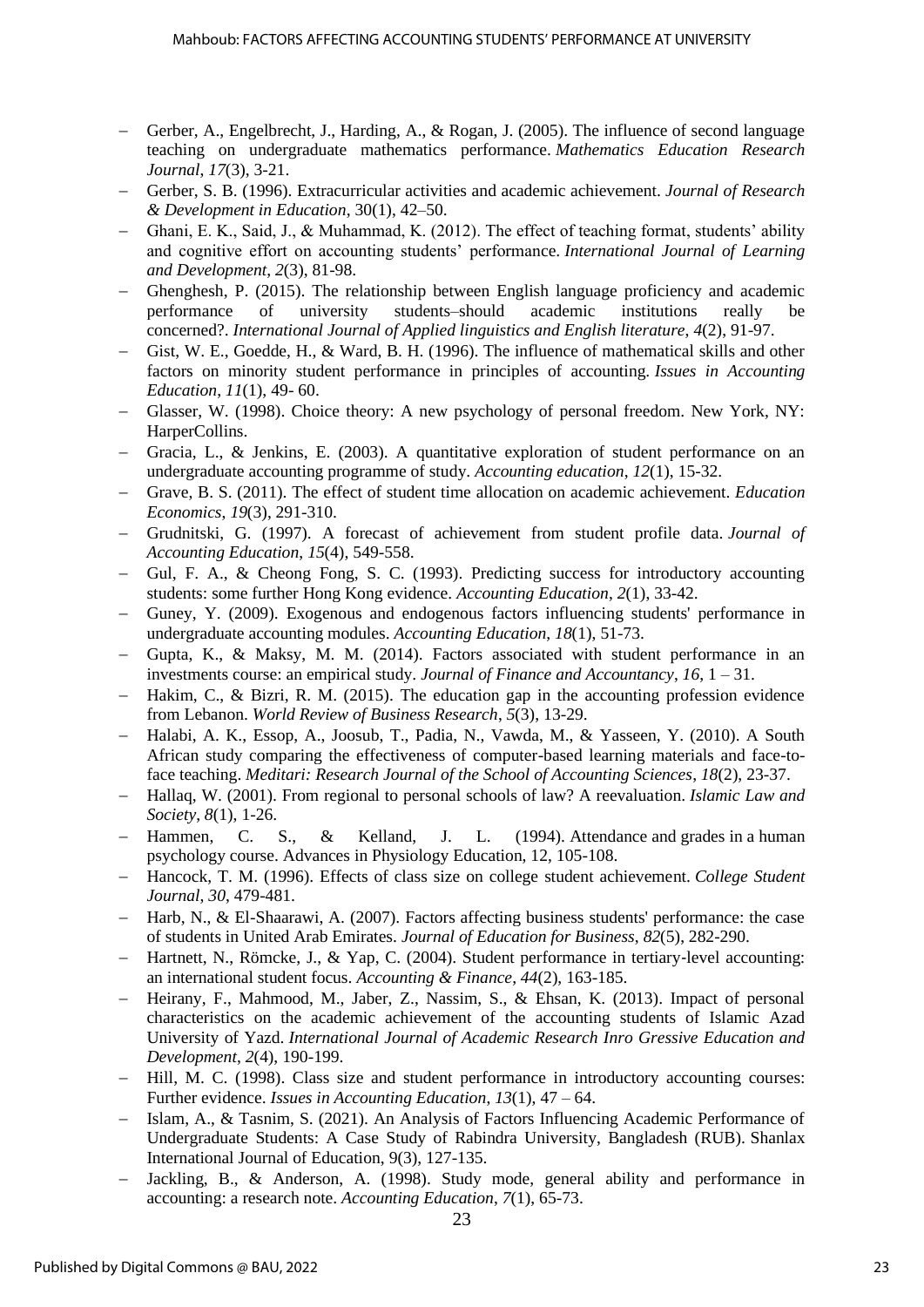- − Jansen, J., & de Villiers, C. (2016). Determinants of student performance in an accounting degree programme. *South African Journal of Accounting Research*, *30(1),* 1-28.
- Kamuche, F. U. (2006). Does smaller class size affect students' performance in basic statistics class? An empirical study. *International Business & Economics Research Journal (IBER)*, *5*(8),  $39 - 44.$
- − Karim, R., & Ibrahim, M. (1992). The Performance of Male versus Female Accounting Students. *Advances in International Accounting*, *5(7),* 255-262.
- − Kealey, B. T., Holland, J., & Watson, M. (2005). Preliminary evidence on the association between critical thinking and performance in principles of accounting. *Issues in Accounting Education*, *20*(1), 33-49.
- − Keef, S. P. (1992). The effect of prior accounting education: some evidence from New Zealand. *Accounting Education*, *1*(1), 63-68.
- Keef, S. P., & Roush, M. L. (1997). New Zealand evidence on the performance of accounting students: race, gender and self-concept. *Issues in Accounting Education*, *12*(2), 315 – 330.
- Keil, J., & Partell, P. J. (1997). The effect of class size on student performance and retention at Binghamton University. *Office of Budget and Institutional Research* available at: [http://www.classsizematters.org/wp-content/uploads/2012/11/Class\\_size\\_jkpp1997.pdf](http://www.classsizematters.org/wp-content/uploads/2012/11/Class_size_jkpp1997.pdf)
- − Kerstjens, M., & Nery, C. (2000). Predictive validity in the IELTS test: A study of the relationship between IELTS scores and students' subsequent academic performance. *IELTS research reports*, *3*(4), 86-108.
- − Kherfi, S. (2008). Economic education in the Middle East: are the determinants of success in introductory economics any different?. *The Journal of Economic Education*, *39*(1), 22-40.
- − King, L. O., & Kotrlik, J. W. (1995). Relevance of the general education core curriculum to career goals of college of agriculture students. *Journal of Agricultural Education*, *36*(3), 26-33.
- Kirk, F. R., & Spector, C. A. (2006). Factors affecting student achievement in cost accounting. *Academy of Educational Leadership Journal*, *10*(1), 91 – 104.
- Koh, M. Y., & Koh, H. C. (1999). The determinants of performance in an accountancy degree programme. *Accounting Education*, *8*(1), 13-29.
- − Kokkelenberg, E. C., Dillon, M., & Christy, S. M. (2008). The effects of class size on student grades at a public university. *Economics of Education Review*, *27*(2), 221-233.
- Krausz, J., Schiff, A., Schiff, J., & Hise, J. V. (2005). The impact of TOEFL scores on placement and performance of international students in the initial graduate accounting class. *Accounting Education*, *14*(1), 103-111.
- − Krohn, G. A., & O'Connor, C. M. (2005). Student effort and performance over the semester. *The Journal of Economic Education*, *36*(1), 3-28.
- Kuncel, N. R., Credé, M., & Thomas, L. L. (2005). The validity of self-reported grade point averages, class ranks, and test scores: A meta-analysis and review of the literature. Review of educational research, 75(1), 63-82.
- Lane, A., & Porch, M. (2002). Computer aided learning (CAL) and its impact on the performance of non-specialist accounting undergraduates. *Accounting Education*, *11*(3), 217- 233.
- − Ledman, R. E., & Kamuche, F. (2002). Improving student attendance: Does it improve student learning? (The scholarship of teaching and learning). *Academic Exchange Quarterly*, *6*(1), 76- 81.
- Lee, D. S. Y. (1999). Strength of high school accounting qualification and student performance in university-level introductory accounting courses in Hong Kong. *Journal of Education for Business*, *74*(5), 301-306.
- − Li, G., Chen, W., & Duanmu, J. L. (2010). Determinants of international students' academic performance: A comparison between Chinese and other international students. *Journal of studies in international education*, *14*(4), 389-405.
- Lillydahl, J. H. (1990). Academic achievement and part-time employment of high school students. *The journal of economic education*, *21*(3), 307-316.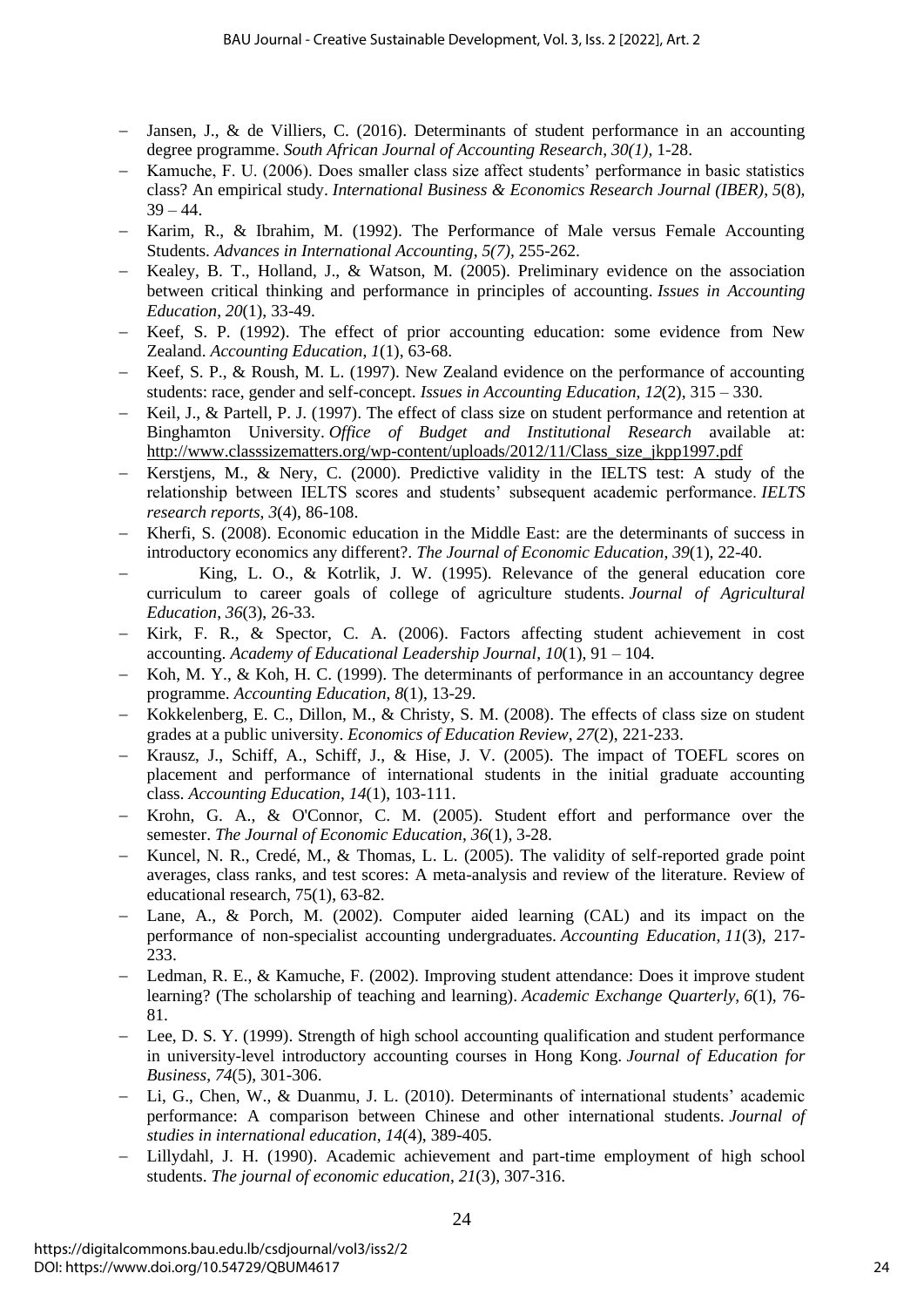- − Logan, W. L., & Scarborough, J. L. (2008). Connections through clubs: Collaboration and coordination of a schoolwide program. *Professional School Counseling*, *12*(2), 157 – 161.
- − Lukkarinen, A., Koivukangas, P., & Seppälä, T. (2016). Relationship between class attendance and student performance. *Procedia-Social and Behavioral Sciences*, *228*, 341-347.
- − Lynn, S. A., & Robinson-Backmon, I. (2006). Academic success of non-traditional students: Factors affecting performance in an upper-division undergraduate accounting course. *Journal of College Teaching & Learning (TLC)*, *3*(12), 85 – 96.
- − Mahinay, C., & Villanueva, J. M. (2017), Effects of time allotment in studying to academic performance. *University of Science and Technology of Southern Philippines Publication*, 1-9. Available at: [https://www.academia.edu/36306347.](https://www.academia.edu/36306347)
- − Majzoub, S., & Aga, M. (2015). Characterizing the gap between accounting education and practice: evidence from Lebanon. *International Journal of Business and Management*, *10*(12), 127 -151.
- Maksy, M. M. (2014). Factors associated with student performance in intermediate accounting: A comparative study at commuter and residential schools. *The Journal of Applied Business and Economics*, *16*(5), 86-108.
- − Maksy, M. M., & Rodriguez, C. (2018). Factors associated with student performance in managerial accounting: An empirical study at a New England public university. *Journal of Applied Business and Economics*, *20*(7), 103 – 125.
- − Maksy, M. M., & Wagaman, D. D. (2015). Factors Associated with Student Performance in Advanced Accounting: A Comparative Study at Commuter and Residential Schools. *Journal of Accounting & Finance*, *15*(1), 72-94.
- − Maksy, M. M., & Zheng, L. (2008). Factors associated with student performance in advanced accounting and auditing: An empirical study in a public university. *Accounting Research Journal*, 21(1), 16-32.
- − Maksy, M., & Yoon, M. H. (2019). Supporting and Distracting Factors Affecting Student Performance in Management Information Systems: An Empirical Study at a US Commuter Public University. *Journal of Accounting & Finance (2158-3625)*, *19*(5). 66-88.
- Maloney, M. T., & McCormick, R. E. (1993). An examination of the role that intercollegiate athletic participation plays in academic achievement: Athletes' feats in the classroom. *Journal of Human Resources*, 28(3), 555-570.
- − Marburger, D. R. (2001). Absenteeism and undergraduate exam performance. *The Journal of Economic Education*, *32*(2), 99-109.
- − Marcal, L., & Roberts, W. W. (2000). Computer literacy requirements and student performance in business communications. *Journal of Education for Business*, *75*(5), 253-257.
- − Marsh, H., & Kleitman, S. (2002). Extracurricular school activities: The good, the bad, and the nonlinear. *Harvard educational review*, *72*(4), 464-515.
- − Martí-Ballester, C. P. (2019). Factors that influence academic performance: Analyzing gender differences in accounting students. *Revista Educación*, *43*(2), 31-48.
- Martirosyan, N. M., Hwang, E., & Wanjohi, R. (2015). Impact of English proficiency on academic performance of international students. *Journal of International Students*, *5*(1), 60-71.
- − Mcdowall, T., & Jackling, B. (2006). The impact of computer-assisted learning on academic grades: An assessment of students' perceptions. *Accounting Education: an international journal*, *15*(4), 377-389.
- − Midi, H., & Bagheri, A. (2010). Robust multicollinearity diagnostic measure in collinear data set. In *Proceedings of the 4th international conference on applied mathematics, simulation, modeling* (pp. 138-142). World Scientific and Engineering Academy and Society (WSEAS).
- − Moore, R., Jensen, M., Hatch, J., Duranczyk, I., Staats, S., & Koch, L. (2003). Showing up: The importance of class attendance for academic success in introductory science courses. *The American biology teacher*, *65*(5), 325-329.
- − Muda, M., Shaharuddin, A., & Embaya, A. (2013). Comparative analysis of profitability determinants of domestic and foreign Islamic banks in Malaysia. *International Journal of Economics and Financial Issues*, 3(3), 559 – 569.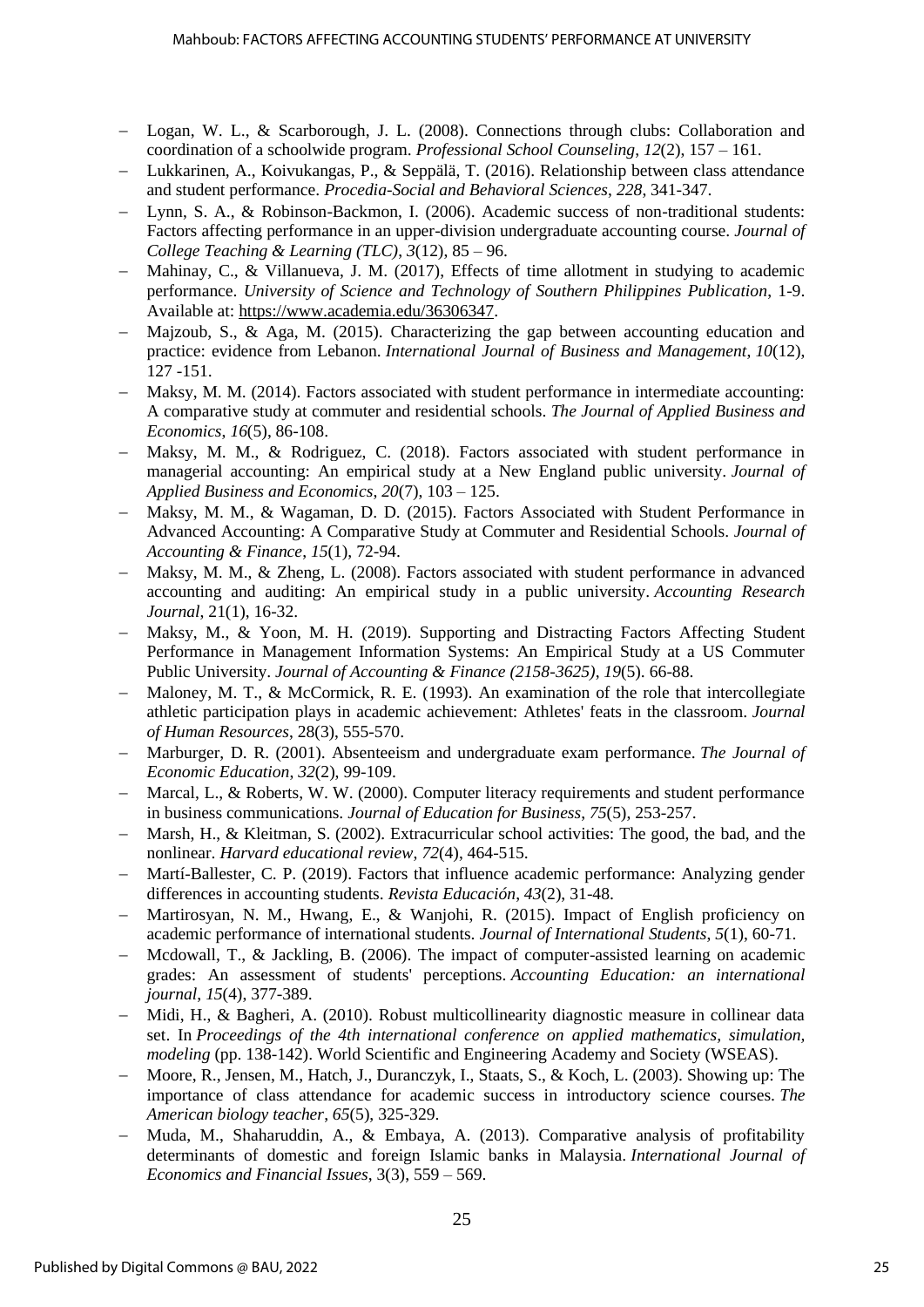- − Müller, H., Prinsloo, P., & du Plessis, A. (2007). Validating the profile of a successful first year accounting student. *Meditari Accountancy Research*, *15(1),* 19 -33.
- − Murdoch, B., & Guy, P. W. (2002). Active learning in small and large classes. *Accounting Education*, *11*(3), 271-282.
- − Nabilah, S., Mazhani, N. Suryani, A. R., & Aswani, N. (2014). Determinants of Accounting Students' Academic Performance. Proceedings of International Conference on Accounting Research & Education, 603 - 613.
- Naser, K., & Peel, M. J. (1998). An exploratory study of the impact of intervening variables on student performance in a principles of accounting course. *Accounting Education*, *7*(3), 209-223.
- − Negy, C. (2003). Undergraduate students' adaptation to college: does being married make a difference?. *Journal of College Student Development*, *44*(5), 670-690.
- − Ngoboka, P., & Schultz, B. (2002). The effects of class size on student academic performance in a principles of microeconomics course. *Proceedings of the Midwest Business Economics Association*, 198-207.
- − Ofoegbu, F. I. (2004). Teacher motivation: A factor for classroom effectiveness and school improvement in Nigeria. *College student journal*, *38*(1), 81-90.
- − Papageorgiou, E. (2017). Accounting students' profile versus academic performance: A fiveyear analysis. *South African Journal of Higher Education*, *31*(3), 209-229.
- Papageorgiou, K., & Halabi, A. K. (2014). Factors contributing toward student performance in a distance education accounting degree. *Meditari Accountancy Research, 22(2), 211-223.*
- − Pascarella, E. T., & Terenzini, P. T. (1991). *How college affects students: Findings and insights from twenty years of research*. Jossey-Bass Inc., Publishers, PO Box 44305, San Francisco, CA 94144-4305 (ISBN-1-55542-304-3--\$75.00, hardcover).
- − Paver, B., & Gammie, E. (2005). Constructed gender, approach to learning and academic performance. *Accounting Education: an international journal*, *14*(4), 427-444.
- − Pritchard, M., & Wilson, G. (2005). Comparing sources of stress in college student athletes and non-athletes. *Athletic Insight: The Online Journal of Sports Psychology*, *5*(1), 1-8.
- − Pudaruth, S., Nagowah, L., Sungkur, R., Moloo, R., & Chiniah, A. (2013, August). The effect of class attendance on the performance of computer science students. In *2nd International Conference on Machine Learning and Computer Science (IMLCS'2013), Kuala Lumpur, Malaysia* (Vol. 30).
- − Purcell, P. (2007). Engineering student attendance at lectures: Effect on examination performance. In *International Conference on Engineering Education, Coimbra, Portugal*.
- − Ramadan, S., & Quraan, A. (1994). Determinants of students' performance in introductory accounting courses. *Journal of King Saud University*, *6*(2), 65-80.
- − Rankin, M., Silvester, M., Vallely, M., & Wyatt, A. (2003). An analysis of the implications of diversity for students' first level accounting performance. *Accounting & Finance*, *43*(3), 365- 393.
- − Reeves, D. B. (2008). The learning leader/the extracurricular advantage. *Learning*, *66*(1), 86- 87.
- − Rivera, M. (2010). Extracurricular activities helped improved grades. *Retrieved June*, *10*, 2021. Available at: www.northjersey.com/news/80680527.html.
- − Roberts, R., Golding, J., Towell, T., & Weinreb, I. (1999). The effects of economic circumstances on British students' mental and physical health. *Journal of American College Health*, *48*(3), 103-109.
- − Rohde, F. H., & Kavanagh, M. (1996). Performance in first year university accounting: quantifying the advantage of secondary school accounting. *Accounting & Finance*, *36*(2), 275- 285.
- − Romer, D. (1993). Do students go to class? Should they?. *Journal of economic perspectives*, *7*(3), 167-174.
- − Roos, S. (2009). Factors affecting Southern African students' success in CIMA examinations. *Meditari: Research Journal of the School of Accounting Sciences*, *17*(1), 49-67.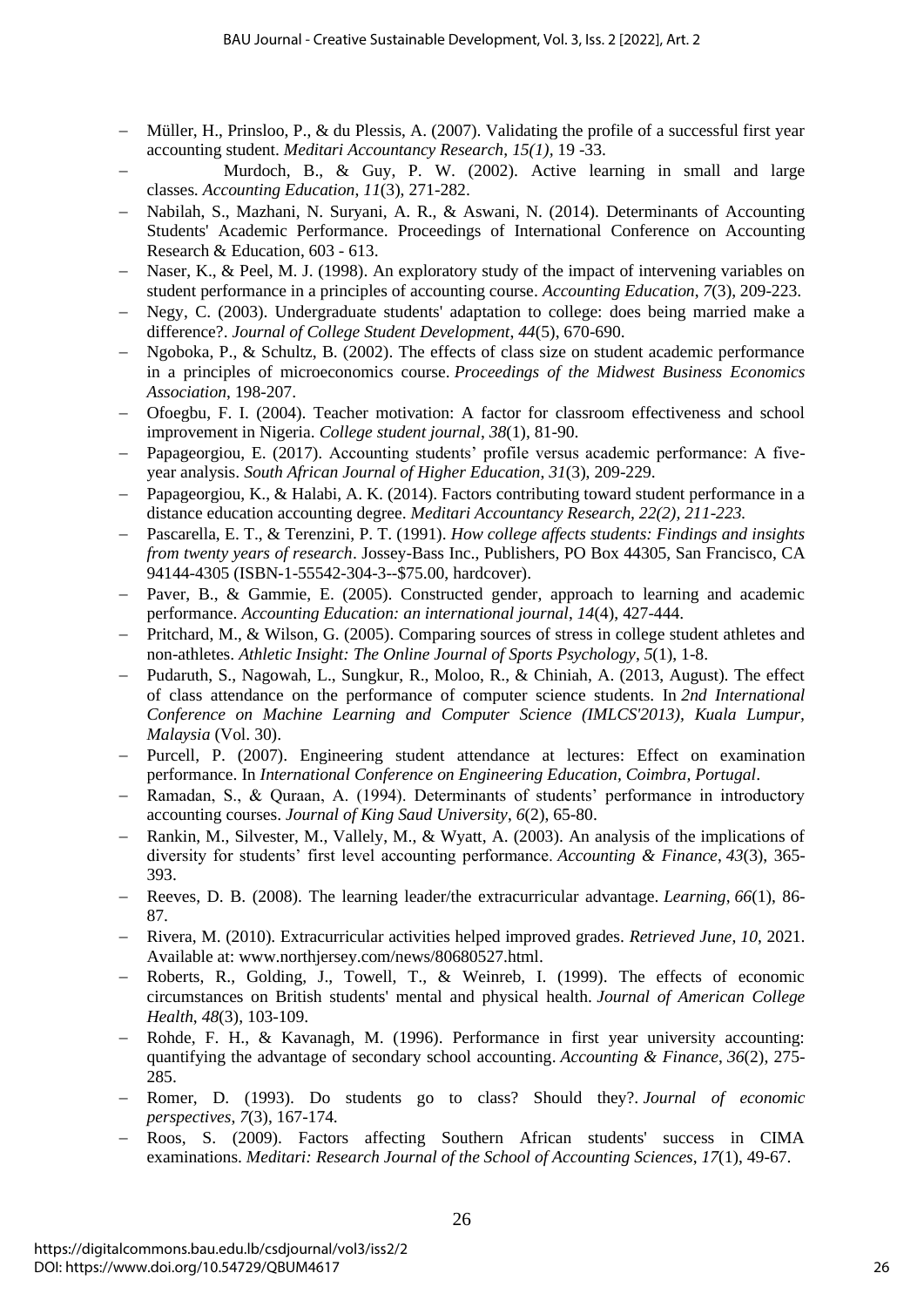- Sahragard, R., Baharloo, A., & Soozandehfar, S. M. A. (2011). A Closer Look at the Relationship between Academic Achievement and Language Proficiency among Iranian EFL Students. *Theory & Practice in Language Studies*, *1*(12), 1740 – 1748.
- Schmidt, D., & Wartick, M. (2014). Performance in upper-level accounting courses: The case of transfer students. In *Advances in accounting education: teaching and curriculum innovations*, *14,* 171 – 192.
- Seow, P. S., Pan, G., & Tay, J. (2014). Revisiting the determinants of students' performance in an undergraduate accountancy degree programme in Singapore. *Global Perspectives on Accounting Education*, *11*, 1-23.
- Shaban<sup>a</sup>, O. (2015). The Relationship between Mathematics Grades and the Academic Performance of the Accounting Students'. *The European Proceedings of Social & Behavioural Sciences*, 35 – 41.
- − Shaffee, N. S., Ahmad, E. M., Idris, S. I. Z. S., Ismail, R. F., & Ghani, E. K. (2019). Factors Influencing Accounting Students' Under-Performance: A Case Study in a Malaysian Public University. *International Journal of Education and Practice*, *7*(1), 41-53.
- − Shamsudin, S., Ismail, S. F., Al-Mamun, A., & Nordin, S. K. B. S. (2014). Examining the effect of extracurricular activities on academic achievements among the public university students in Malaysia. *Asian social science*, *10*(9), 171 – 177.
- − Siegel, G., Kulesza, C. S., & Sorensen, J. E. (1997). Are you ready for the new accounting?. *Journal of Accountancy*, *184*(2), 42 -46.
- Stern, L. S. (1998). The experience of women combining multiple roles and graduate training in counseling psychology. Dissertation Abstracts International, Section B: The Sciences & Engineering, Loyola University Chicago.
- − Stinebrickner, R., & Stinebrickner, T. R. (2003). Working during school and academic performance. *Journal of labor Economics*, *21*(2), 473-491.
- − Sue, S., & Okazaki, S. (1990). Asian-American educational achievements: A phenomenon in search of an explanation. *American psychologist*, *45*(8), 913 – 920.
- − Suleman, Q., & Singh, T. K. R. (2014). Effects of Over-Scheduled involvement in Co-Curricular Activities on the Academic Achievement of Secondary School Students in Kohat Division, Pakistan. *International Journal of Learning & Development*, *4*(3), 62 – 71.
- Szafran, R. F. (2001). The effect of academic load on success for new college students: Is lighter better?. *Research in Higher Education*, *42*(1), 27-50.
- Tambawal, M. U. (2011). Relationship among guidance and counselling awareness, study habits, attitude to school and academic performance of senior secondary school students in Sokoto Metropolis. 35th Annual International Conference of the Counselling Association of Nigeria (Casson).
- − Tatto, M. T., Peck, R., Schwille, J., Bankov, K., Senk, S. L., Rodriguez, M., & Rowley, G. (2012). *Policy, Practice, and Readiness to Teach Primary and Secondary Mathematics in 17 Countries: Findings from the IEA Teacher Education and Development Study in Mathematics (TEDS-MM)*. International Association for the Evaluation of Educational Achievement. Herengracht 487, Amsterdam, 1017 BT, the Netherlands.
- − Tay, R. S. (1994). Students' performance in economics: Does the norm hold across cultural and institutional settings?. *The Journal of Economic Education*, *25*(4), 291-301.
- Tho, L. M. (1994). Some evidence on the determinants of student performance in the University of Malaya introductory accounting course. *Accounting Education*, *3*(4), 331-340.
- − Toth, L. S., & Montagna, L. G. (2002). Class size and achievement in higher education: A summary of current research. *College Student Journal*, *36*(2), 253-261.
- − Triki, A., Nicholls, S., Wegener, M., Bay, D., & Cook, G. L. (2012). Anti-intellectualism, tolerance for ambiguity and locus of control: Impact on performance in accounting education. In *Advances in accounting education: Teaching and curriculum innovations*, *13*, 87 – 107.
- − Trine, J., & Schellenger, M. (1999). Determinants of student performance in an upper level corporate finance course. *Proceedings of the Academy of Educational Leadership, Myrtle Beach*, *4*(1), 91-99.